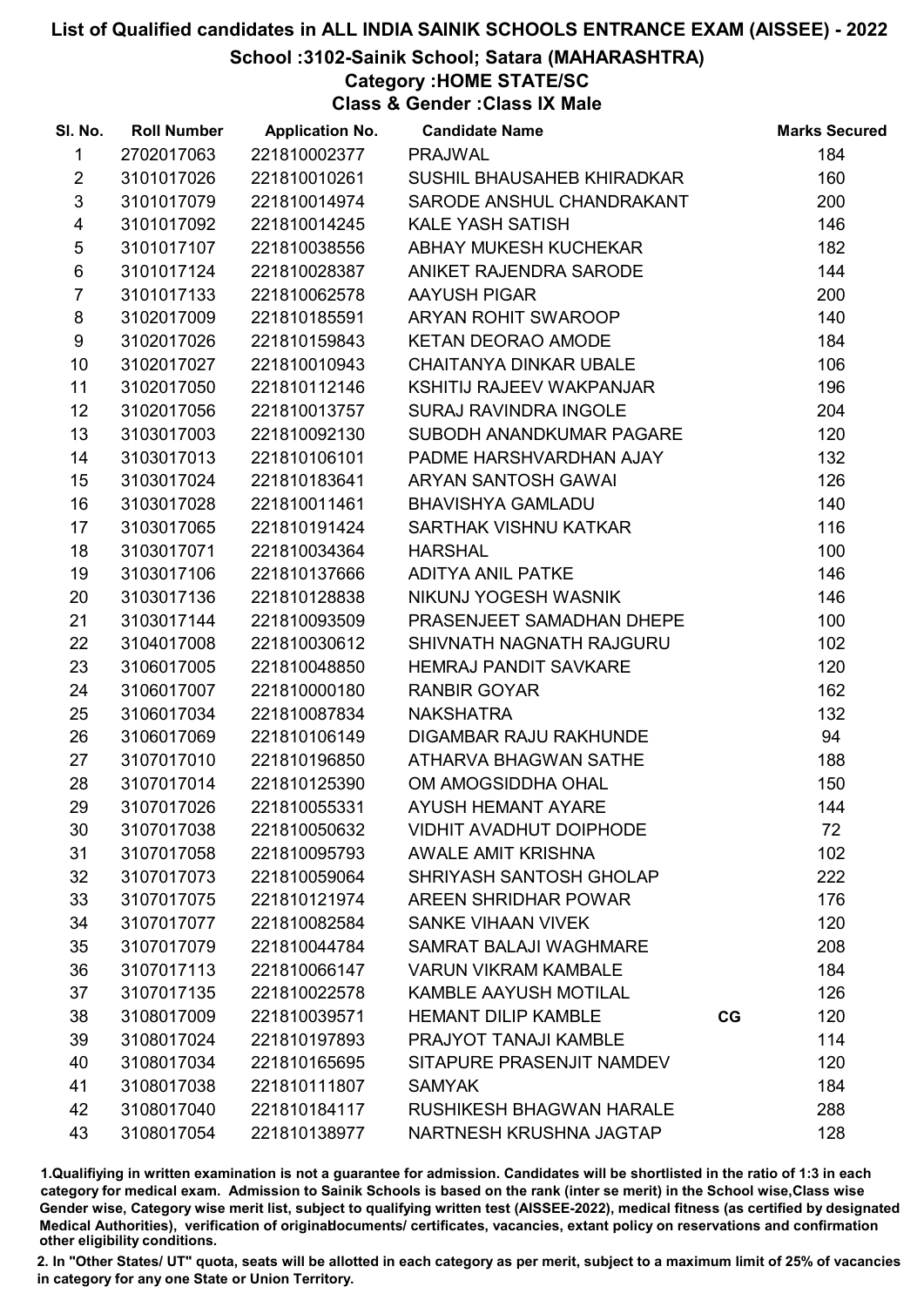# School :3102-Sainik School; Satara (MAHARASHTRA)

# Category :HOME STATE/SC

Class & Gender :Class IX Male

| SI. No. | <b>Roll Number</b> | <b>Application No.</b> | <b>Candidate Name</b>          | <b>Marks Secured</b> |
|---------|--------------------|------------------------|--------------------------------|----------------------|
| 44      | 3108017064         | 221810188968           | SHREYASH VAIJNATH SABNE        | 134                  |
| 45      | 3110017020         | 221810143050           | <b>SHLOK GANGURDE</b>          | 120                  |
| 46      | 3110017028         | 221810037860           | MASTER. CHAITANYA              | 94                   |
| 47      | 3110017040         | 221810030521           | <b>DARSHIL</b>                 | 234                  |
| 48      | 3110017059         | 221810016961           | PRADNYAHARSH DOLAS             | 126                  |
| 49      | 3110017073         | 221810006012           | <b>KAMBLE SAKSHAM VIKAS</b>    | 94                   |
| 50      | 3110017077         | 221810064622           | <b>MEHUL NITIN WAGHELA</b>     | 126                  |
| 51      | 3110017084         | 221810155642           | NISHANT VISHAL SALVE           | 138                  |
| 52      | 3110017108         | 221810133503           | <b>ANANT JAMADAR</b>           | 210                  |
| 53      | 3110017114         | 221810085423           | <b>ISHANT PREMDAS WAGHMARE</b> | 152                  |
| 54      | 3110017151         | 221810052904           | YASH BABAN KHILLARE            | 124                  |
| 55      | 3110017179         | 221810150315           | <b>ABHIJEET</b>                | 130                  |
| 56      | 3110017182         | 221810159525           | YASH SALVE                     | 126                  |
| 57      | 3110017189         | 221810113135           | YASHWANT MILIND CHIKATE        | 138                  |
| 58      | 3110017192         | 221810050835           | SAMYAK SUHAS JADHAV            | 194                  |
| 59      | 3110017206         | 221810034075           | <b>UTTKARSH</b>                | 150                  |
| 60      | 3110017215         | 221810107095           | MITHIL SANTOSH LOKARE          | 130                  |
| 61      | 3110017218         | 221810032795           | PRANAV MARUTI SAKATE           | 136                  |
| 62      | 3110017231         | 221810157616           | SIDHANT SHYAM SABALE           | 78                   |
| 63      | 3110017232         | 221810000716           | <b>TANMAY</b>                  | 156                  |
| 64      | 3110017241         | 221810113236           | PRUTHVIRAJ VISHAL CHAVAN       | 148                  |
| 65      | 3110017243         | 221810002046           | PARTH TUSHAR TRIMBAKE          | 158                  |
| 66      | 3110017248         | 221810089846           | <b>MASTUD OM SHASHIKANT</b>    | 86                   |
| 67      | 3110017249         | 221810003156           | <b>SIDDHESH</b>                | 190                  |
| 68      | 3110017261         | 221810025986           | <b>ADARSH PADME</b>            | 118                  |
| 69      | 3110017267         | 221810026696           | YASH GOREGAONKAR               | 104                  |
| 70      | 3110017271         | 221810026307           | <b>ARYAN</b>                   | 78                   |
| 71      | 3110017294         | 221810028167           | <b>AYUSH</b>                   | 114                  |
| 72      | 3110017296         | 221810036567           | <b>DAKSH KRISHNA THAKRE</b>    | 128                  |
| 73      | 3110017321         | 221810140048           | <b>ASMEET ETAMBE</b>           | 130                  |
| 74      | 3110017326         | 221810062358           | <b>MRIGANK MORE</b>            | 124                  |
| 75      | 3110017329         | 221810153858           | <b>BHAVESH RAHUL KHADSE</b>    | 144                  |
| 76      | 3110017349         | 221810121619           | <b>PRAGYANSHUPRINCEKUMAR</b>   | 116                  |
| 77      | 3110017366         | 221810103969           | <b>SWAPNIL JAVIR</b>           | 114                  |
| 78      | 3111017035         | 221810145011           | <b>VEDANT RADHESHYAM</b>       | 142                  |
| 79      | 3111017093         | 221810026943           | <b>UDAY JAIPAL GONDANE</b>     | 130                  |
| 80      | 3111017259         | 221810039949           | PARTH DIGAMBAR MOTGHARE        | 120                  |
| 81      | 3112017017         | 221810090812           | <b>NITIN NARWADE</b>           | 132                  |
| 82      | 3112017046         | 221810057865           | ABHINAV GANGADHAR DHAWALE      | 62                   |
| 83      | 3112017063         | 221810003367           | <b>HARSHVARDHAN KAMBLE</b>     | 226                  |
| 84      | 3113017002         | 221810105200           | PUSHKAR PRALHAD PAWAR          | 196                  |
| 85      | 3113017028         | 221810009621           | <b>SANKET SACHIN SHINDE</b>    | 148                  |
| 86      | 3113017041         | 221810066071           | PAGARE MAYANK RATNADEEP        | 108                  |

1.Qualifiying in written examination is not a guarantee for admission. Candidates will be shortlisted in the ratio of 1:3 in each category for medical exam. Admission to Sainik Schools is based on the rank (inter se merit) in the School wise,Class wise Gender wise, Category wise merit list, subject to qualifying written test (AISSEE-2022), medical fitness (as certified by designated Medical Authorities), verification of originablocuments/ certificates, vacancies, extant policy on reservations and confirmation other eligibility conditions.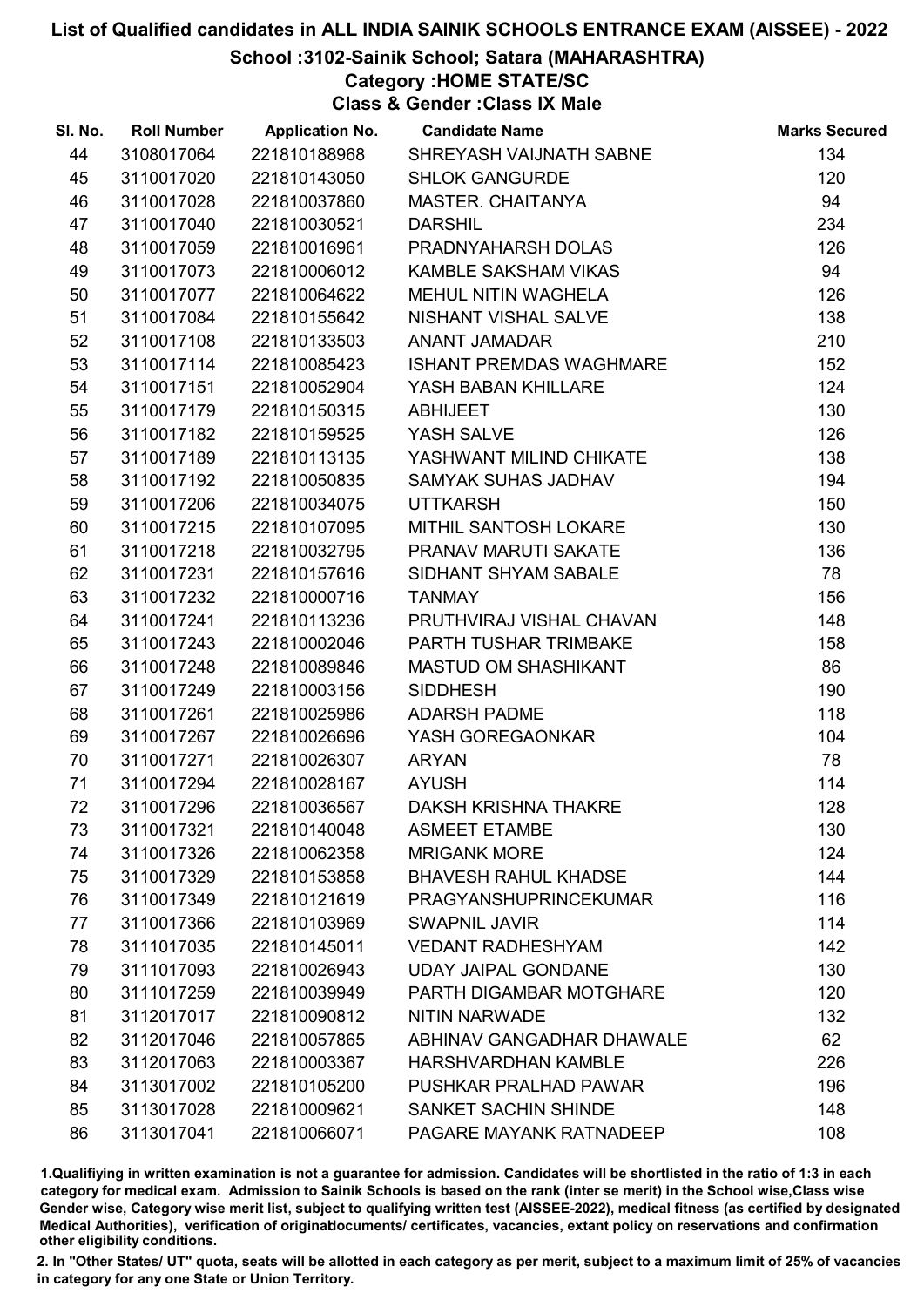# School :3102-Sainik School; Satara (MAHARASHTRA)

Category :HOME STATE/SC

Class & Gender :Class IX Male

| 87<br>3113017085<br><b>SUJAL SACHIN SHINDE</b><br>221810009393<br>88<br>3113017130<br>221810185395<br>KRISHNA KAILAS KHAWLE | 134<br>146<br>156 |
|-----------------------------------------------------------------------------------------------------------------------------|-------------------|
|                                                                                                                             |                   |
|                                                                                                                             |                   |
| 89<br>3113017152<br>221810016796<br><b>DOLAS SUJIT MAHADEV</b>                                                              |                   |
| 90<br><b>TANISH SATISH ADKE</b><br>3113017161<br>221810188077                                                               | 88                |
| 91<br>3113017167<br>221810182587<br>BACHHAV TANMAY DHARMARAJ                                                                | 130               |
| 92<br>3113017181<br>221810122758<br><b>VEDANT SUMIT GAIKWAD</b>                                                             | 94                |
| 93<br>3114017056<br>221810043611<br>OM. V. JADHAV                                                                           | 134               |
| 94<br>3114017077<br>221810146541<br>RAUNAK MAHENDRA LOKARE                                                                  | 194               |
| 95<br>3114017099<br>221810189102<br><b>SAMEEK LONDHE</b>                                                                    | 150               |
| 96<br>3114017117<br>221810181042<br>ARHANT SANTOSH KEDARI                                                                   | 118               |
| 97<br>3114017137<br>221810115762<br><b>ADITYA</b>                                                                           | 152               |
| 98<br>3114017164<br>221810060623<br><b>JAYESH TUPE</b>                                                                      | 144               |
| 99<br>3114017182<br>221810149663<br>ARYAN UMESH SHINDE                                                                      | 84                |
| 3114017184<br>221810184763<br>SHREYASH BALAJI THORAT<br>100                                                                 | 128               |
| 101<br>3114017188<br>221810085873<br>VEDANT KUNDAN SURYAWANSHI                                                              | 128               |
| 102<br>3114017198<br>221810019904<br>YASH JAMDADE                                                                           | 140               |
| 103<br>3114017209<br><b>SARVESH MASALKAR</b><br>221810130134                                                                | 128               |
| 3114017245<br>221810050605<br>104<br><b>ARYAN</b>                                                                           | 116               |
| 105<br>3114017253<br>221810060715<br>SAMYAK BALIRAM ZUMKE                                                                   | 130               |
| KHARAT SOHAM SUHAS<br>106<br>3114017280<br>221810075075                                                                     | 82                |
| 107<br>3114017293<br>221810003306<br>VIRAAJ BABULAL JADHAV                                                                  | 124               |
| 108<br>3114017302<br>221810015916<br>PRATIK DILIP HIWALE                                                                    | 158               |
| 109<br>3114017343<br>221810118717<br>ABHIJIT ARVIND KOKATE                                                                  | 154               |
| 3114017362<br>ARYAN SANDEEP GAIKWAD<br>110<br>221810105867                                                                  | 202               |
| 111<br>3114017419<br>221810052919<br>KHAVALE ABHISHEK MANOHAR                                                               | 80                |
| 3115017009<br>221810018620<br><b>VISHVAJIT SUBHASH BOBADE</b><br>112                                                        | 114               |
| 113<br>3115017034<br>221810124080<br><b>MAYANK VISHAL MANDOLU</b>                                                           | 138               |
| 3115017041<br>SANSKAR NANDKISHOR NIKALJE<br>114<br>221810164501                                                             | 122               |
| 115<br>221810037321<br>3115017050<br>ABHINAV SHIVAJI GAIKWAD                                                                | 178               |
| 3115017060<br>116<br>221810101831<br>HARSHWARDHAN ABASAHEB                                                                  | 162               |
| 117<br>3115017080<br>221810091291<br>ADITYA RAMDAS GAIKWAD                                                                  | 136               |
| 118<br>3115017090<br>221810110232<br><b>SANKPAL AJAY MARUTI</b>                                                             | 154               |
| 119<br>3115017114<br>221810110613<br>SANKPAL VIJAY MARUTI                                                                   | 124               |
| 120<br>3115017141<br>221810048604<br><b>GHADAGE SANMESH GOPAL</b>                                                           | 116               |
| 121<br>3115017172<br>221810125194<br>SHRIYASH MANGESH CHAVAN                                                                | 92                |
| 122<br>3115017186<br>221810004925<br>SAKSHAM SACHIN CHANDANSHIVE                                                            | 156               |
| 123<br>3115017188<br>221810134135<br>SATHE ATHARVA NITIN                                                                    | 140               |
| 124<br>3115017220<br>221810185246<br><b>ADITYA SUDHIR MORE</b>                                                              | 152               |
| 125<br>3115017236<br>221810007876<br>OM VILAS PAWAR                                                                         | 128               |
| <b>ATHARVA MILIND TONAPE</b><br>126<br>3115017245<br>221810106596                                                           | 118               |
| AADITYA PRADIP KAMBLE<br>127<br>3115017248<br>221810130907                                                                  | 142               |
| <b>WAYDANDE SOHAM BALU</b><br>128<br>3115017290<br>221810103818                                                             | 106               |
| 129<br>3115017291<br>221810167818<br>SAMARTH YASHODIP KAMBLE                                                                | 100               |

1.Qualifiying in written examination is not a guarantee for admission. Candidates will be shortlisted in the ratio of 1:3 in each category for medical exam. Admission to Sainik Schools is based on the rank (inter se merit) in the School wise,Class wise Gender wise, Category wise merit list, subject to qualifying written test (AISSEE-2022), medical fitness (as certified by designated Medical Authorities), verification of originablocuments/ certificates, vacancies, extant policy on reservations and confirmation other eligibility conditions.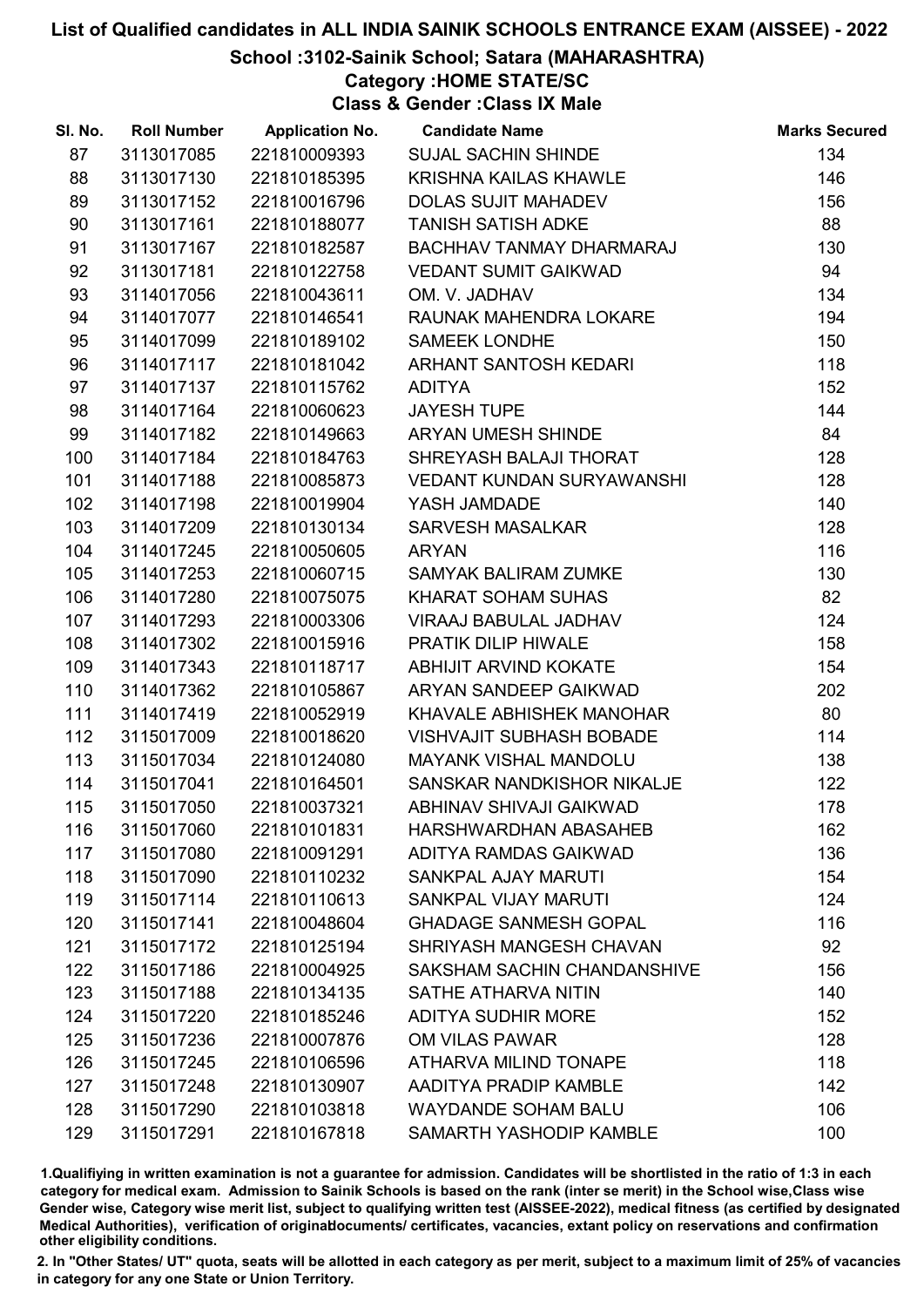#### School :3102-Sainik School; Satara (MAHARASHTRA)

Category :HOME STATE/SC

Class & Gender :Class IX Male

| SI. No. | <b>Roll Number</b> | <b>Application No.</b> | <b>Candidate Name</b>          | <b>Marks Secured</b> |
|---------|--------------------|------------------------|--------------------------------|----------------------|
| 130     | 3115017293         | 221810093128           | ARYAN VIJAY AWALE              | 98                   |
| 131     | 3115017342         | 221810003279           | YASH SANJIVAN KAKADE           | 100                  |
| 132     | 3115017343         | 221810076779           | SATEJ VIJAYANAND KAMBLE        | 122                  |
| 133     | 3115017345         | 221810123979           | NIRAJ SANJAY MORE              | 166                  |
| 134     | 3115017347         | 221810022089           | ROHAN RAJESH SHINDE            | 244                  |
| 135     | 3116017055         | 221810017774           | SIDDHANT RAVINDRA SONAVANE     | 152                  |
| 136     | 3116017079         | 221810006366           | KARTIK RAMESH AGALDIVATE       | 194                  |
| 137     | 3116017085         | 221810042907           | <b>VENKTESH ASHOK SONAWANE</b> | 120                  |
| 138     | 3116017086         | 221810050617           | ATHI GANESH CHABUKSWAR         | 210                  |
| 139     | 3116017092         | 221810104147           | GURUDAS SANJAY GAIKWAD         | 122                  |
| 140     | 3116017094         | 221810023457           | DHANSHETTI PRATIK SHIVANAND    | 118                  |
| 141     | 3116017100         | 221810024897           | SIDDHARTHA MAHADEV RAJGURU     | 234                  |

1.Qualifiying in written examination is not a guarantee for admission. Candidates will be shortlisted in the ratio of 1:3 in each category for medical exam. Admission to Sainik Schools is based on the rank (inter se merit) in the School wise,Class wise Gender wise, Category wise merit list, subject to qualifying written test (AISSEE-2022), medical fitness (as certified by designated Medical Authorities), verification of originablocuments/ certificates, vacancies, extant policy on reservations and confirmation other eligibility conditions.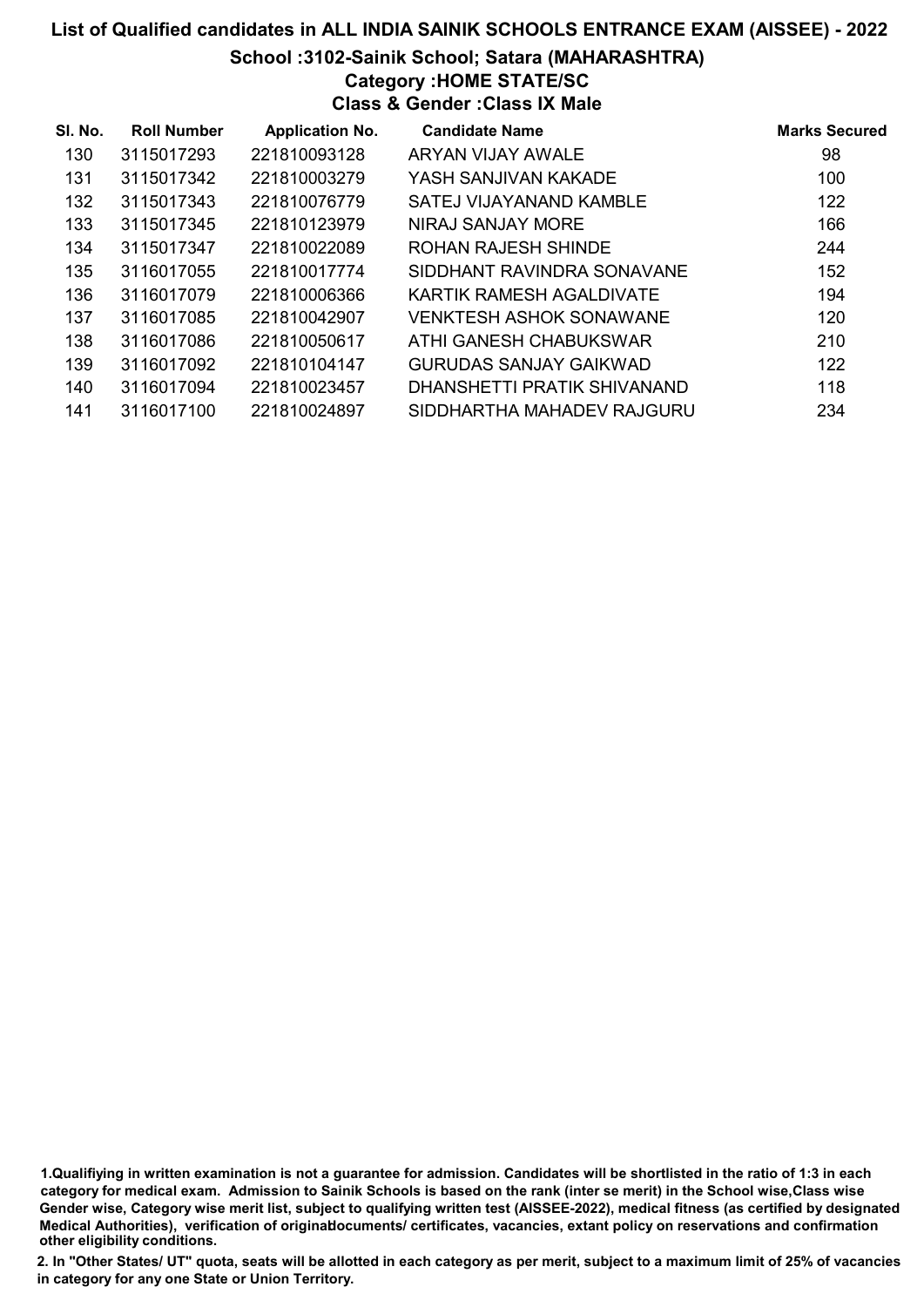### School :3102-Sainik School; Satara (MAHARASHTRA)

# Category :HOME STATE/ST

Class & Gender :Class IX Male

| SI. No. | <b>Roll Number</b> | <b>Application No.</b> | <b>Candidate Name</b>            | <b>Marks Secured</b> |
|---------|--------------------|------------------------|----------------------------------|----------------------|
| 142     | 3101017061         | 221810173793           | THOMBARE ROHAN AJAY              | 94                   |
| 143     | 3101017152         | 221810175289           | THOMBARE ROHIT AJAY              | 104                  |
| 144     | 3102017023         | 221810095323           | <b>KSHITIJ PRAVIN INGLE</b>      | 128                  |
| 145     | 3103017114         | 221810132796           | NILEWAD VISHVJIT SUDHAKAR        | 102                  |
| 146     | 3105017002         | 221810123810           | KARTIK INDRAPAL MARASKOLHE       | 130                  |
| 147     | 3105017129         | 221810105716           | ARYAN ANANTA DHONE               | 92                   |
| 148     | 3105017138         | 221810127046           | CHULAB CHATUR SINDRAM            | 108                  |
| 149     | 3105017192         | 221810026588           | <b>YASH</b>                      | 150                  |
| 150     | 3106017003         | 221810059350           | <b>SAI RAMAKANT PAWAR</b>        | 112                  |
| 151     | 3106017012         | 221810014712           | CHAITANYA NARENDRA PAWARA        | 138                  |
| 152     | 3106017015         | 221810177752           | RAJKUMAR DADABHAI PAWAR          | 134                  |
| 153     | 3108017006         | 221810180090           | <b>CHAITANYA DARNULE</b>         | 228                  |
| 154     | 3108017074         | 221810023839           | <b>NAGESH</b>                    | 118                  |
| 155     | 3110017134         | 221810188863           | <b>PARTH</b>                     | 144                  |
| 156     | 3110017279         | 221810061717           | THAKUR MEET DEVIDAS              | 192                  |
| 157     | 3110017316         | 221810142228           | <b>SHUBHAM</b>                   | 104                  |
| 158     | 3110017372         | 221810130789           | <b>SARVESH</b>                   | 116                  |
| 159     | 3111017003         | 221810033700           | PRANAY RAJESH KODAPE             | 182                  |
| 160     | 3111017007         | 221810158610           | <b>GURU SUNIL DADMAL</b>         | 66                   |
| 161     | 3111017033         | 221810186990           | <b>NACHIKET</b>                  | 92                   |
| 162     | 3111017046         | 221810040371           | <b>OMKAR</b>                     | 120                  |
| 163     | 3111017097         | 221810005653           | <b>ATHARVA</b>                   | 124                  |
| 164     | 3111017118         | 221810173224           | PIYUSH VINOD KALLO               | 188                  |
| 165     | 3111017184         | 221810036976           | NIRMAN RADHESHYAM PARTETI        | 128                  |
| 166     | 3111017213         | 221810061767           | ANIKET PRAKASH FUNNE             | 84                   |
| 167     | 3111017233         | 221810083938           | ADITYA CHANDRASHEKHAR            | 140                  |
| 168     | 3111017248         | 221810170129           | <b>DIVYANSHU TARAM</b>           | 88                   |
| 169     | 3111017265         | 221810148189           | MITANSH NANDANWAR                | 138                  |
| 170     | 3112017008         | 221810163490           | <b>VAIBHAV TUKARAM DESHMUKHE</b> | 98                   |
| 171     | 3112017011         | 221810131631           | <b>ADITYA</b>                    | 116                  |
| 172     | 3112017019         | 221810016722           | ADITYA MUTTALWAD                 | 172                  |
| 173     | 3112017021         | 221810129732           | KUNAL MAROTI MADAVI              | 84                   |
| 174     | 3112017024         | 221810156903           | PRITAM NAGESHWAR MADAVI          | 108                  |
| 175     | 3112017034         | 221810129444           | SHIVRAJ VAIJNATH KHOKLE          | 132                  |
| 176     | 3112017035         | 221810154174           | <b>LAXMAN</b>                    | 86                   |
| 177     | 3112017036         | 221810130374           | <b>SUJAL PRAMOD PENDOR</b>       | 96                   |
| 178     | 3112017048         | 221810158406           | SUMIT SUBHASH JANGALE            | 122                  |
| 179     | 3112017051         | 221810127756           | SARKUNDE SADANAND PADMAKAR       | 108                  |
| 180     | 3112017057         | 221810164317           | SHAMBHU DEVARAO KHOKALE          | 90                   |
| 181     | 3112017068         | 221810167097           | NITIN NARAYAN GADDAMWAD          | 118                  |
| 182     | 3112017079         | 221810157419           | DAYASHANKAR NANDU MANTUTE        | 106                  |
| 183     | 3113017008         | 221810023820           | <b>AVINASH MAJHI</b>             | 138                  |
| 184     | 3113017015         | 221810097760           | PAWAN BHARAT NAIK                | 112                  |

1.Qualifiying in written examination is not a guarantee for admission. Candidates will be shortlisted in the ratio of 1:3 in each category for medical exam. Admission to Sainik Schools is based on the rank (inter se merit) in the School wise,Class wise Gender wise, Category wise merit list, subject to qualifying written test (AISSEE-2022), medical fitness (as certified by designated Medical Authorities), verification of originablocuments/ certificates, vacancies, extant policy on reservations and confirmation other eligibility conditions.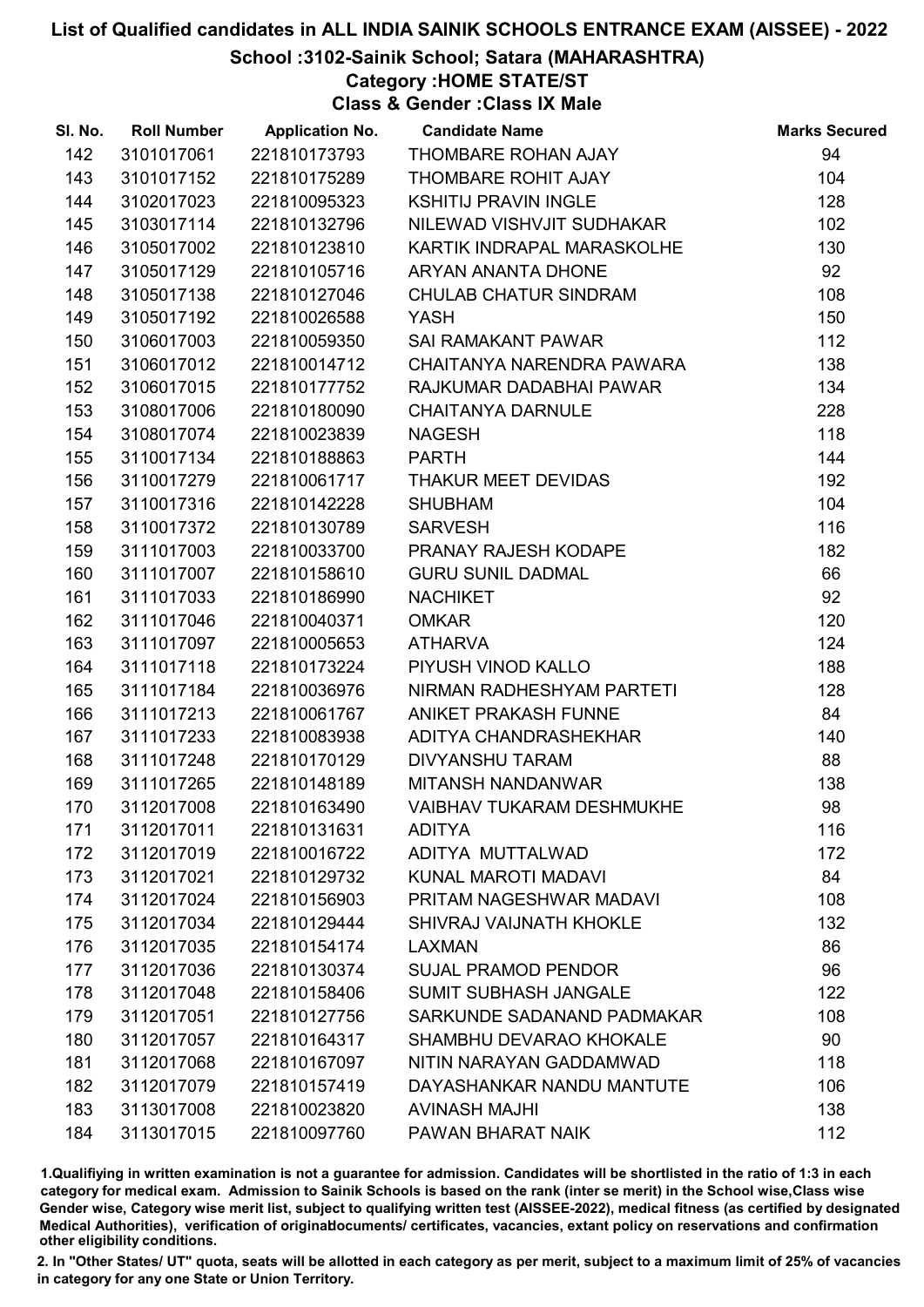#### School :3102-Sainik School; Satara (MAHARASHTRA)

# Category :HOME STATE/ST

Class & Gender :Class IX Male

| SI. No. | <b>Roll Number</b> | <b>Application No.</b> | <b>Candidate Name</b>       | <b>Marks Secured</b> |
|---------|--------------------|------------------------|-----------------------------|----------------------|
| 185     | 3113017035         | 221810097751           | KRISHNA GANESH MAHALE       | 158                  |
| 186     | 3113017045         | 221810008002           | OMKAR DASHARATH KHADE       | 128                  |
| 187     | 3113017046         | 221810074602           | <b>DIVYAM SINGH GUNJIAL</b> | 168                  |
| 188     | 3113017079         | 221810130673           | PRAVIN MAGAN VALAVI         | 110                  |
| 189     | 3113017107         | 221810001594           | VRUSHABH SATISH VASAVE      | 98                   |
| 190     | 3113017154         | 221810030217           | VISHWAJIT DADAJI GAWALI     | 144                  |
| 191     | 3113017159         | 221810135767           | TUSHAR NAVNATH KULAL        | 112                  |
| 192     | 3114017014         | 221810135240           | VIVEK NAGNATH GARUDE        | 98                   |
| 193     | 3114017071         | 221810171041           | SOHAM PANDHARINATH MORE     | 140                  |
| 194     | 3114017168         | 221810073633           | <b>SHIVAM</b>               | 96                   |
| 195     | 3114017178         | 221810037853           | <b>PARTH CHAVAN</b>         | 130                  |
| 196     | 3114017285         | 221810150485           | <b>VISHWAJEET</b>           | 152                  |
| 197     | 3115017030         | 221810053770           | <b>MILIND</b>               | 136                  |
| 198     | 3115017303         | 221810151748           | <b>GAURAV</b>               | 128                  |
| 199     | 3116017033         | 221810057223           | SAMARTH RAMHARI NAGTILAK    | 140                  |
| 200     | 3116017066         | 221810122785           | <b>SURAJ ANNA KADAM</b>     | 136                  |

1.Qualifiying in written examination is not a guarantee for admission. Candidates will be shortlisted in the ratio of 1:3 in each category for medical exam. Admission to Sainik Schools is based on the rank (inter se merit) in the School wise,Class wise Gender wise, Category wise merit list, subject to qualifying written test (AISSEE-2022), medical fitness (as certified by designated Medical Authorities), verification of originablocuments/ certificates, vacancies, extant policy on reservations and confirmation other eligibility conditions.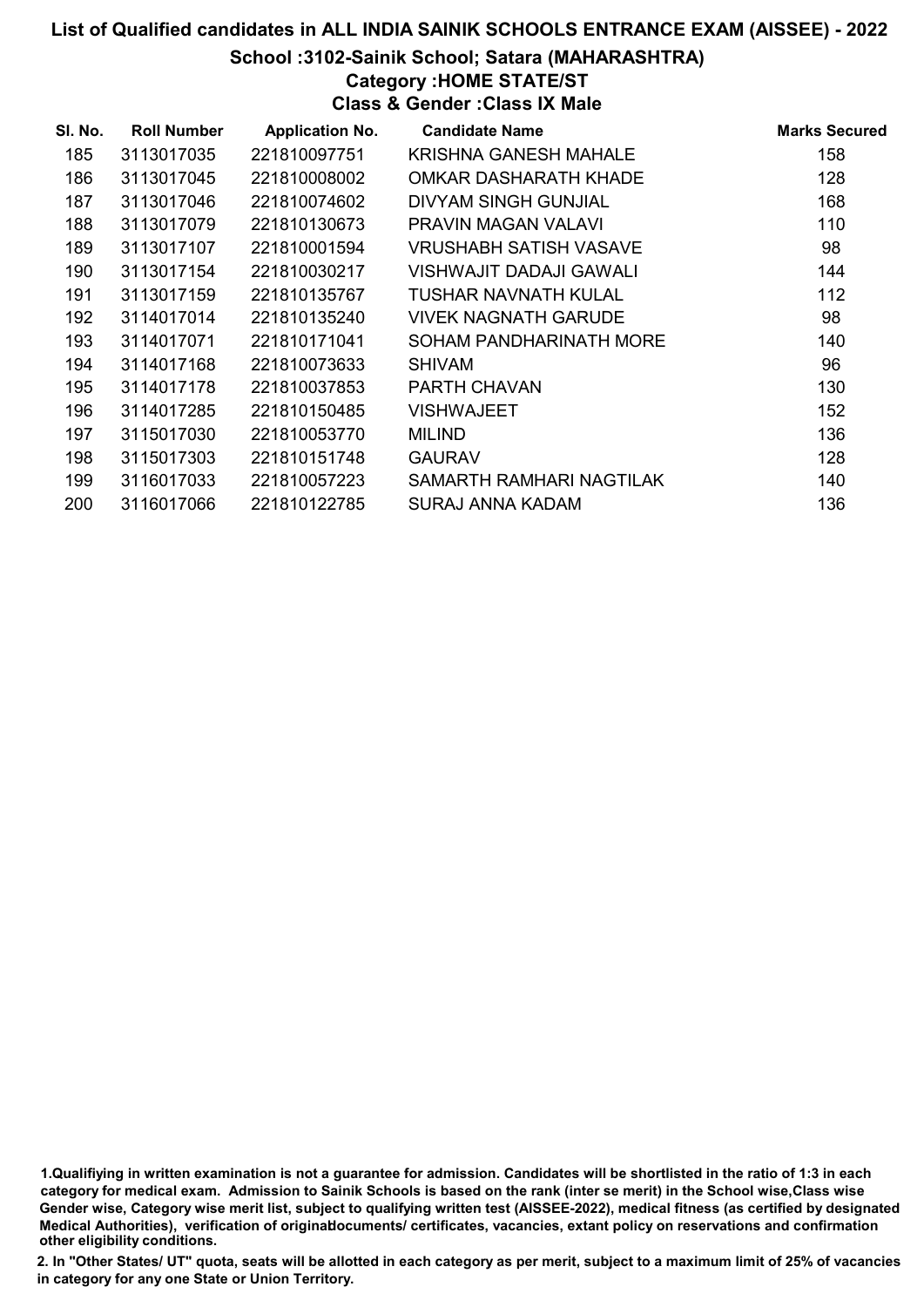# School :3102-Sainik School; Satara (MAHARASHTRA)

Category :HOME STATE/OBC

Class & Gender :Class IX Male

| SI. No. | <b>Roll Number</b> | <b>Application No.</b> | <b>Candidate Name</b>          | <b>Marks Secured</b> |
|---------|--------------------|------------------------|--------------------------------|----------------------|
| 201     | 2201017009         | 221810005820           | JIDNESH UMESH BHUMKAR          | 186                  |
| 202     | 2201017112         | 221810019783           | <b>ARNAV VIJAY KADAM</b>       | 234                  |
| 203     | 2707017025         | 221810160547           | DHAWAL DIGAMBAR PARULEKAR      | 228                  |
| 204     | 3001017145         | 221810138102           | <b>LOKESH RECHE</b>            | 206                  |
| 205     | 3101017040         | 221810016552           | <b>KARTIK APPASAHEB SHINDE</b> | 204                  |
| 206     | 3101017052         | 221810047333           | AYUSH ANIL JADHAV              | 254                  |
| 207     | 3101017058         | 221810054383           | ADITYA RAJARAM RATHOD          | 176                  |
| 208     | 3101017064         | 221810160904           | SHIVANKAR VAIBHAV RAGHUNATH    | 176                  |
| 209     | 3101017070         | 221810180524           | VINOD DATTATRAY VYAVHARE       | 174                  |
| 210     | 3101017090         | 221810164145           | ADITYA HARISH BHALERAO         | 254                  |
| 211     | 3101017109         | 221810072166           | PRATIK PARSHURAM NAGARGOJE     | 174                  |
| 212     | 3101017128         | 221810047908           | OMKAR APPASAHEB WAVARE         | 198                  |
| 213     | 3101017137         | 221810021709           | <b>TANMAY GORAKH TARATE</b>    | 172                  |
| 214     | 3101017141         | 221810004039           | AVHAD ADITYA BHAGWAT           | 212                  |
| 215     | 3101017149         | 221810159079           | <b>SHAIKH SHAHIM AKBAR</b>     | 166                  |
| 216     | 3102017004         | 221810142930           | DEV GAJANAN PUNSE              | 194                  |
| 217     | 3102017005         | 221810127860           | MOHIT VILAS LOKHANDE           | 176                  |
| 218     | 3102017006         | 221810026290           | SUJAL NARAYAN SONTAKKE         | 180                  |
| 219     | 3102017019         | 221810115052           | PIYUSH WASUDEO MUNDE           | 162                  |
| 220     | 3102017024         | 221810071923           | <b>VEDANT SATISH JADHAO</b>    | 180                  |
| 221     | 3102017031         | 221810043034           | ARNAV JITENDRA CHIKTE          | 160                  |
| 222     | 3102017033         | 221810112744           | ANSHUMAN MANOJ CHAKOLKAR       | 196                  |
| 223     | 3102017046         | 221810132116           | ARYAN ATUL RAJPUT              | 206                  |
| 224     | 3102017052         | 221810096376           | <b>ADITYA SUNIL HAGE</b>       | 164                  |
| 225     | 3102017057         | 221810033957           | <b>ISHAAN RAHANGDALE</b>       | 270                  |
| 226     | 3102017064         | 221810158139           | ANURAG VILAS JADHAO            | 190                  |
| 227     | 3103017005         | 221810042150           | PIYUSH VISHNU CHINCHODKAR      | 162                  |
| 228     | 3103017007         | 221810024060           | <b>TANMAY DOBHAL</b>           | 160                  |
| 229     | 3103017019         | 221810000531           | <b>GANESH EKNATH ELAG</b>      | 162                  |
| 230     | 3103017029         | 221810016771           | ROHAN RAJU JAYBHAYE            | 226                  |
| 231     | 3103017031         | 221810036802           | OM SOMNATH RAUT                | 166                  |
| 232     | 3103017047         | 221810006033           | <b>PRUTHVIRAJ</b>              | 186                  |
| 233     | 3103017056         | 221810152263           | <b>PARTH BAHURE</b>            | 186                  |
| 234     | 3103017075         | 221810048584           | <b>MOHIT ARUN MAHALE</b>       | 266                  |
| 235     | 3103017076         | 221810174094           | YASH PRAMOD KOLTE              | 190                  |
| 236     | 3103017083         | 221810060505           | YASH EKNATH SATAV              | 174                  |
| 237     | 3103017097         | 221810002395           | <b>RANVEERSING NEMICHAND</b>   | 172                  |
| 238     | 3103017105         | 221810156166           | <b>PARTH NARKHEDE</b>          | 220                  |
| 239     | 3103017109         | 221810148286           | RUTURAJ SAINATH DEVLE          | 196                  |
| 240     | 3103017125         | 221810029167           | ATHARVA RAJESH ASHTEKAR        | 172                  |
| 241     | 3103017128         | 221810043987           | <b>KRISHNA DINESH PATIL</b>    | 164                  |
| 242     | 3103017155         | 221810043059           | <b>VEDANT SANDIP CHAVHAN</b>   | 174                  |
| 243     | 3104017010         | 221810088503           | SANGALE RUSHIKESH SHIVAJI      | 162                  |

1.Qualifiying in written examination is not a guarantee for admission. Candidates will be shortlisted in the ratio of 1:3 in each category for medical exam. Admission to Sainik Schools is based on the rank (inter se merit) in the School wise,Class wise Gender wise, Category wise merit list, subject to qualifying written test (AISSEE-2022), medical fitness (as certified by designated Medical Authorities), verification of originablocuments/ certificates, vacancies, extant policy on reservations and confirmation other eligibility conditions.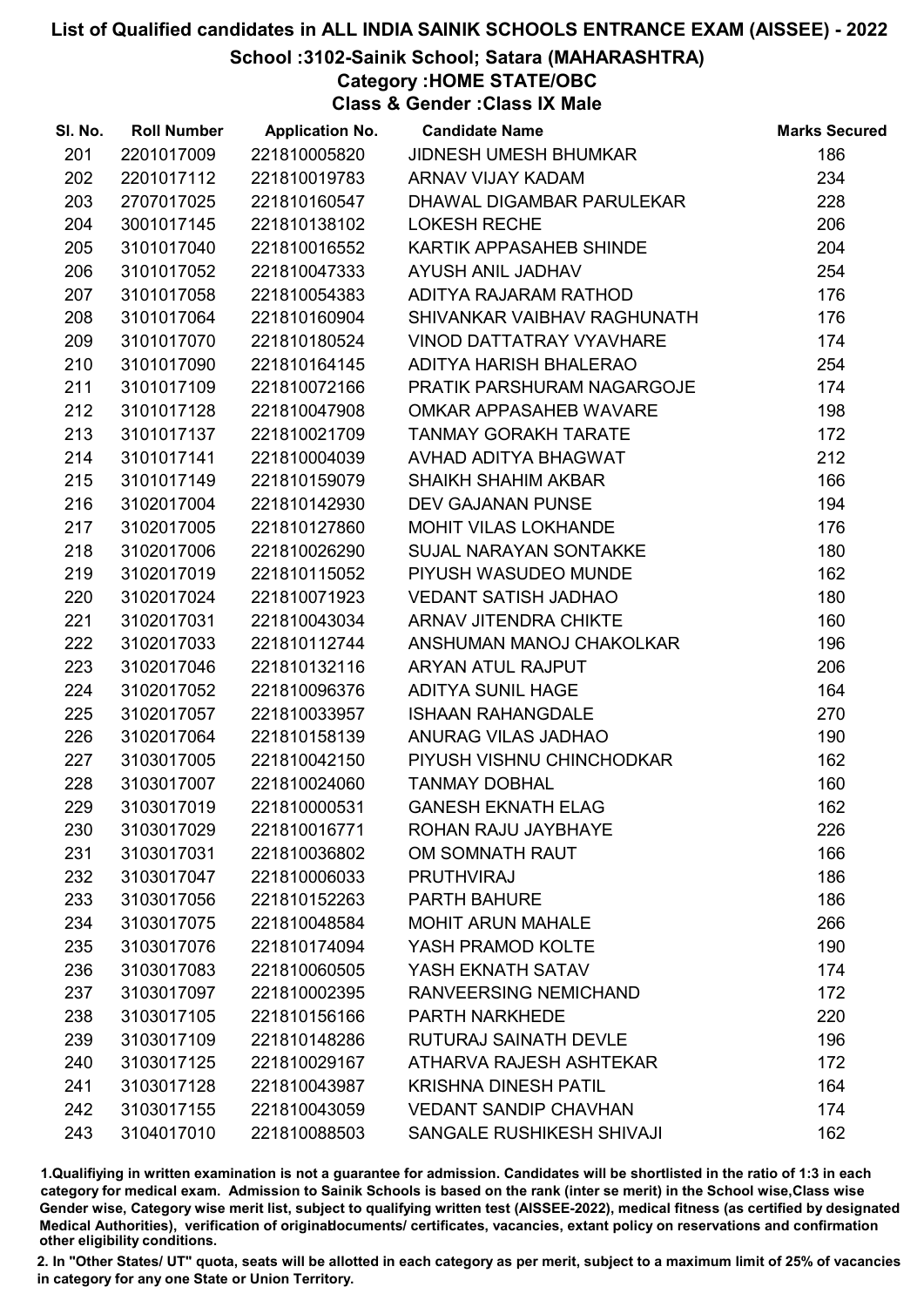# School :3102-Sainik School; Satara (MAHARASHTRA)

Category :HOME STATE/OBC

Class & Gender :Class IX Male

| SI. No. | <b>Roll Number</b> | <b>Application No.</b> | <b>Candidate Name</b>             |           | <b>Marks Secured</b> |
|---------|--------------------|------------------------|-----------------------------------|-----------|----------------------|
| 244     | 3104017017         | 221810131655           | SURAJ DADASAHEB RAKH              |           | 160                  |
| 245     | 3104017023         | 221810051847           | SHUBHAM VAIBHAV SHINDE            |           | 240                  |
| 246     | 3105017009         | 221810064660           | NIKUNJ MORESHWAR KOMTI            |           | 180                  |
| 247     | 3105017011         | 221810055370           | <b>AALESH</b>                     |           | 188                  |
| 248     | 3105017030         | 221810186431           | <b>REHAN ASHRAF ANSARI</b>        |           | 164                  |
| 249     | 3105017076         | 221810104753           | HARSHAL DHANANJAY                 |           | 216                  |
| 250     | 3105017098         | 221810061954           | YATESH SHANKAR PODE               |           | 224                  |
| 251     | 3105017099         | 221810182264           | SANSKAR MANOJ TIPPANWAR           |           | 222                  |
| 252     | 3105017101         | 221810140674           | <b>DIGESH DILIP BARHATE</b>       |           | 170                  |
| 253     | 3105017115         | 221810160435           | PRATHAMESH VIJAY TELRANDHE        |           | 160                  |
| 254     | 3105017122         | 221810037485           | ADARSH VENKATESH THOTA            |           | 168                  |
| 255     | 3105017141         | 221810184446           | PRASHIL PRAKASH TURANKAR          |           | 192                  |
| 256     | 3105017145         | 221810041066           | <b>ARJUN GADGE</b>                |           | 162                  |
| 257     | 3105017151         | 221810049396           | OM KIRAN LANDE                    |           | 248                  |
| 258     | 3105017152         | 221810075207           | ARYAN NIRAJ YENGALWAR             |           | 168                  |
| 259     | 3105017155         | 221810013507           | ANURAG CHITRANGAT PUSTODE         |           | 188                  |
| 260     | 3105017168         | 221810145977           | <b>TANIKET GAJANAN GHIVE</b>      |           | 160                  |
| 261     | 3105017172         | 221810016008           | HIMANSHU ANANDRAO                 |           | 192                  |
| 262     | 3105017173         | 221810003808           | SHREYASH KISHOR KAWATHE           |           | 186                  |
| 263     | 3105017182         | 221810012248           | <b>MANTHAN PRAMOD TUPAT</b>       |           | 202                  |
| 264     | 3105017191         | 221810065188           | ARNAV SATISH NARDANGE             |           | 178                  |
| 265     | 3105017196         | 221810047519           | <b>OM</b>                         |           | 168                  |
| 266     | 3105017203         | 221810167049           | LAVANYA DHANRAJ GURU              |           | 170                  |
| 267     | 3105017208         | 221810065989           | <b>KRISH KHUSHAL MASKEY</b>       |           | 172                  |
| 268     | 3106017037         | 221810002944           | HIMANSHU CHANDRAKANT MORE         |           | 284                  |
| 269     | 3106017046         | 221810066995           | <b>MALAV HRISHIKESH CHAUDHARI</b> |           | 178                  |
| 270     | 3106017053         | 221810083386           | <b>VISHVESH PRAVIN PATIL</b>      |           | 224                  |
| 271     | 3106017055         | 221810018396           | <b>JAI SHIVSAGAR PATIL</b>        |           | 192                  |
| 272     | 3106017063         | 221810195518           | <b>NIKET</b>                      |           | 218                  |
| 273     | 3107017018         | 221810169011           | <b>SAKSHAM UTAMRAO SUTAR</b>      |           | 184                  |
| 274     | 3107017037         | 221810150822           | PRIYADARSHAN PRADIP JANKAR        |           | 276                  |
| 275     | 3107017041         | 221810180762           | <b>MANDAR SATISH BARAGE</b>       |           | 210                  |
| 276     | 3107017042         | 221810042492           | <b>MALI RAMPRASAD BRAMHANAND</b>  |           | 218                  |
| 277     | 3107017051         | 221810121743           | <b>TRIKAL YOGESH PATIL</b>        |           | 212                  |
| 278     | 3107017052         | 221810031943           | <b>VISHAL BIRUDEV KHATTE</b>      |           | 174                  |
| 279     | 3107017064         | 221810033224           | <b>AYUSH DHANAJI TONE</b>         |           | 202                  |
| 280     | 3107017069         | 221810031844           | PANDURANG SIDDHANATH              |           | 198                  |
| 281     | 3107017074         | 221810144264           | HARSHWARDHAN VIKAS MANE           |           | 304                  |
| 282     | 3107017102         | 221810011756           | YADAV UNMESH UDAY                 |           | 202                  |
| 283     | 3107017131         | 221810113368           | <b>VARAD SHAHAJI LAD</b>          |           | 226                  |
| 284     | 3107017146         | 221810039679           | <b>DEVANG ANANDA MOTE</b>         | <b>AR</b> | 166                  |
| 285     | 3108017015         | 221810171482           | PRAJWAL CHANDRAKANT               |           | 240                  |
| 286     | 3108017020         | 221810166363           | <b>KASLE MANGESH RAJKUMAR</b>     |           | 256                  |

1.Qualifiying in written examination is not a guarantee for admission. Candidates will be shortlisted in the ratio of 1:3 in each category for medical exam. Admission to Sainik Schools is based on the rank (inter se merit) in the School wise,Class wise Gender wise, Category wise merit list, subject to qualifying written test (AISSEE-2022), medical fitness (as certified by designated Medical Authorities), verification of originablocuments/ certificates, vacancies, extant policy on reservations and confirmation other eligibility conditions.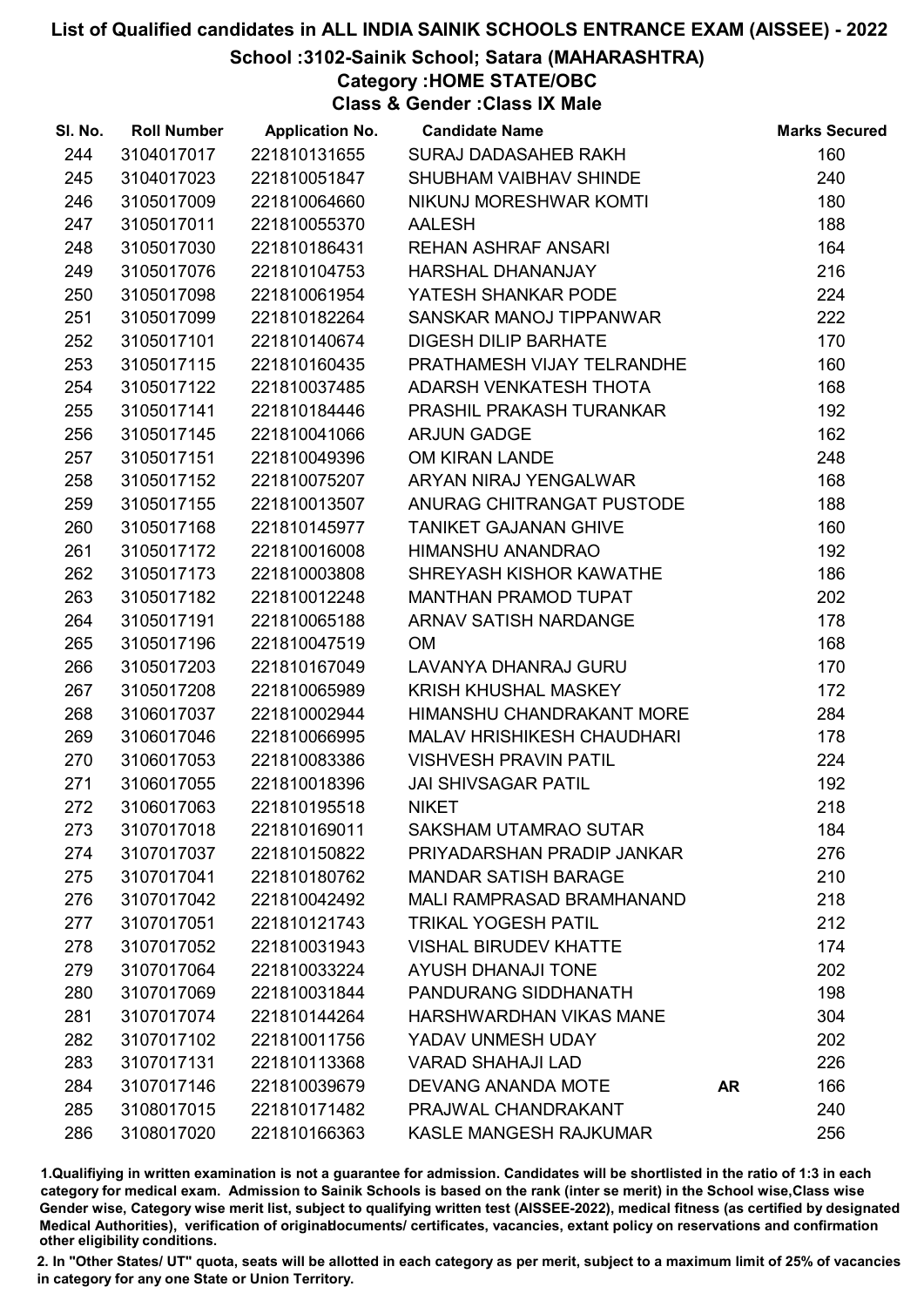# School :3102-Sainik School; Satara (MAHARASHTRA)

Category :HOME STATE/OBC

Class & Gender :Class IX Male

| SI. No. | <b>Roll Number</b> | <b>Application No.</b> | <b>Candidate Name</b>          | <b>Marks Secured</b> |
|---------|--------------------|------------------------|--------------------------------|----------------------|
| 287     | 3108017021         | 221810063373           | PRASHANT RAJENDRAPRASAD        | 240                  |
| 288     | 3108017052         | 221810103177           | NIRAJ BIBHISHAN MIRKALE        | 216                  |
| 289     | 3108017056         | 221810104708           | <b>IGAVE ANURAAG AWADHUT</b>   | 180                  |
| 290     | 3108017061         | 221810104648           | PHAD VISHAL RAMESHWAR          | 178                  |
| 291     | 3108017079         | 221810024489           | ATHARVA APSINGEKAR             | 234                  |
| 292     | 3110017063         | 221810097481           | <b>VARUN ANIL MAURYA</b>       | 164                  |
| 293     | 3110017067         | 221810092491           | <b>SAMRAT MANSING PATIL</b>    | 160                  |
| 294     | 3110017070         | 221810041602           | <b>RITESH PAL</b>              | 194                  |
| 295     | 3110017104         | 221810138203           | <b>SAHIL MUNAF PINJARI</b>     | 212                  |
| 296     | 3110017116         | 221810016333           | <b>VISHANTAN RAMDAS DUMBRE</b> | 164                  |
| 297     | 3110017148         | 221810063704           | ADITYA ANANDA KOKARE           | 182                  |
| 298     | 3110017161         | 221810002134           | SHARDOOL RAVINDRA JOJODE       | 160                  |
| 299     | 3110017162         | 221810149134           | SAI                            | 160                  |
| 300     | 3110017168         | 221810029754           | SHREYAS SANDEEP BORATE         | 222                  |
| 301     | 3110017185         | 221810114725           | PRANAV UTTAM ZAGADE            | 176                  |
| 302     | 3110017235         | 221810004326           | MANTHAN NAMDEO CHOUDHARY       | 186                  |
| 303     | 3110017239         | 221810157726           | <b>UMANG SANJAY THOMBARE</b>   | 164                  |
| 304     | 3110017255         | 221810179176           | <b>PARTH</b>                   | 180                  |
| 305     | 3110017262         | 221810002096           | ARYAN SANDIP KHEDEKAR          | 168                  |
| 306     | 3110017272         | 221810107407           | <b>GORAD AVISHKAR ABASAHEB</b> | 164                  |
| 307     | 3110017327         | 221810019358           | AWASKAR SHOURYA SUBHASH        | 198                  |
| 308     | 3110017350         | 221810091719           | <b>KRISHNA PANDE</b>           | 196                  |
| 309     | 3110017371         | 221810027679           | YASH JAGANNATH VADDE           | 160                  |
| 310     | 3111017005         | 221810070210           | SARTHAK AMOL YELANE            | 192                  |
| 311     | 3111017009         | 221810149810           | <b>ABHIR KAIPURKAR</b>         | 212                  |
| 312     | 3111017030         | 221810083780           | KOSH LALITKUMAR PUNJE          | 166                  |
| 313     | 3111017052         | 221810020591           | <b>HEMANT DINESH MARWADE</b>   | 218                  |
| 314     | 3111017070         | 221810053142           | <b>VEDANT M. KACHAVE</b>       | 162                  |
| 315     | 3111017085         | 221810093013           | ATHARVA DEVENDRAKUMAR          | 190                  |
| 316     | 3111017102         | 221810152463           | <b>HARSHIT RAMDAS KHAWSHI</b>  | 174                  |
| 317     | 3111017106         | 221810120573           | PURVESH VIJAY JAWANJAL         | 210                  |
| 318     | 3111017114         | 221810085114           | <b>VARUN SONU BOKADE</b>       | 166                  |
| 319     | 3111017121         | 221810140644           | <b>VYANKATESH GANESH KAMDI</b> | 228                  |
| 320     | 3111017147         | 221810005035           | CHAITNYA INDRAKANT GHUGARE     | 174                  |
| 321     | 3111017176         | 221810020546           | <b>OMKAR RAKESH SATPUTE</b>    | 214                  |
| 322     | 3111017177         | 221810058456           | <b>TIRTH MANAV WAKADE</b>      | 160                  |
| 323     | 3111017180         | 221810038466           | ABHINAV RAJESH DESHMUKH        | 182                  |
| 324     | 3111017190         | 221810059396           | <b>SHARVA KAMBLE</b>           | 218                  |
| 325     | 3111017192         | 221810185507           | <b>SARTHAK PARMESHWAR</b>      | 160                  |
| 326     | 3111017193         | 221810185517           | ARADHYA RAJENDRA MOGHE         | 210                  |
| 327     | 3111017210         | 221810184267           | YASH KUMRAWAT                  | 160                  |
| 328     | 3111017230         | 221810178038           | <b>MAYANK BHEDE</b>            | 192                  |
| 329     | 3111017242         | 221810135498           | <b>HIMANSHU ANIL LADE</b>      | 160                  |

1.Qualifiying in written examination is not a guarantee for admission. Candidates will be shortlisted in the ratio of 1:3 in each category for medical exam. Admission to Sainik Schools is based on the rank (inter se merit) in the School wise,Class wise Gender wise, Category wise merit list, subject to qualifying written test (AISSEE-2022), medical fitness (as certified by designated Medical Authorities), verification of originablocuments/ certificates, vacancies, extant policy on reservations and confirmation other eligibility conditions.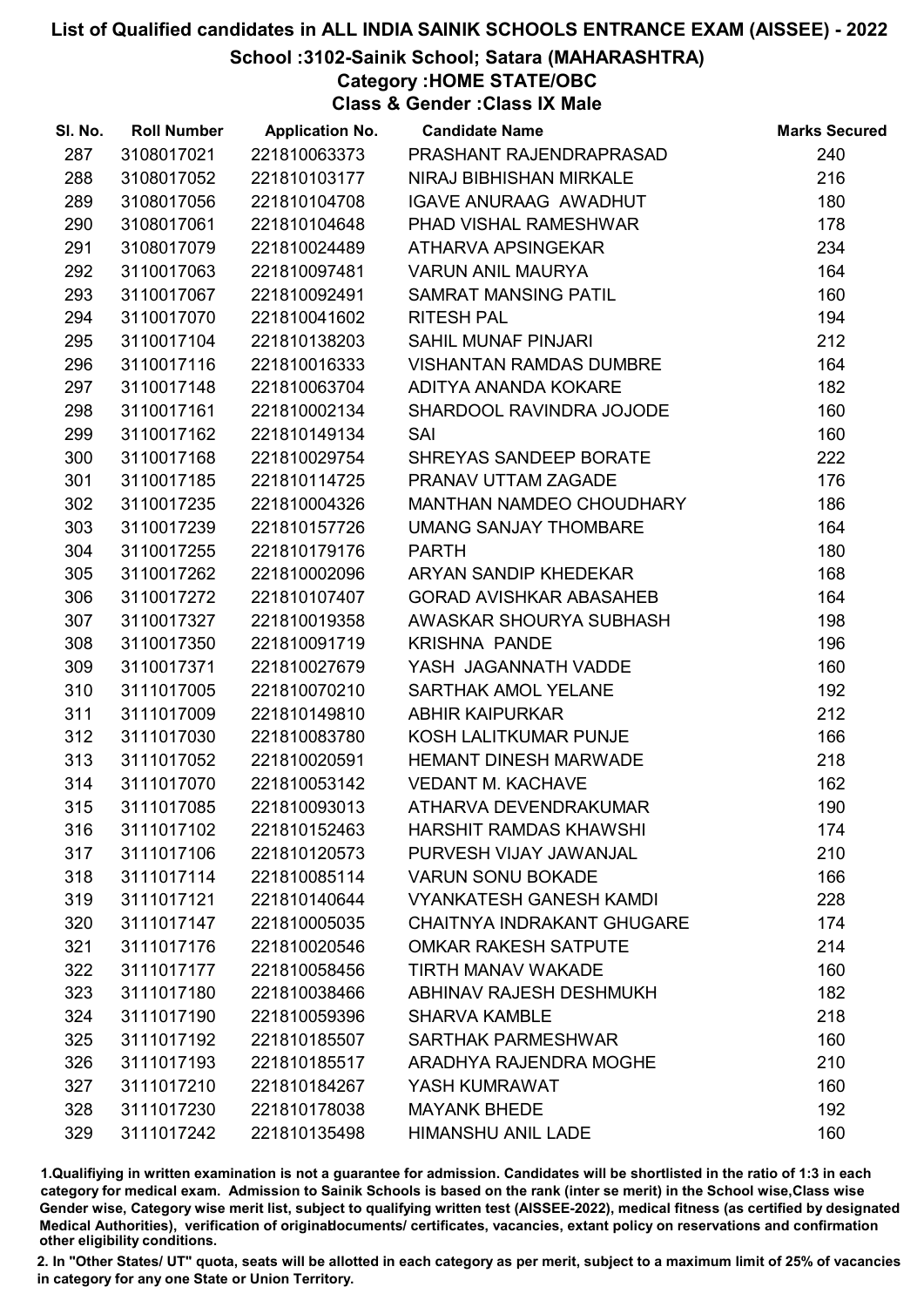# School :3102-Sainik School; Satara (MAHARASHTRA)

Category :HOME STATE/OBC

Class & Gender :Class IX Male

| SI. No. | <b>Roll Number</b> | <b>Application No.</b> | <b>Candidate Name</b>         | <b>Marks Secured</b> |
|---------|--------------------|------------------------|-------------------------------|----------------------|
| 330     | 3111017255         | 221810132349           | SHAURYA MANISH BARASKAR       | 190                  |
| 331     | 3111017262         | 221810091369           | <b>VANSH</b>                  | 212                  |
| 332     | 3112017006         | 221810100680           | YASH VISHWAMBHAR DUDDE        | 190                  |
| 333     | 3112017007         | 221810145680           | ATHARVA VINAYAK MUNDE         | 204                  |
| 334     | 3112017028         | 221810096433           | SHRINIVAS DHONDIBA            | 174                  |
| 335     | 3112017032         | 221810006604           | AYUSH DATTATRAYA MUSALE       | 188                  |
| 336     | 3112017044         | 221810090065           | PIYUSH MAHADEV DOUND          | 236                  |
| 337     | 3112017052         | 221810193956           | ATHARVA SHIVDAS HOTTE         | 280                  |
| 338     | 3112017070         | 221810032238           | PRATHMESH NIVRUTTI TANDLE     | 228                  |
| 339     | 3112017086         | 221810083299           | <b>VISHAL RAM NAKHATE</b>     | 190                  |
| 340     | 3113017010         | 221810074630           | SHIROLE SAMARTH NAMDEO        | 188                  |
| 341     | 3113017013         | 221810196350           | <b>VEDANT TANAJI AGALE</b>    | 174                  |
| 342     | 3113017016         | 221810032860           | <b>JAYRAJ VIJAY NIKAM</b>     | 272                  |
| 343     | 3113017018         | 221810109070           | <b>SARTHAK MADHAV KALE</b>    | 172                  |
| 344     | 3113017020         | 221810029170           | PUSHKAR KAMLESH PAGAR         | 190                  |
| 345     | 3113017021         | 221810041080           | PIYUSH LAHU PATIL             | 222                  |
| 346     | 3113017024         | 221810058511           | <b>VEDANT JANAK NIKAM</b>     | 234                  |
| 347     | 3113017029         | 221810179621           | SWAMIRAJ GOKUL SHEWALE        | 196                  |
| 348     | 3113017054         | 221810189162           | <b>SAIRAJ SOPAN UGALE</b>     | 178                  |
| 349     | 3113017060         | 221810069382           | UTKARSH SANJAY MAHAJAN        | 266                  |
| 350     | 3113017061         | 221810140482           | SUDARSHAN VIKAS DEORE         | 200                  |
| 351     | 3113017077         | 221810077173           | SHLOK AVINASH WADNERE         | 172                  |
| 352     | 3113017094         | 221810017934           | YASH PRAKASH GHULE            | 198                  |
| 353     | 3113017105         | 221810062294           | <b>KHOLLAM PRANAV ANIL</b>    | 274                  |
| 354     | 3113017120         | 221810012645           | TIDKE ADITYA SOMNATH          | 184                  |
| 355     | 3113017124         | 221810180175           | <b>DEORE GOSHAL KAILAS</b>    | 212                  |
| 356     | 3113017126         | 221810058785           | <b>VEDANT CHANGDEV SHELKE</b> | 256                  |
| 357     | 3113017127         | 221810070195           | SANAP SHUBHAM RAVINDRA        | 190                  |
| 358     | 3113017133         | 221810069495           | <b>INGALE ATHARV MILIND</b>   | 170                  |
| 359     | 3113017146         | 221810159076           | <b>KSHITIJ DILIP BORADE</b>   | 178                  |
| 360     | 3113017156         | 221810058057           | <b>RAJ SANDIP AHER</b>        | 262                  |
| 361     | 3113017166         | 221810065487           | <b>ARJUN DINESH DEORE</b>     | 186                  |
| 362     | 3113017170         | 221810065708           | <b>VEDANT RAJENDRA MORE</b>   | 236                  |
| 363     | 3113017173         | 221810000228           | PATIL NISHANT SHARAD          | 180                  |
| 364     | 3113017179         | 221810008658           | AHER PRIYAL YOGESH            | 198                  |
| 365     | 3113017183         | 221810037278           | OM GORAKHANATH KADNOR         | 192                  |
| 366     | 3113017189         | 221810114798           | <b>ALOK MANOJ BHAMARE</b>     | 194                  |
| 367     | 3113017202         | 221810068879           | <b>SOHAM</b>                  | 220                  |
| 368     | 3113017206         | 221810008699           | <b>MANAS HEMANT SONAR</b>     | 192                  |
| 369     | 3114017011         | 221810022530           | <b>TANMAY SARODE</b>          | 186                  |
| 370     | 3114017012         | 221810053630           | <b>SWARAJ</b>                 | 176                  |
| 371     | 3114017039         | 221810000090           | <b>ATHARV AJAY FIRKE</b>      | 172                  |
| 372     | 3114017047         | 221810009990           | <b>MANAS KIRAN PATIL</b>      | 214                  |

1.Qualifiying in written examination is not a guarantee for admission. Candidates will be shortlisted in the ratio of 1:3 in each category for medical exam. Admission to Sainik Schools is based on the rank (inter se merit) in the School wise,Class wise Gender wise, Category wise merit list, subject to qualifying written test (AISSEE-2022), medical fitness (as certified by designated Medical Authorities), verification of originablocuments/ certificates, vacancies, extant policy on reservations and confirmation other eligibility conditions.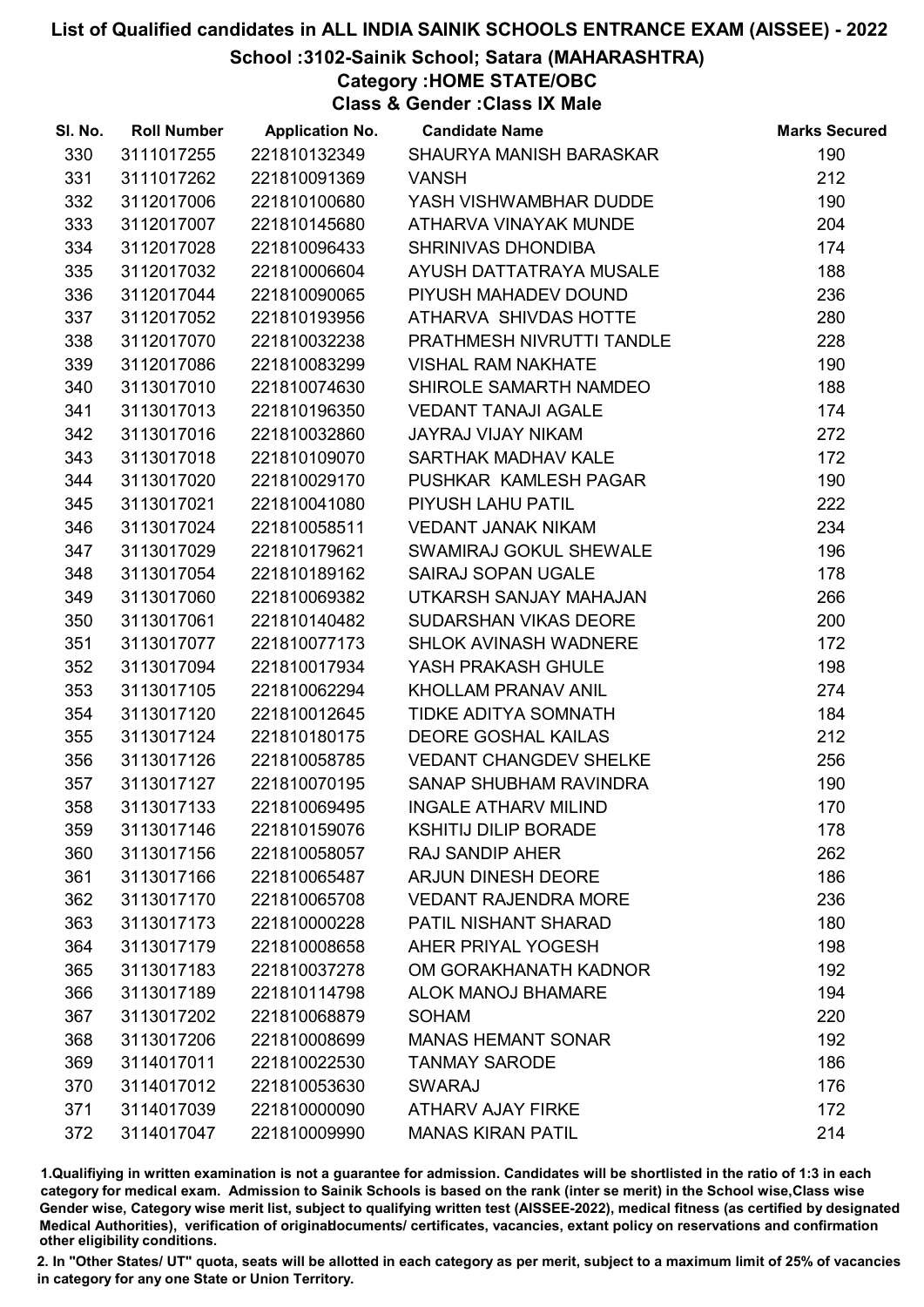# School :3102-Sainik School; Satara (MAHARASHTRA)

Category :HOME STATE/OBC

Class & Gender :Class IX Male

| SI. No. | <b>Roll Number</b> | <b>Application No.</b> | <b>Candidate Name</b>          | <b>Marks Secured</b> |
|---------|--------------------|------------------------|--------------------------------|----------------------|
| 373     | 3114017093         | 221810189671           | SAIDEEP SANDIP BADE            | 210                  |
| 374     | 3114017096         | 221810103191           | KOLHE NEILVED RAJENDRA         | 194                  |
| 375     | 3114017135         | 221810090562           | <b>OJAS KADAM</b>              | 178                  |
| 376     | 3114017138         | 221810124172           | AADYA VISHAL KHARDE            | 200                  |
| 377     | 3114017159         | 221810114513           | <b>SAHIL SANDIP RANE</b>       | 214                  |
| 378     | 3114017187         | 221810059773           | RAKESH SANJEEV KATAWARE        | 184                  |
| 379     | 3114017196         | 221810110704           | <b>SHREYASH</b>                | 170                  |
| 380     | 3114017252         | 221810018615           | PRANAV RAMESH TAGAD            | 164                  |
| 381     | 3114017309         | 221810010236           | PRANAY PANDURANG GAVADE        | 174                  |
| 382     | 3114017323         | 221810017776           | OM RAJENDRA WARE               | 186                  |
| 383     | 3114017345         | 221810075527           | SHREYASH SARVESH               | 168                  |
| 384     | 3114017346         | 221810089527           | SHREYASH BAJIRAO SANAP         | 170                  |
| 385     | 3114017375         | 221810075808           | ANEESH M KODIGUDLA             | 214                  |
| 386     | 3114017381         | 221810019528           | <b>TANISHQ WAKASE</b>          | 212                  |
| 387     | 3114017434         | 221810118539           | SARTHAK AVINASH CHAUDHARI      | 210                  |
| 388     | 3115017014         | 221810051730           | YASH DATTATRAY CHANGAN         | 240                  |
| 389     | 3115017016         | 221810053340           | SHREENIVAS PITAMBAR            | 194                  |
| 390     | 3115017019         | 221810009640           | <b>SANDIP ANKUSH BABAR</b>     | 200                  |
| 391     | 3115017047         | 221810047211           | SWARAJ DAYARAM GORIVALE        | 164                  |
| 392     | 3115017052         | 221810169621           | RUDRA KASHILING GORAD          | 162                  |
| 393     | 3115017069         | 221810045761           | ABHINAV SHIVAJI HAKE           | 200                  |
| 394     | 3115017103         | 221810023082           | OM SANJAY JADHAV               | 194                  |
| 395     | 3115017124         | 221810125853           | <b>VIVEK BALAJI NAGRE</b>      | 164                  |
| 396     | 3115017126         | 221810054163           | <b>SHREYASH</b>                | 184                  |
| 397     | 3115017159         | 221810172364           | <b>VEDANT MAHESH HUBALE</b>    | 174                  |
| 398     | 3115017165         | 221810135074           | SANCHIT SUNIL JADHAV           | 182                  |
| 399     | 3115017199         | 221810063375           | SAMARTH MANOJ LANGUTE          | 244                  |
| 400     | 3115017227         | 221810094556           | AARYA SANDIP BHUJBAL           | 270                  |
| 401     | 3115017265         | 221810154567           | <b>AMEY SUHAS PAWAR</b>        | 166                  |
| 402     | 3115017269         | 221810005277           | <b>VARAD RAJENDRA KALEL</b>    | 212                  |
| 403     | 3115017297         | 221810030828           | SHREYAS VIJAYKUMAR PHARANDE    | 300                  |
| 404     | 3115017318         | 221810005998           | <b>VIVEK SANTOSH TAMBVEKAR</b> | 196                  |
| 405     | 3115017331         | 221810001349           | <b>WANI TEJAS DILIP</b>        | 268                  |
| 406     | 3116017001         | 221810055100           | OM SANTOSH BENDGUDE            | 172                  |
| 407     | 3116017012         | 221810178421           | <b>PARIMAL</b>                 | 220                  |
| 408     | 3116017013         | 221810082231           | PRITHVIRAJ NARSINHA THAVARE    | 306                  |
| 409     | 3116017023         | 221810085932           | SARTHAK SIDDHANATH SALUNKHE    | 166                  |
| 410     | 3116017037         | 221810000943           | <b>MANAS MANIK MASAL</b>       | 222                  |
| 411     | 3116017039         | 221810048653           | SARTHAK SHRIMANT PADALKAR      | 192                  |
| 412     | 3116017042         | 221810047273           | PRANAV NILESH BUGAD            | 196                  |
| 413     | 3116017057         | 221810105115           | ADLINGE SHIVAM BHAIRAVNATH     | 214                  |
| 414     | 3116017058         | 221810130615           | SOHAM RAMCHANDRA GAWALI        | 168                  |
| 415     | 3116017070         | 221810144436           | PIYUSH PRAMOD JALGIRE          | 206                  |

1.Qualifiying in written examination is not a guarantee for admission. Candidates will be shortlisted in the ratio of 1:3 in each category for medical exam. Admission to Sainik Schools is based on the rank (inter se merit) in the School wise,Class wise Gender wise, Category wise merit list, subject to qualifying written test (AISSEE-2022), medical fitness (as certified by designated Medical Authorities), verification of originablocuments/ certificates, vacancies, extant policy on reservations and confirmation other eligibility conditions.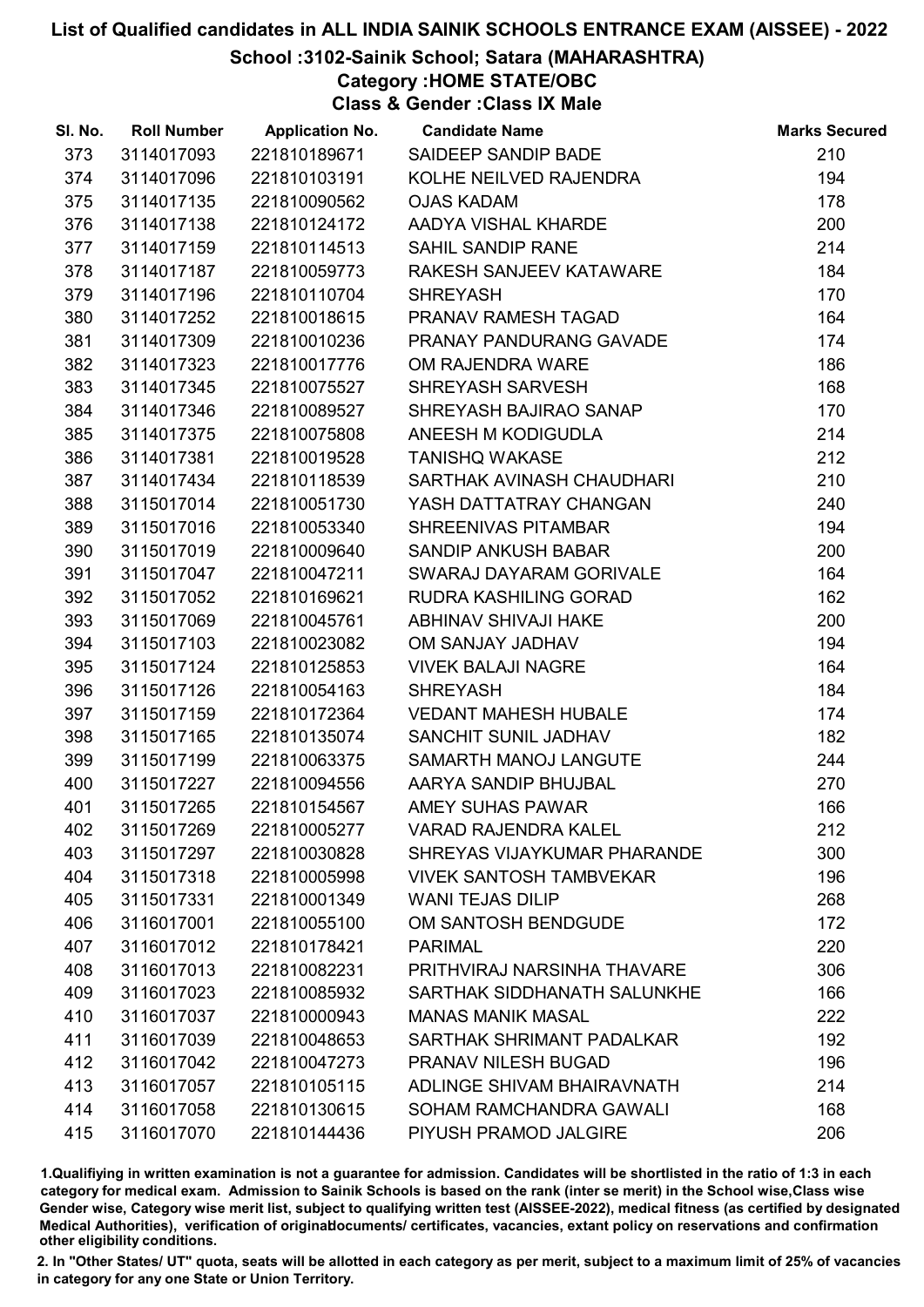# List of Qualified candidates in ALL INDIA SAINIK SCHOOLS ENTRANCE EXAM (AISSEE) - 2022 School :3102-Sainik School; Satara (MAHARASHTRA) Category :HOME STATE/OBC Class & Gender :Class IX Male

| SI. No. | <b>Roll Number</b> | <b>Application No.</b> | <b>Candidate Name</b>   | <b>Marks Secured</b> |
|---------|--------------------|------------------------|-------------------------|----------------------|
| 416     | 3116017076         | 221810036656           | ADARSH NITIN SHETE      | 208                  |
| 417     | 3116017102         | 221810025008           | SARANG SATISH DODAKE    | 324                  |
| 418     | 3904017163         | 221810123642           | OM PRAKASH KALE         | 166                  |
| 419     | 4401017658         | 221810030699           | HARSH HANUMANT SHIRTODE | 260                  |
| 420     | 4408017080         | 221810082372           | PHAD PRANAV JANARDHAN   | 190                  |

1.Qualifiying in written examination is not a guarantee for admission. Candidates will be shortlisted in the ratio of 1:3 in each category for medical exam. Admission to Sainik Schools is based on the rank (inter se merit) in the School wise,Class wise Gender wise, Category wise merit list, subject to qualifying written test (AISSEE-2022), medical fitness (as certified by designated Medical Authorities), verification of originablocuments/ certificates, vacancies, extant policy on reservations and confirmation other eligibility conditions.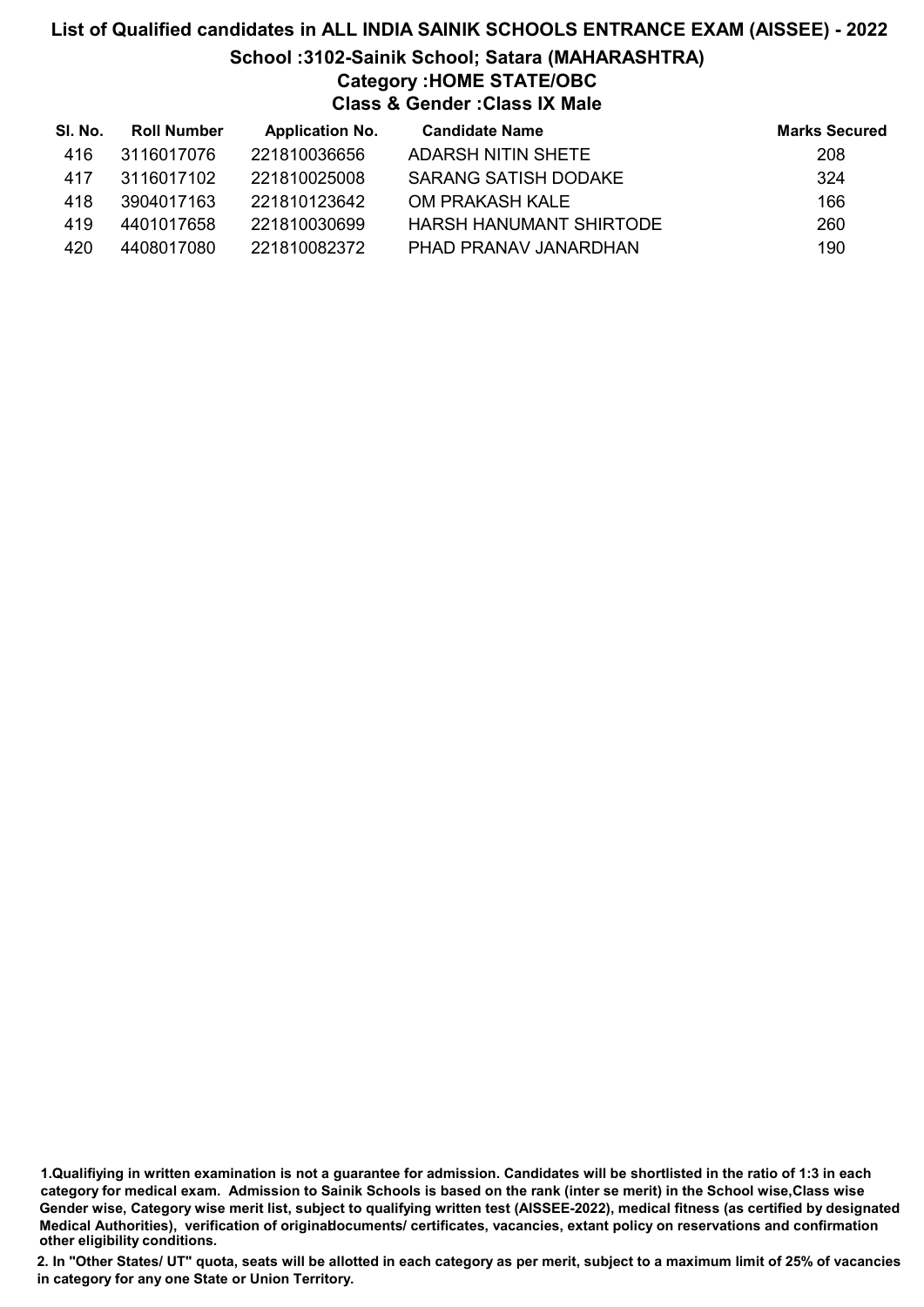### School :3102-Sainik School; Satara (MAHARASHTRA)

Category :HOME STATE/DEF

Class & Gender :Class IX Male

| SI. No. | <b>Roll Number</b> | <b>Application No.</b> | <b>Candidate Name</b>           |    | <b>Marks Secured</b> |
|---------|--------------------|------------------------|---------------------------------|----|----------------------|
| 421     | 1401017004         | 221810049840           | PATHAN ARSHAD KHAN              |    | 204                  |
| 422     | 1401017065         | 221810081188           | ADITYA NARAYAN MANE             |    | 194                  |
| 423     | 1403017023         | 221810083002           | <b>SACHIN CHANDRASHEKHAR</b>    |    | 168                  |
| 424     | 2001027186         | 221810063276           | <b>ADARSH FATANGRE</b>          |    | 266                  |
| 425     | 2301017059         | 221810037431           | <b>JAY SANTOSH CHASTE</b>       |    | 176                  |
| 426     | 2301017388         | 221810163517           | <b>ROHIT ARUN BANDAL</b>        |    | 166                  |
| 427     | 2710017003         | 221810185992           | <b>HARSH V. GADRE</b>           |    | 206                  |
| 428     | 3002017442         | 221810051269           | <b>PRANAV PAWAR</b>             |    | 200                  |
| 429     | 3101017031         | 221810005302           | AKSHAD PANDURANG BANKAR         |    | 264                  |
| 430     | 3101017038         | 221810055442           | SHUBHAM MANOHAR SANGALE         |    | 160                  |
| 431     | 3101017039         | 221810054352           | ARYAN GANESH KALHAPURE          | CG | 190                  |
| 432     | 3101017042         | 221810000852           | <b>KARAN AMBADAS LAHARE</b>     |    | 214                  |
| 433     | 3101017053         | 221810026443           | <b>VEDANT KESHAV GOPALGHARE</b> |    | 202                  |
| 434     | 3101017091         | 221810122245           | <b>BHOPLE SHIVAM</b>            |    | 220                  |
| 435     | 3101017098         | 221810056306           | KHARMALE PRATIK MUKUND          |    | 182                  |
| 436     | 3101017099         | 221810018616           | ANTRIKSH SUBHASH ARDE           |    | 170                  |
| 437     | 3101017131         | 221810119458           | <b>TANMAY PRAKASH KUMBHAR</b>   |    | 178                  |
| 438     | 3101017142         | 221810015239           | AADITYA KULKARNI                |    | 178                  |
| 439     | 3103017033         | 221810056822           | <b>JADHAV KARTIK AJAY</b>       |    | 196                  |
| 440     | 3104017007         | 221810137181           | SHRIRAM DADASAHEB DATKHIL       |    | 160                  |
| 441     | 3104017012         | 221810049314           | <b>JAYBHAYE ANIKET RAMRAO</b>   |    | 200                  |
| 442     | 3106017035         | 221810047344           | PATIL DARSHAN ADHIKAR           |    | 188                  |
| 443     | 3106017052         | 221810024186           | RITESH MANOHAR MANE             |    | 256                  |
| 444     | 3107017027         | 221810063141           | <b>ARYAN PRAKASH PATIL</b>      |    | 202                  |
| 445     | 3107017072         | 221810134554           | <b>ROHAN RAMESH MALI</b>        |    | 178                  |
| 446     | 3107017112         | 221810127927           | KUNAL HARIDAS MORBALE           |    | 172                  |
| 447     | 3107017136         | 221810149598           | YASHRAJ RAJARAM INGAVALE        |    | 170                  |
| 448     | 3108017057         | 221810007418           | <b>MANISH SHIVRAJ SIRSATH</b>   |    | 206                  |
| 449     | 3108017073         | 221810048829           | <b>ABHINAV AVINASH MUNDE</b>    |    | 208                  |
| 450     | 3110017030         | 221810044370           | <b>HARSHIT KUSHWAHA</b>         |    | 182                  |
| 451     | 3110017035         | 221810020870           | OM BHUSHAN BHANDARE             |    | 208                  |
| 452     | 3110017044         | 221810152131           | <b>AKSHAJ MISHRA</b>            |    | 290                  |
| 453     | 3110017120         | 221810006943           | <b>ARMAAN SINGH</b>             |    | 200                  |
| 454     | 3110017196         | 221810007255           | <b>SURAJ LAXMAN KOLEKAR</b>     |    | 206                  |
| 455     | 3110017228         | 221810024516           | <b>MAYURESH VIJAY BADAME</b>    |    | 174                  |
| 456     | 3110017250         | 221810001066           | <b>JAY</b>                      |    | 170                  |
| 457     | 3110017291         | 221810002757           | <b>JAY</b>                      |    | 160                  |
| 458     | 3110017345         | 221810100709           | <b>KAPISH SAMBHAJI GOUND</b>    |    | 208                  |
| 459     | 3110017367         | 221810129969           | SANGRAMSINGH SANDIP PATIL       |    | 178                  |
| 460     | 3111017104         | 221810071863           | <b>JADHAV VEDANT BHARAT</b>     |    | 234                  |
| 461     | 3111017116         | 221810002414           | <b>TANISHQ WANKHEDE</b>         |    | 176                  |
| 462     | 3112017040         | 221810045805           | PARIKSHIT PRAVINKUMAR DANDE     |    | 164                  |
| 463     | 3113017086         | 221810129393           | YUVRAJ MAHESH BAGUL             |    | 196                  |

1.Qualifiying in written examination is not a guarantee for admission. Candidates will be shortlisted in the ratio of 1:3 in each category for medical exam. Admission to Sainik Schools is based on the rank (inter se merit) in the School wise,Class wise Gender wise, Category wise merit list, subject to qualifying written test (AISSEE-2022), medical fitness (as certified by designated Medical Authorities), verification of originablocuments/ certificates, vacancies, extant policy on reservations and confirmation other eligibility conditions.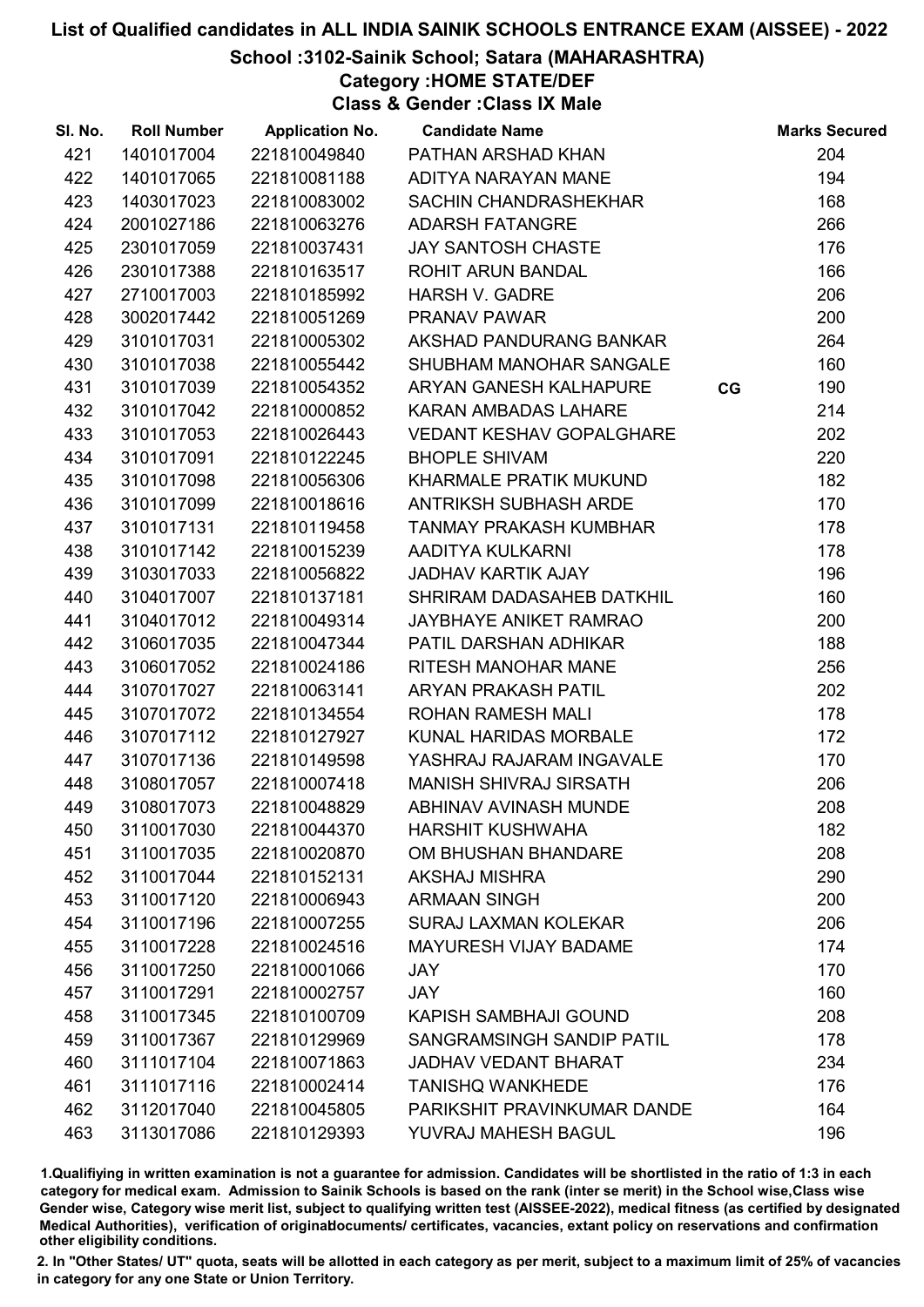### School :3102-Sainik School; Satara (MAHARASHTRA)

Category :HOME STATE/DEF

Class & Gender :Class IX Male

| SI. No. | <b>Roll Number</b> | <b>Application No.</b> | <b>Candidate Name</b>           | <b>Marks Secured</b> |
|---------|--------------------|------------------------|---------------------------------|----------------------|
| 464     | 3113017091         | 221810005134           | SUNIL KUMAR SOLANKI             | 168                  |
| 465     | 3113017099         | 221810057664           | PAWAR HEMANT ANNA               | 188                  |
| 466     | 3113017119         | 221810018445           | PIYUSH RAVINDRA MANDALE         | 258                  |
| 467     | 3113017186         | 221810073978           | PRATHAMESH BADGUJAR             | 172                  |
| 468     | 3113017195         | 221810086439           | <b>JAY DATTATRAY NAVALE</b>     | 196                  |
| 469     | 3114017015         | 221810024340           | ADARSH NANDU PAWAR              | 184                  |
| 470     | 3114017026         | 221810078360           | NIRAJ MAHADEO FATE              | 188                  |
| 471     | 3114017036         | 221810008970           | <b>SHIVAM KISHOR GITTE</b>      | 216                  |
| 472     | 3114017102         | 221810020802           | NALGE SUSHANT ASHOKRAO          | 204                  |
| 473     | 3114017152         | 221810016003           | PATIL YOGIRAJ TANAJI            | 178                  |
| 474     | 3114017160         | 221810049513           | ATHARVA YEKANATH PAWAR          | 216                  |
| 475     | 3114017166         | 221810025923           | RANJEET DNYANADEO SOLASKAR      | 258                  |
| 476     | 3114017170         | 221810002733           | SAHIL SANTOSH PAWAR             | 174                  |
| 477     | 3114017201         | 221810025214           | PIYUSH NAVNATH AGWAN            | 174                  |
| 478     | 3114017234         | 221810084684           | SANKET VISHWAS INGALE           | 274                  |
| 479     | 3114017255         | 221810065425           | <b>PRATHAMESH</b>               | 240                  |
| 480     | 3114017259         | 221810155835           | OM APPA KHARADE                 | 162                  |
| 481     | 3114017269         | 221810028155           | ADITYA SRIVASTAVA               | 172                  |
| 482     | 3114017278         | 221810017765           | <b>HARSH HIRAMAN PATIL</b>      | 178                  |
| 483     | 3114017286         | 221810001485           | <b>SHREYAS RAJESH KOLEKAR</b>   | 180                  |
| 484     | 3114017304         | 221810072526           | <b>MIRAJE SAIRAJ SACHIN</b>     | 246                  |
| 485     | 3114017321         | 221810144966           | <b>JAY RAJARAM YERADKAR</b>     | 200                  |
| 486     | 3114017326         | 221810079586           | ATHARVA SATESH MHASKE           | 170                  |
| 487     | 3114017337         | 221810067117           | ROHIT KASHINATH PUJARI          | 166                  |
| 488     | 3114017352         | 221810026937           | KARTIK DINESH NILE              | 164                  |
| 489     | 3114017363         | 221810154677           | <b>SURAJ GIRIDHARI SHUKLA</b>   | 268                  |
| 490     | 3114017385         | 221810011938           | <b>PRUTHVIRAJ</b>               | 190                  |
| 491     | 3114017394         | 221810074558           | <b>BADE SOURABH DADASAHEB</b>   | 178                  |
| 492     | 3114017404         | 221810036188           | OMKAR SANJAY NIMBALKAR          | 212                  |
| 493     | 3114017412         | 221810143609           | SOURAV ANAND HARNOL             | 184                  |
| 494     | 3114017445         | 221810028769           | <b>SAMARTH SIDHESHWAR</b>       | 164                  |
| 495     | 3115017010         | 221810050230           | YASH UMESH DISALE               | 190                  |
| 496     | 3115017049         | 221810055411           | ADITYA ARVIND KATKAR            | 188                  |
| 497     | 3115017079         | 221810025191           | <b>HRISHI MAKARAND DESHMUKH</b> | 262                  |
| 498     | 3115017086         | 221810069502           | <b>MAGAR SAHIL SACHIN</b>       | 194                  |
| 499     | 3115017115         | 221810009813           | <b>JADHAV TANMAY KAMLAKAR</b>   | 174                  |
| 500     | 3115017120         | 221810022033           | ONKAR DURGADAS JADHAV           | 176                  |
| 501     | 3115017177         | 221810021305           | PARTH RAKESH TANDALEKAR         | 242                  |
| 502     | 3115017214         | 221810067636           | SHANTANU SANTOSH JAWAL          | 166                  |
| 503     | 3115017241         | 221810091686           | NIKAM ADITYA VIKAS              | 164                  |
| 504     | 3115017242         | 221810009886           | SANKALP SACHIN BHOSALE          | 196                  |
| 505     | 3115017256         | 221810003437           | <b>SAWANT ROHAN SUHAS</b>       | 194                  |
| 506     | 3115017260         | 221810058747           | PRATHAMESH AJITKUMAR KANASE     | 190                  |

1.Qualifiying in written examination is not a guarantee for admission. Candidates will be shortlisted in the ratio of 1:3 in each category for medical exam. Admission to Sainik Schools is based on the rank (inter se merit) in the School wise,Class wise Gender wise, Category wise merit list, subject to qualifying written test (AISSEE-2022), medical fitness (as certified by designated Medical Authorities), verification of originablocuments/ certificates, vacancies, extant policy on reservations and confirmation other eligibility conditions.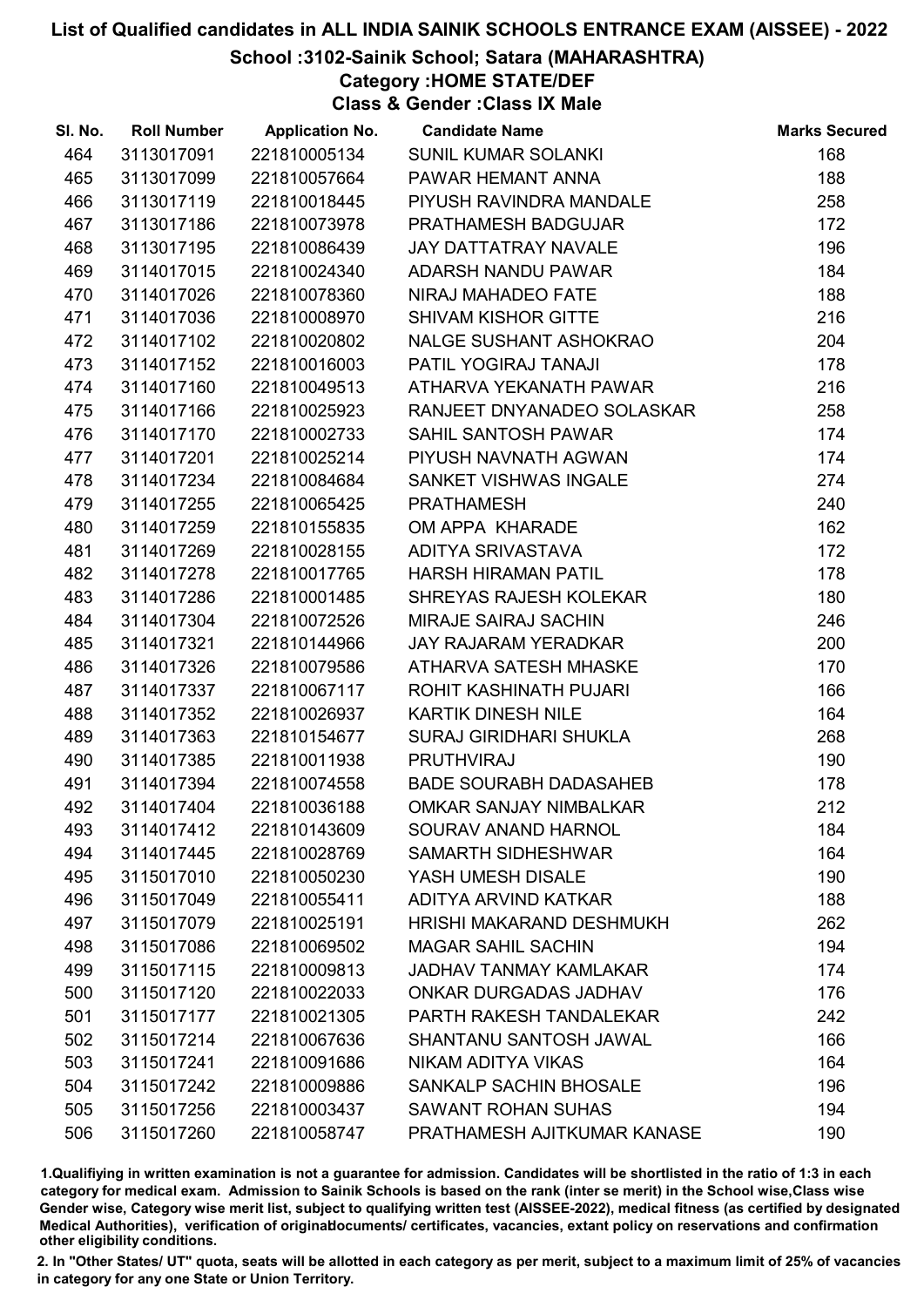# School :3102-Sainik School; Satara (MAHARASHTRA)

Category :HOME STATE/DEF

Class & Gender :Class IX Male

| SI. No. | <b>Roll Number</b> | <b>Application No.</b> | <b>Candidate Name</b>        | <b>Marks Secured</b> |
|---------|--------------------|------------------------|------------------------------|----------------------|
| 507     | 3115017321         | 221810058709           | SHREYASH MAHESH KADAM        | 168                  |
| 508     | 3115017328         | 221810004739           | SADIK RAFIK INAMDAR          | 188                  |
| 509     | 3115017349         | 221810064089           | VIGNESH RAVINDRA SALUNKHE    | 178                  |
| 510     | 3115017356         | 221810074699           | <b>CHAVAN ANSHUL VIJAY</b>   | 192                  |
| 511     | 3116017007         | 221810031970           | RAUT ROSHAN SATISH           | 190                  |
| 512     | 3116017008         | 221810062180           | <b>KALE ADITYA SUNIL</b>     | 160                  |
| 513     | 3116017126         | 221810032359           | NAVALE SUDARSHAN SUDHIR      | 250                  |
| 514     | 3805017051         | 221810105403           | ASHUTOSH SUSHEN GOSAVI       | 162                  |
| 515     | 3902017050         | 221810037427           | YASH SUNIL THORAT            | 200                  |
| 516     | 3905017369         | 221810045127           | ADITYA SAMADHAN BANKAR       | 254                  |
| 517     | 3905017497         | 221810060689           | SIDDHARTH NAMDEO DATIR       | 182                  |
| 518     | 3906017322         | 221810005879           | ATHARV TUSHAR GOPALE         | 168                  |
| 519     | 4408017154         | 221810193225           | JAIRAJ HANMANT KONDAWALE     | 166                  |
| 520     | 4412017033         | 221810003690           | <b>SRUJAN UGALE</b>          | 264                  |
| 521     | 4502017324         | 221810009054           | ADITYA SUBHASH PATIL         | 170                  |
| 522     | 4604017067         | 221810067995           | <b>TANMAY TUKARAM DAMALE</b> | 218                  |
| 523     | 4604017103         | 221810084309           | ANMOL VIJAYKUMAR PATIL       | 172                  |

<sup>1.</sup>Qualifiying in written examination is not a guarantee for admission. Candidates will be shortlisted in the ratio of 1:3 in each category for medical exam. Admission to Sainik Schools is based on the rank (inter se merit) in the School wise,Class wise Gender wise, Category wise merit list, subject to qualifying written test (AISSEE-2022), medical fitness (as certified by designated Medical Authorities), verification of originablocuments/ certificates, vacancies, extant policy on reservations and confirmation other eligibility conditions.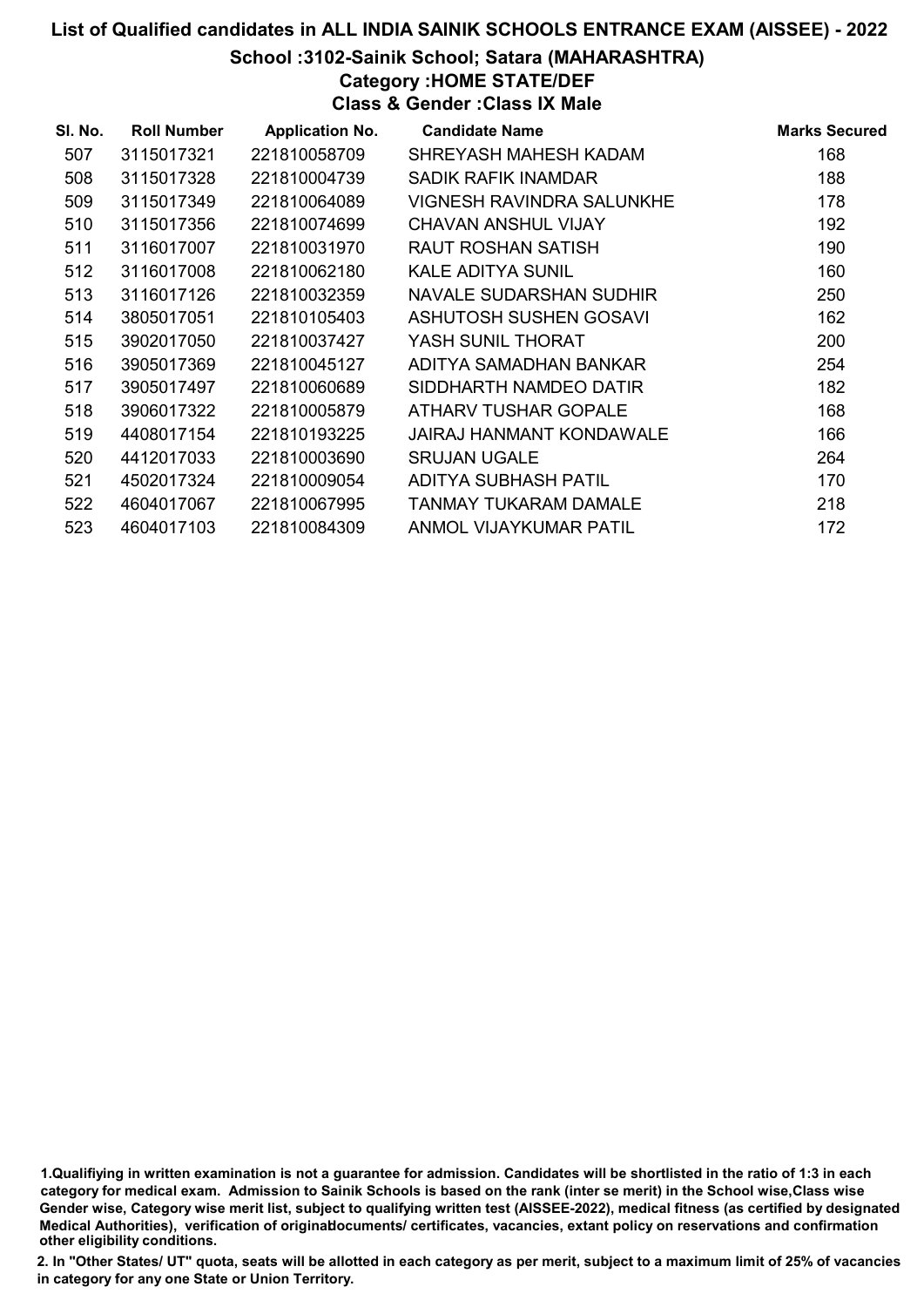# School :3102-Sainik School; Satara (MAHARASHTRA)

Category :HOME STATE/GEN

Class & Gender :Class IX Male

| SI. No. | <b>Roll Number</b> | <b>Application No.</b> | <b>Candidate Name</b>        | <b>Marks Secured</b> |
|---------|--------------------|------------------------|------------------------------|----------------------|
| 524     | 2001017492         | 221810068482           | <b>SHLOK LAGDIVE</b>         | 298                  |
| 525     | 2201017238         | 221810075178           | <b>ISHAAN PRAMOD DHABU</b>   | 216                  |
| 526     | 2301017375         | 221810194596           | <b>TEJAS</b>                 | 222                  |
| 527     | 2704017019         | 221810102555           | <b>SUJAL KASHINATH DESAI</b> | 190                  |
| 528     | 3003017116         | 221810062005           | <b>SUMIT PRAKASH MAGAR</b>   | 168                  |
| 529     | 3101017015         | 221810106090           | DHAMALE SAMARTH VIKRAM       | 200                  |
| 530     | 3101017027         | 221810174671           | ADKITTE AARYAN SANJAY        | 202                  |
| 531     | 3101017030         | 221810172981           | SARTHAK SANDIP BHAPKAR       | 172                  |
| 532     | 3101017035         | 221810141232           | ROHIT BHAUSAHEB KADAM        | 186                  |
| 533     | 3101017041         | 221810172652           | <b>VIVEK NARSING SALUNKE</b> | 276                  |
| 534     | 3101017043         | 221810061852           | <b>SAI SHASHIKANT MORE</b>   | 184                  |
| 535     | 3101017050         | 221810070713           | YASH VIKAS AUTE              | 214                  |
| 536     | 3101017072         | 221810139434           | ABHINAV MAHENDRA NIMASE      | 170                  |
| 537     | 3101017088         | 221810149435           | <b>AADITYA</b>               | 172                  |
| 538     | 3101017094         | 221810159495           | <b>GHANWAT MAHESH APPA</b>   | 164                  |
| 539     | 3101017103         | 221810102736           | PRATHMESH PANKAJ SHINDE      | 160                  |
| 540     | 3101017108         | 221810082656           | SHINDE PRANAV JAYPRAKASH     | 166                  |
| 541     | 3101017114         | 221810062917           | RANVEER AMRUT MARATHE        | 232                  |
| 542     | 3101017120         | 221810064257           | <b>VEDANT VAIBHAV CHAVAN</b> | 284                  |
| 543     | 3101017145         | 221810036349           | VEDANT CHANDRAKANT WAGH      | 206                  |
| 544     | 3102017008         | 221810185871           | RONIT KAPIL AGRAWAL          | 318                  |
| 545     | 3102017010         | 221810191202           | <b>SWAMI SANJAY UMBARKAR</b> | 182                  |
| 546     | 3102017066         | 221810043669           | SANSKAR BAPUSAHEB SARNAIK    | 192                  |
| 547     | 3103017017         | 221810050721           | <b>ABHIJEET SAHADEV</b>      | 210                  |
| 548     | 3103017036         | 221810038182           | AYUSH PRASHANT PATIL         | 248                  |
| 549     | 3103017068         | 221810191644           | WAYAL ANIKET DATTATRAY       | 170                  |
| 550     | 3103017077         | 221810106494           | MULLA BANDENAWAJ ISMAIL      | 160                  |
| 551     | 3103017078         | 221810148694           | PARTH DIGAMBAR SALUNKE       | 192                  |
| 552     | 3103017118         | 221810024217           | PRATIK BHAUSAHEB SIRSATH     | 160                  |
| 553     | 3103017119         | 221810149517           | UTKARSH PRAVIN BADHE         | 160                  |
| 554     | 3103017129         | 221810142897           | <b>ADITYA AVINASH BHOSLE</b> | 192                  |
| 555     | 3103017139         | 221810090078           | <b>SARTHAK BABASAHEB</b>     | 206                  |
| 556     | 3103017154         | 221810047649           | <b>NAITIK KISAN BHUMBAR</b>  | 162                  |
| 557     | 3104017001         | 221810034550           | SAMARTH SHYAM DAKE           | 166                  |
| 558     | 3104017009         | 221810062392           | SHELKE SANKET ANIL           | 174                  |
| 559     | 3104017013         | 221810026844           | HARSHAL LAXMAN KOLUGADE      | 314                  |
| 560     | 3104017016         | 221810014925           | <b>DESHMUKH PRUTHVIRAJ</b>   | 260                  |
| 561     | 3104017031         | 221810122589           | <b>BAHIR NIRBHAY NITIN</b>   | 186                  |
| 562     | 3105017022         | 221810105901           | <b>SHAAN SUMIT GOURKHEDE</b> | 182                  |
| 563     | 3106017010         | 221810063681           | PARTH ARUN NIKAM             | 294                  |
| 564     | 3106017023         | 221810050003           | SAKSHAM CHETAN KASLIWAL      | 164                  |
| 565     | 3106017032         | 221810046873           | <b>ISHANT PRATAP YADAV</b>   | 204                  |
| 566     | 3106017044         | 221810089685           | <b>AYUSH</b>                 | 170                  |

1.Qualifiying in written examination is not a guarantee for admission. Candidates will be shortlisted in the ratio of 1:3 in each category for medical exam. Admission to Sainik Schools is based on the rank (inter se merit) in the School wise,Class wise Gender wise, Category wise merit list, subject to qualifying written test (AISSEE-2022), medical fitness (as certified by designated Medical Authorities), verification of originablocuments/ certificates, vacancies, extant policy on reservations and confirmation other eligibility conditions.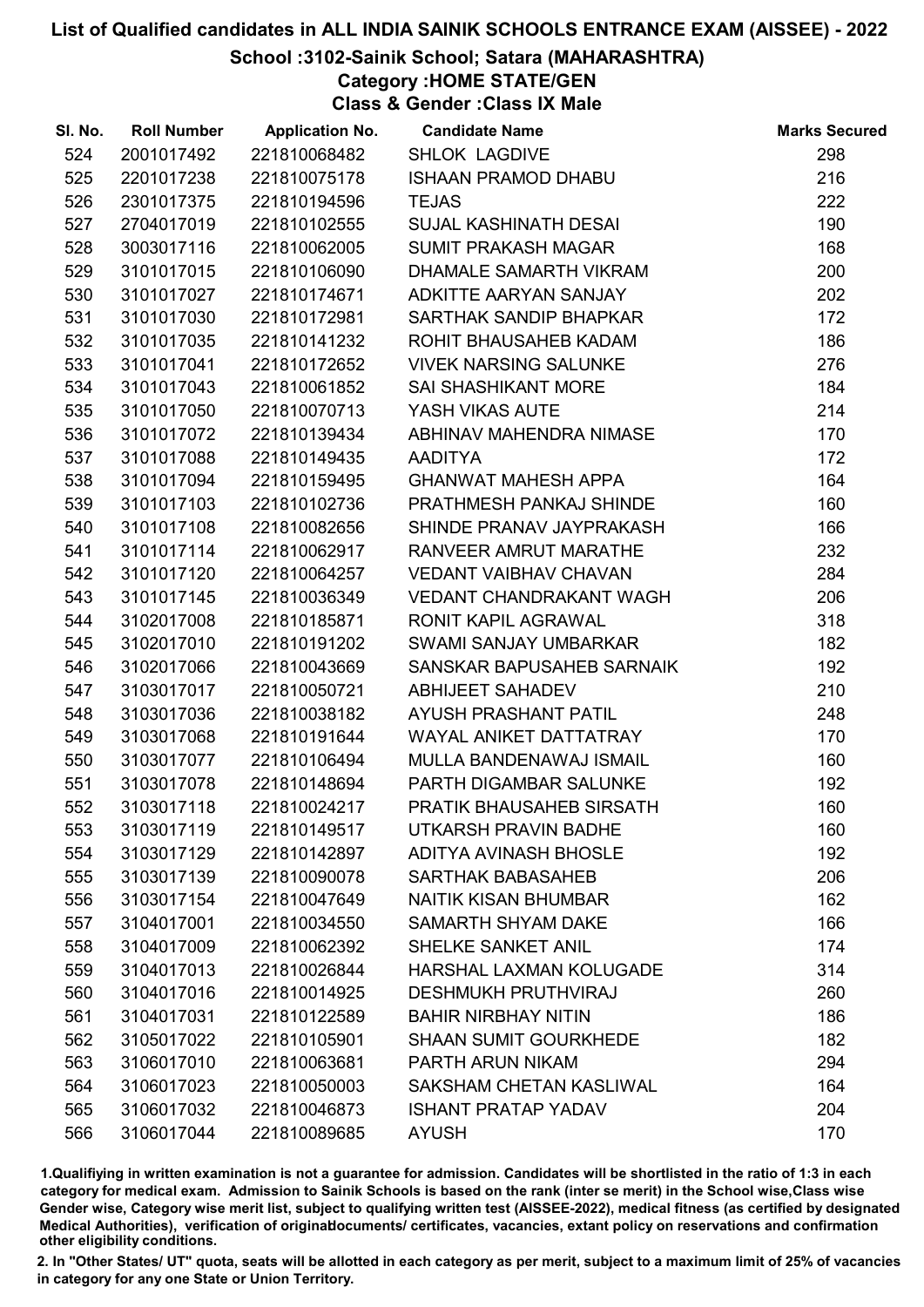# School :3102-Sainik School; Satara (MAHARASHTRA)

Category :HOME STATE/GEN

Class & Gender :Class IX Male

| SI. No. | <b>Roll Number</b> | <b>Application No.</b> | <b>Candidate Name</b>             | <b>Marks Secured</b> |
|---------|--------------------|------------------------|-----------------------------------|----------------------|
| 567     | 3106017050         | 221810027546           | SAMMAN SREEKANT KUMAR             | 204                  |
| 568     | 3107017008         | 221810049830           | OM KIRAN LANGOTE                  | 160                  |
| 569     | 3107017013         | 221810153180           | <b>MADIGAR SUYASH SHRIKANT</b>    | 206                  |
| 570     | 3107017024         | 221810184921           | <b>ATHARV SACHIN PATIL</b>        | 168                  |
| 571     | 3107017032         | 221810080781           | POWAR HARSHVARDHAN PRAVIN         | 284                  |
| 572     | 3107017034         | 221810180412           | <b>NEIL NAGESHKUMAR SHIRGUPPI</b> | 162                  |
| 573     | 3107017036         | 221810178722           | <b>ASHWIN VISHNU PATIL</b>        | 204                  |
| 574     | 3107017063         | 221810006614           | PARTH PRAMOD PAWAR                | 172                  |
| 575     | 3107017083         | 221810103415           | <b>VIRAJ VIKAS PATIL</b>          | 224                  |
| 576     | 3107017084         | 221810033715           | SHRAVAN YOGESH MOHITE             | 314                  |
| 577     | 3107017104         | 221810046566           | PRATHAM YOGESH BAGALKOTE          | 202                  |
| 578     | 3107017109         | 221810135117           | <b>VEDANT VIJAYKUMAR PAWAR</b>    | 232                  |
| 579     | 3107017111         | 221810190527           | SHIVTEJ SANDEEP PATIL             | 184                  |
| 580     | 3107017132         | 221810172468           | <b>SUMIT SUNDAR SHINDE</b>        | 196                  |
| 581     | 3108017001         | 221810097110           | AYUSH SACHIN DHAPATE              | 162                  |
| 582     | 3108017003         | 221810055250           | TANAY RATNADEEP NADAPUDE          | 210                  |
| 583     | 3108017007         | 221810050361           | <b>GAIKWAD YASH BALASAHEB</b>     | 302                  |
| 584     | 3108017014         | 221810137952           | PARAS MAHAVIR KANDALE             | 252                  |
| 585     | 3108017016         | 221810035892           | YASH SHIVRAJ SOMWANSHI            | 178                  |
| 586     | 3108017025         | 221810111124           | <b>VISHWAJIT</b>                  | 166                  |
| 587     | 3108017032         | 221810148845           | MEDHAJ MUKESH KULKARNI            | 214                  |
| 588     | 3108017050         | 221810021857           | HARSHVARDHAN KISHOR SHINDE        | 304                  |
| 589     | 3108017059         | 221810096638           | SHREYAS SUNIL DHAPATE             | 200                  |
| 590     | 3110017001         | 221810181600           | <b>SUHANSH VARMA</b>              | 172                  |
| 591     | 3110017012         | 221810063230           | <b>VEDANT SHARAD KHAMKAR</b>      | 168                  |
| 592     | 3110017017         | 221810014240           | AVDHOOT DATTATRAY JOSHI           | 178                  |
| 593     | 3110017019         | 221810026940           | <b>ABHIJEET KUMAR</b>             | 220                  |
| 594     | 3110017026         | 221810078460           | <b>SAGAR MALLAPPA SAJJAN</b>      | 188                  |
| 595     | 3110017032         | 221810034570           | <b>HARSH NANAWARE</b>             | 176                  |
| 596     | 3110017033         | 221810025570           | <b>VEDANT PRADEEP MANE</b>        | 216                  |
| 597     | 3110017045         | 221810193131           | <b>ADITYA MALLAH</b>              | 188                  |
| 598     | 3110017047         | 221810147831           | <b>ISHAN VINOD PATIL</b>          | 176                  |
| 599     | 3110017065         | 221810009291           | <b>VISHWAJEET PATIL</b>           | 200                  |
| 600     | 3110017072         | 221810022702           | <b>JAGTAP ARYAN TUKARAM</b>       | 162                  |
| 601     | 3110017074         | 221810168412           | <b>SHAHID SADIKALI MUJAWAR</b>    | 160                  |
| 602     | 3110017080         | 221810027932           | <b>OMKAR GOVIND PAWAR</b>         | 188                  |
| 603     | 3110017096         | 221810090672           | SUYASH MEGHANAND BHAMARE          | 314                  |
| 604     | 3110017098         | 221810004482           | ADITYA KISHOR GADHAVE             | 190                  |
| 605     | 3110017110         | 221810003113           | AARAV JADHAV                      | 182                  |
| 606     | 3110017113         | 221810006023           | <b>ABHINAV KUMAR SINGH</b>        | 162                  |
| 607     | 3110017115         | 221810006333           | <b>ARYAN SINGH</b>                | 242                  |
| 608     | 3110017119         | 221810042343           | <b>SHARDUL</b>                    | 198                  |
| 609     | 3110017121         | 221810015153           | <b>VEDANT BELGAONKAR</b>          | 280                  |

1.Qualifiying in written examination is not a guarantee for admission. Candidates will be shortlisted in the ratio of 1:3 in each category for medical exam. Admission to Sainik Schools is based on the rank (inter se merit) in the School wise,Class wise Gender wise, Category wise merit list, subject to qualifying written test (AISSEE-2022), medical fitness (as certified by designated Medical Authorities), verification of originablocuments/ certificates, vacancies, extant policy on reservations and confirmation other eligibility conditions.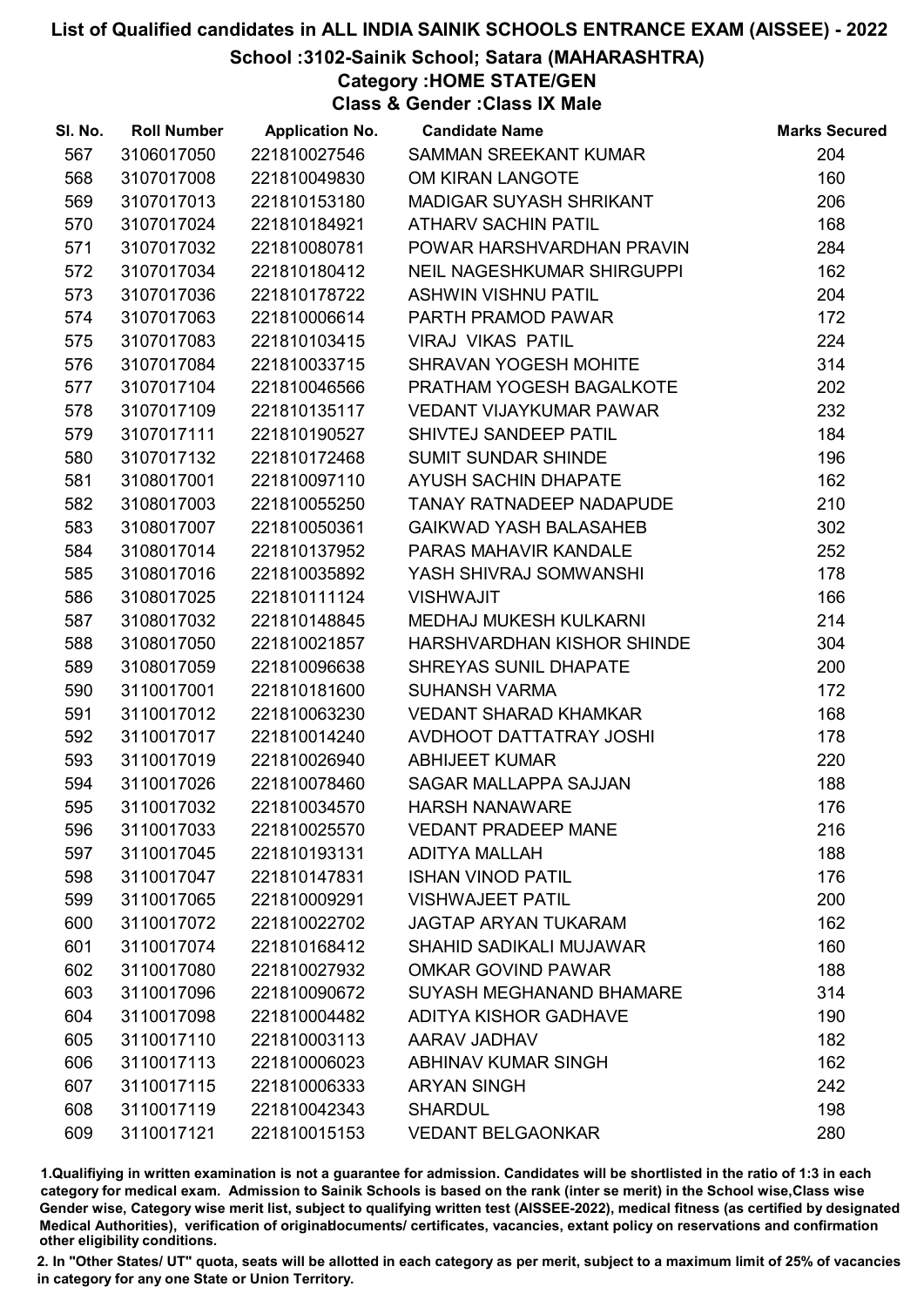# School :3102-Sainik School; Satara (MAHARASHTRA)

# Category :HOME STATE/GEN

Class & Gender :Class IX Male

| SI. No. | <b>Roll Number</b> | <b>Application No.</b> | <b>Candidate Name</b>         | <b>Marks Secured</b> |
|---------|--------------------|------------------------|-------------------------------|----------------------|
| 610     | 3110017127         | 221810079753           | <b>SAKSHAM LAMBOR</b>         | 164                  |
| 611     | 3110017132         | 221810073463           | SANDESH SUJAY BORDE           | 176                  |
| 612     | 3110017136         | 221810043273           | <b>SOHAM</b>                  | 168                  |
| 613     | 3110017137         | 221810119673           | <b>MOHIT TAANK</b>            | 190                  |
| 614     | 3110017147         | 221810028104           | <b>VED</b>                    | 164                  |
| 615     | 3110017156         | 221810054224           | <b>VIDHESH DUBLA</b>          | 178                  |
| 616     | 3110017157         | 221810046224           | <b>AKSHIT</b>                 | 214                  |
| 617     | 3110017170         | 221810071854           | ANSHUMAN VIKAS SHINDE         | 174                  |
| 618     | 3110017181         | 221810171715           | <b>ISH NARENDRA DAREKAR</b>   | 166                  |
| 619     | 3110017187         | 221810013925           | <b>VINIT KRISHNA DESAI</b>    | 196                  |
| 620     | 3110017190         | 221810023335           | PALAASH KAPRI                 | 208                  |
| 621     | 3110017191         | 221810110835           | <b>BHAVYA SHARMA</b>          | 242                  |
| 622     | 3110017194         | 221810057845           | SIDDHANATH JAGANNATH JADHAV   | 190                  |
| 623     | 3110017195         | 221810025945           | <b>ADVAY SWAPNIL LINGE</b>    | 248                  |
| 624     | 3110017199         | 221810161755           | SHUBHAM SACHIN SHEVADE        | 220                  |
| 625     | 3110017233         | 221810010716           | <b>ARCHIT</b>                 | 260                  |
| 626     | 3110017251         | 221810007166           | <b>SHREYASH SHINDE</b>        | 176                  |
| 627     | 3110017252         | 221810045266           | KARN SHAILENDRANATH TRIPATHI  | 210                  |
| 628     | 3110017266         | 221810005696           | PAWANKUMAR MADHAV MATE        | 294                  |
| 629     | 3110017270         | 221810180107           | YASH SANTOSH PAWAR            | 180                  |
| 630     | 3110017286         | 221810048347           | <b>HARSH SANJAY VICHARE</b>   | 170                  |
| 631     | 3110017293         | 221810017857           | NIRVAAN YADAV                 | 166                  |
| 632     | 3110017307         | 221810059297           | ADARSH RAJESH YADAV           | 306                  |
| 633     | 3110017309         | 221810057797           | <b>SHRIYANSH PATHAK</b>       | 242                  |
| 634     | 3110017314         | 221810146918           | <b>PARIKSHIT GARG</b>         | 238                  |
| 635     | 3110017325         | 221810012948           | <b>ARNAV MUKESH RATHORE</b>   | 164                  |
| 636     | 3110017335         | 221810009868           | <b>SHUBAN</b>                 | 178                  |
| 637     | 3110017340         | 221810131198           | <b>JHA ADARSH RAJESHKUMAR</b> | 206                  |
| 638     | 3110017354         | 221810028439           | PRAYAG SAMIR PHATAK           | 202                  |
| 639     | 3110017355         | 221810098539           | <b>HIMANSHU</b>               | 194                  |
| 640     | 3110017358         | 221810176749           | <b>MRINMOY ASHISH BARUA</b>   | 232                  |
| 641     | 3110017360         | 221810089259           | <b>AYUSH LAMBOR</b>           | 180                  |
| 642     | 3110017369         | 221810155279           | PRANESH SAGAR CHASKAR         | 186                  |
| 643     | 3111017076         | 221810006262           | <b>SATYAM AGRAWAL</b>         | 224                  |
| 644     | 3111017096         | 221810003653           | <b>JAY SHASHIKANT KADAM</b>   | 216                  |
| 645     | 3111017215         | 221810023577           | <b>ONKAR ANIL KAKADE</b>      | 274                  |
| 646     | 3111017221         | 221810091987           | AARNAV CHANDRASHEKHAR         | 196                  |
| 647     | 3112017001         | 221810062100           | POTDAR PARTH BHISHMRAJ        | 190                  |
| 648     | 3112017009         | 221810170401           | NAGRAJ MADHAVRAO JADHAV       | 200                  |
| 649     | 3112017015         | 221810081991           | SHIVPRASAD VISHNUKANT INGOLE  | 266                  |
| 650     | 3112017033         | 221810092044           | AVINASH DHONDIBA SHINDE       | 160                  |
| 651     | 3112017049         | 221810064326           | NANDAN RAMESH KADAM           | 238                  |
| 652     | 3112017054         | 221810061076           | <b>SHRIANSH BALAJI TELANG</b> | 168                  |

1.Qualifiying in written examination is not a guarantee for admission. Candidates will be shortlisted in the ratio of 1:3 in each category for medical exam. Admission to Sainik Schools is based on the rank (inter se merit) in the School wise,Class wise Gender wise, Category wise merit list, subject to qualifying written test (AISSEE-2022), medical fitness (as certified by designated Medical Authorities), verification of originablocuments/ certificates, vacancies, extant policy on reservations and confirmation other eligibility conditions.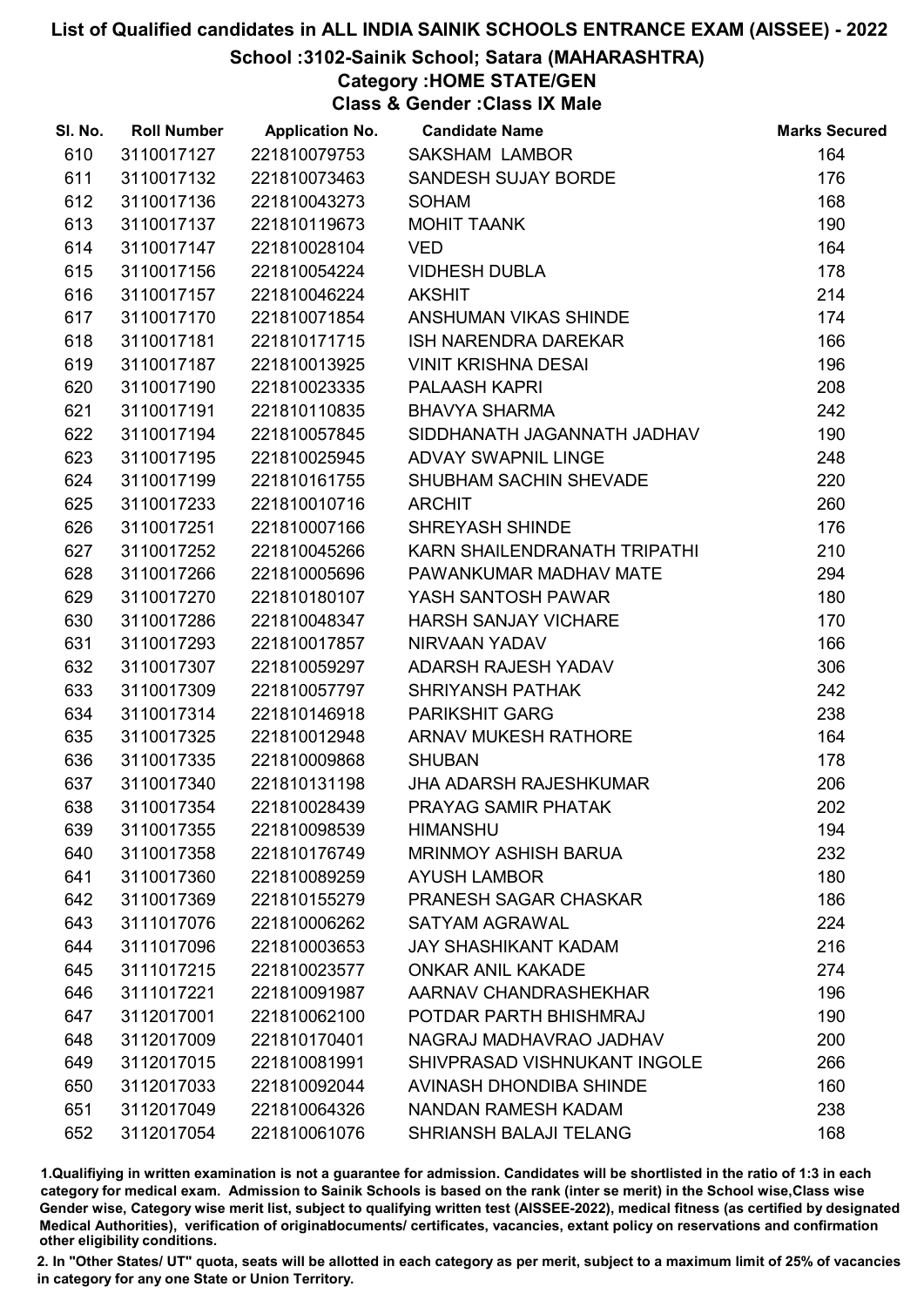# School :3102-Sainik School; Satara (MAHARASHTRA)

Category :HOME STATE/GEN

Class & Gender :Class IX Male

| SI. No. | <b>Roll Number</b> | <b>Application No.</b> | <b>Candidate Name</b>          | <b>Marks Secured</b> |
|---------|--------------------|------------------------|--------------------------------|----------------------|
| 653     | 3112017061         | 221810004157           | <b>GIRIRAJ BOBADE</b>          | 270                  |
| 654     | 3112017064         | 221810109667           | <b>KRUSHNA PANJABRAO</b>       | 206                  |
| 655     | 3112017071         | 221810010638           | AMOGH SANTOSH CHAVAN           | 226                  |
| 656     | 3112017072         | 221810064938           | <b>SHREYASH</b>                | 274                  |
| 657     | 3113017003         | 221810038200           | ATHARVA PRAVIN BHAMARE         | 198                  |
| 658     | 3113017027         | 221810098621           | <b>ANSHUMAN</b>                | 250                  |
| 659     | 3113017033         | 221810075451           | <b>WAGHCHAURE ARYAN VINOD</b>  | 176                  |
| 660     | 3113017071         | 221810096423           | ARYAN CHETAN DHAMNE            | 258                  |
| 661     | 3113017080         | 221810044973           | <b>JAYESH RAJENDRA PATIL</b>   | 234                  |
| 662     | 3113017092         | 221810053234           | PAWAR SWARAJ KISHOR            | 224                  |
| 663     | 3113017113         | 221810058215           | MOHAMMED FAHIM JHADWALE        | 242                  |
| 664     | 3113017118         | 221810116145           | <b>ISHANT VINOD KANASE</b>     | 172                  |
| 665     | 3113017125         | 221810075085           | KRISHNA KISHOR KHILLARE        | 178                  |
| 666     | 3113017140         | 221810060936           | PATIL PURV KAMLESH             | 192                  |
| 667     | 3113017148         | 221810187486           | ARADHYA SAGAR DESHMANE         | 168                  |
| 668     | 3113017178         | 221810085348           | <b>CHETAN</b>                  | 200                  |
| 669     | 3113017180         | 221810071758           | SAIRAJ SANJAY MADHVAI          | 248                  |
| 670     | 3113017204         | 221810160489           | <b>PRATIK</b>                  | 184                  |
| 671     | 3114017016         | 221810077440           | SHREYASH CHINTE                | 256                  |
| 672     | 3114017032         | 221810120670           | <b>VEDANT VILAS GARUD</b>      | 188                  |
| 673     | 3114017042         | 221810036690           | OM MAHESH RASAL                | 190                  |
| 674     | 3114017043         | 221810128690           | <b>TAMBE AYANK AJIT</b>        | 180                  |
| 675     | 3114017048         | 221810089990           | ATHARVA SANTOSH SASTE          | 196                  |
| 676     | 3114017060         | 221810138321           | <b>DEEPU SODHI</b>             | 160                  |
| 677     | 3114017067         | 221810176131           | <b>MUJAHID SHARIF MUJAWAR</b>  | 168                  |
| 678     | 3114017082         | 221810081051           | <b>SHASHWAT PYNE</b>           | 214                  |
| 679     | 3114017111         | 221810117422           | <b>MALHAR AMOL SALUNKE</b>     | 202                  |
| 680     | 3114017128         | 221810117452           | <b>ABHINAV TIWARI</b>          | 162                  |
| 681     | 3114017132         | 221810062062           | <b>AVADHOOT SANTOSH ZENDE</b>  | 218                  |
| 682     | 3114017141         | 221810136572           | <b>HARSHAD</b>                 | 162                  |
| 683     | 3114017146         | 221810172192           | SOHAM SANTOSH CHAUGULE         | 208                  |
| 684     | 3114017153         | 221810022303           | <b>ISHAAN PANDEY</b>           | 194                  |
| 685     | 3114017156         | 221810184213           | <b>RONIT SINGH</b>             | 196                  |
| 686     | 3114017157         | 221810105213           | <b>RISHI JITENDRA PATEL</b>    | 198                  |
| 687     | 3114017158         | 221810036413           | <b>SARVESH GIRISH DESHMUKH</b> | 246                  |
| 688     | 3114017171         | 221810145933           | <b>SOHAM SACHIN SANAS</b>      | 168                  |
| 689     | 3114017174         | 221810039843           | <b>ADITYA VIJAY PATIL</b>      | 188                  |
| 690     | 3114017176         | 221810123253           | SOHAM GANGADHAR GAT            | 192                  |
| 691     | 3114017183         | 221810004763           | <b>RIGVED NAYAK</b>            | 242                  |
| 692     | 3114017189         | 221810079973           | <b>MAYANK</b>                  | 202                  |
| 693     | 3114017191         | 221810084683           | AARAV ASHOK NAIR               | 170                  |
| 694     | 3114017205         | 221810024714           | <b>SHAURYA DESHMUKH</b>        | 230                  |
| 695     | 3114017218         | 221810105264           | <b>ANSHOOK BRAMHANKAR</b>      | 240                  |

1.Qualifiying in written examination is not a guarantee for admission. Candidates will be shortlisted in the ratio of 1:3 in each category for medical exam. Admission to Sainik Schools is based on the rank (inter se merit) in the School wise,Class wise Gender wise, Category wise merit list, subject to qualifying written test (AISSEE-2022), medical fitness (as certified by designated Medical Authorities), verification of originablocuments/ certificates, vacancies, extant policy on reservations and confirmation other eligibility conditions.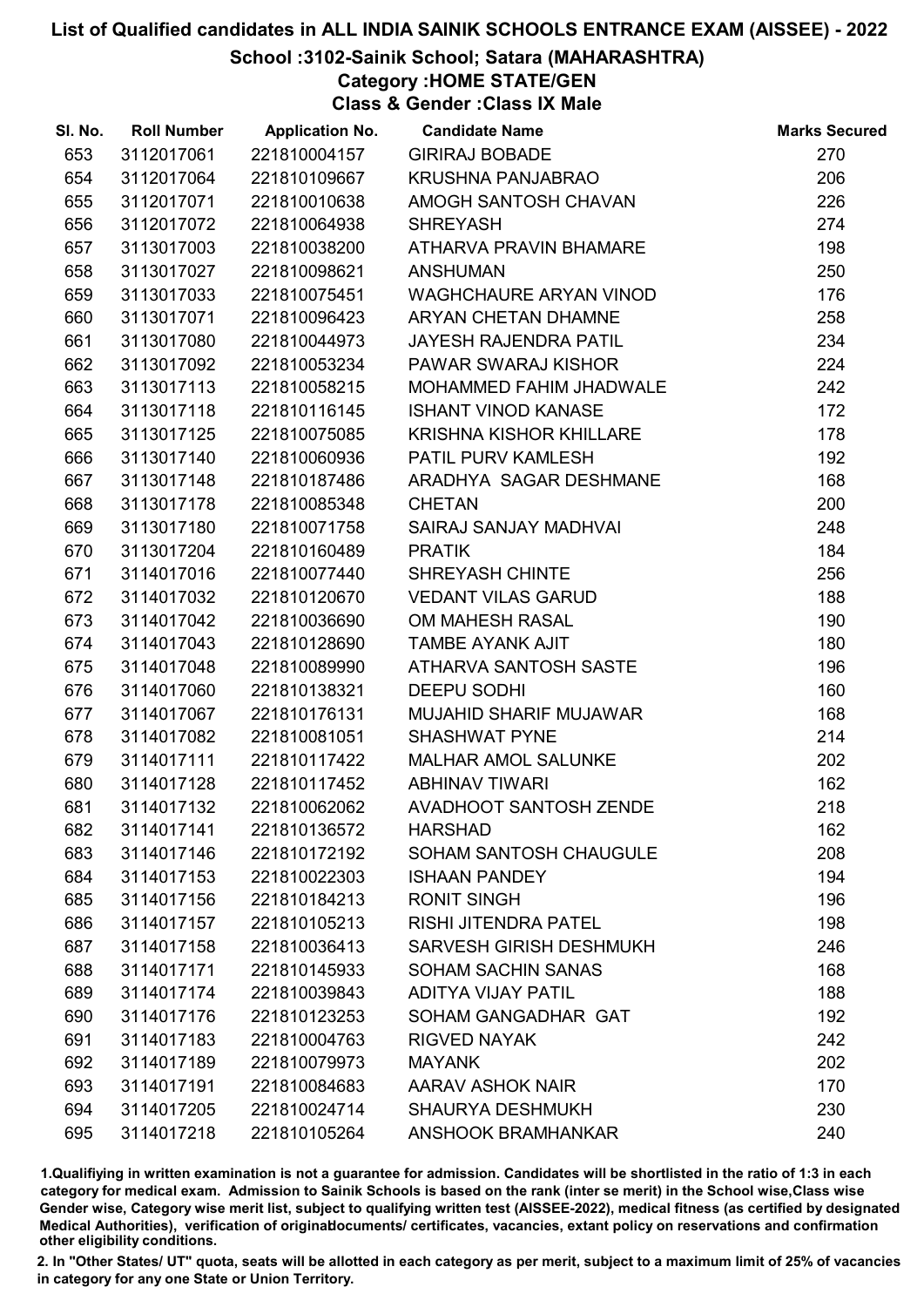### School :3102-Sainik School; Satara (MAHARASHTRA)

Category :HOME STATE/GEN

Class & Gender :Class IX Male

| SI. No. | <b>Roll Number</b> | <b>Application No.</b> | <b>Candidate Name</b>             | <b>Marks Secured</b> |
|---------|--------------------|------------------------|-----------------------------------|----------------------|
| 696     | 3114017219         | 221810186464           | SOHAM MAHENDRA DESHMUKH           | 240                  |
| 697     | 3114017235         | 221810164784           | AARYAN AJAY PATIL                 | 182                  |
| 698     | 3114017251         | 221810137415           | <b>VEER PRATAP MANISH AGARWAL</b> | 176                  |
| 699     | 3114017273         | 221810150955           | <b>UTKARSH DHAVAN</b>             | 246                  |
| 700     | 3114017277         | 221810036365           | <b>OM TANAJI KADAM</b>            | 174                  |
| 701     | 3114017294         | 221810078706           | <b>AMBARISH KHAMKAR</b>           | 278                  |
| 702     | 3114017307         | 221810079926           | SHREESHANT DADASAHEB MANE         | 178                  |
| 703     | 3114017328         | 221810148886           | M V KRISHNA SRICHARAN             | 222                  |
| 704     | 3114017344         | 221810029327           | SIDDHANT BALU KADU                | 174                  |
| 705     | 3114017348         | 221810070727           | <b>LAD PRANAV MANDESH</b>         | 210                  |
| 706     | 3114017357         | 221810137757           | ADVAIT AVINASH GHODKE             | 166                  |
| 707     | 3114017358         | 221810116857           | <b>VINAYAK SHIVAJI BHUSALE</b>    | 176                  |
| 708     | 3114017366         | 221810025187           | <b>SUYOG THORAVE</b>              | 186                  |
| 709     | 3114017368         | 221810083297           | KARTIK SANDEEP KADAM              | 214                  |
| 710     | 3114017370         | 221810079797           | <b>SAMARTH</b>                    | 182                  |
| 711     | 3114017374         | 221810136708           | <b>VIBHANSHU</b>                  | 164                  |
| 712     | 3114017383         | 221810015728           | <b>VARDHAN SUNIL SATUNKAR</b>     | 170                  |
| 713     | 3114017400         | 221810018268           | <b>SAIRAJ SUHAS NIGADE</b>        | 164                  |
| 714     | 3114017403         | 221810007478           | <b>OBED</b>                       | 200                  |
| 715     | 3114017413         | 221810026809           | SIDDHANT YOGESH MAHAPARALE        | 188                  |
| 716     | 3114017429         | 221810037629           | <b>AYAAN</b>                      | 178                  |
| 717     | 3114017437         | 221810093049           | <b>SHRAVAN SUDAM ALKUTE</b>       | 210                  |
| 718     | 3114017439         | 221810002949           | <b>SOHAM SHROTRI</b>              | 182                  |
| 719     | 3114017443         | 221810154269           | SHREEYASH VILAS SATARE            | 198                  |
| 720     | 3114017450         | 221810074289           | <b>TANISH LOKHANDE</b>            | 164                  |
| 721     | 3115017003         | 221810114510           | RAJWARDHAN SHIVAJI KADAM          | 228                  |
| 722     | 3115017022         | 221810063350           | PRATYUSH PRASHANT SONMALE         | 186                  |
| 723     | 3115017064         | 221810053541           | ARYAN ABHAY PAWAR                 | 166                  |
| 724     | 3115017070         | 221810003171           | <b>NEEL NITIN PATIL</b>           | 182                  |
| 725     | 3115017071         | 221810158571           | <b>SANCHIT SACHIN JADHAV</b>      | 228                  |
| 726     | 3115017096         | 221810072552           | PARTH SACHIN KADAM                | 166                  |
| 727     | 3115017102         | 221810101372           | SONIT SUMIT DOSHI                 | 218                  |
| 728     | 3115017110         | 221810031213           | <b>RITVIK PATEL</b>               | 200                  |
| 729     | 3115017119         | 221810137623           | PARTH VASANT JADHAV               | 170                  |
| 730     | 3115017132         | 221810008383           | OM CHANDRASHEKHAR JADHAV          | 188                  |
| 731     | 3115017145         | 221810002324           | <b>KRISHNA SUNIL BANDAL</b>       | 214                  |
| 732     | 3115017149         | 221810084934           | <b>SAIN SANJAY LAD</b>            | 172                  |
| 733     | 3115017150         | 221810130244           | <b>VINAY NAGNATH CHOTHE</b>       | 160                  |
| 734     | 3115017151         | 221810092344           | PRANAV SHRIKRISHNA POL            | 170                  |
| 735     | 3115017166         | 221810092274           | KADAM SHREYASH HARICHANDRA        | 208                  |
| 736     | 3115017175         | 221810061005           | <b>BHOSALE SHRAVAN SACHIN</b>     | 198                  |
| 737     | 3115017194         | 221810141855           | AAYUSH RAJSHEKHAR KADERE          | 198                  |
| 738     | 3115017197         | 221810080565           | <b>MADHURSINGH NANDLAL PATIL</b>  | 168                  |

1.Qualifiying in written examination is not a guarantee for admission. Candidates will be shortlisted in the ratio of 1:3 in each category for medical exam. Admission to Sainik Schools is based on the rank (inter se merit) in the School wise,Class wise Gender wise, Category wise merit list, subject to qualifying written test (AISSEE-2022), medical fitness (as certified by designated Medical Authorities), verification of originablocuments/ certificates, vacancies, extant policy on reservations and confirmation other eligibility conditions.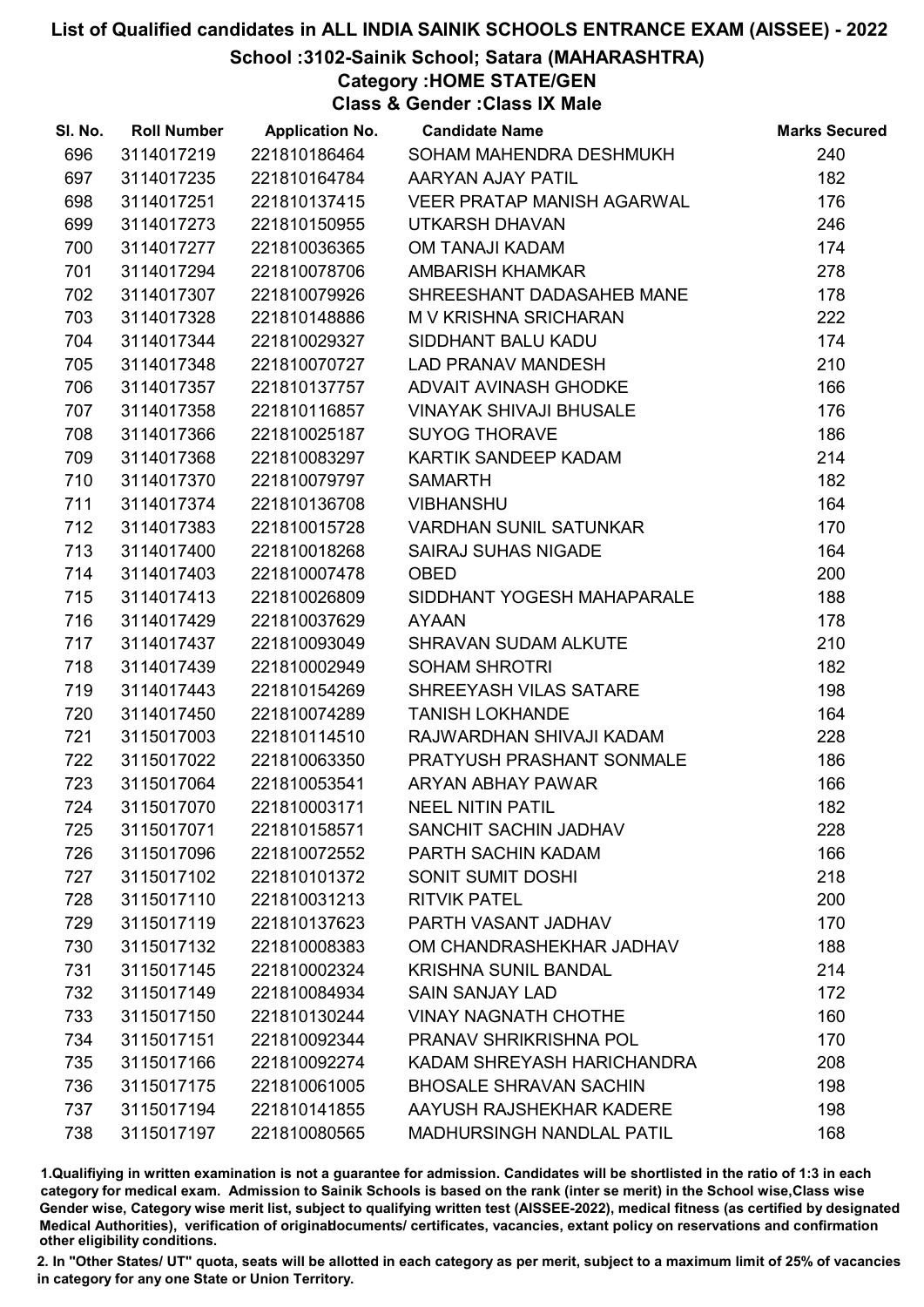# School :3102-Sainik School; Satara (MAHARASHTRA)

Category :HOME STATE/GEN

Class & Gender :Class IX Male

| SI. No. | <b>Roll Number</b> | <b>Application No.</b> | <b>Candidate Name</b>            |    | <b>Marks Secured</b> |
|---------|--------------------|------------------------|----------------------------------|----|----------------------|
| 739     | 3115017219         | 221810004246           | CHAVAN VARADRAJ GORAKHNATH       |    | 178                  |
| 740     | 3115017225         | 221810153456           | KADAM JEEVAN MAHESH              |    | 192                  |
| 741     | 3115017230         | 221810145566           | PRITHVIRAJ MANOJ LAWANGHARE      |    | 174                  |
| 742     | 3115017243         | 221810141196           | AYUSH DHANANJAY YADAV            |    | 198                  |
| 743     | 3115017246         | 221810061007           | <b>MAYUR MAHENDRA LATAYE</b>     |    | 172                  |
| 744     | 3115017257         | 221810002147           | <b>VALLABH</b>                   |    | 188                  |
| 745     | 3115017259         | 221810034647           | <b>DESHMUKH GURUDATTA MAHESH</b> |    | 230                  |
| 746     | 3115017266         | 221810028867           | SALUNKHE VEDANT SHRINIVAS        |    | 172                  |
| 747     | 3115017267         | 221810152077           | <b>NIMISH KADAM</b>              |    | 172                  |
| 748     | 3115017270         | 221810138277           | YADAV HARSHVARDHAN               |    | 200                  |
| 749     | 3115017275         | 221810166597           | SANKALP GAJENDRA MOLAWADE        |    | 204                  |
| 750     | 3115017277         | 221810116897           | SHRAVAN SARANG JADHAV            |    | 178                  |
| 751     | 3115017278         | 221810065997           | KSHITIJ BABAN SALUNKHE           |    | 246                  |
| 752     | 3115017289         | 221810082718           | PATIL VEDANT VINAYAK             |    | 200                  |
| 753     | 3115017298         | 221810112138           | KADAM SAHIL SHIVAJI              |    | 232                  |
| 754     | 3115017306         | 221810136868           | SARTHAK SAGAR BHISE              |    | 180                  |
| 755     | 3115017320         | 221810025209           | <b>SOHAM VIJAY MORE</b>          |    | 170                  |
| 756     | 3115017339         | 221810043859           | <b>BOBADE SHIVAM PANDURANG</b>   |    | 188                  |
| 757     | 3115017344         | 221810025879           | SARTHAK RANJITSINHA SHINDE       |    | 242                  |
| 758     | 3115017353         | 221810196989           | ANUJ BABANRAO SHINDE             |    | 176                  |
| 759     | 3116017003         | 221810025130           | SHARDUL SANJAY JADHAV            |    | 334                  |
| 760     | 3116017022         | 221810091222           | KARALE ABHISHEK AUDUMBAR         |    | 308                  |
| 761     | 3116017026         | 221810160752           | PRUTHVIRAJ SURESH NAGANE         | CG | 174                  |
| 762     | 3116017028         | 221810021572           | ADITYA SANJAY GONDIL             |    | 170                  |
| 763     | 3116017034         | 221810003323           | AVISHKAR RAVINDRA MIRGANE        |    | 184                  |
| 764     | 3116017035         | 221810085033           | <b>ARYAN BHARAT TAKBHATE</b>     |    | 182                  |
| 765     | 3116017048         | 221810065044           | JADHAVPATIL OM SOMANATH          |    | 216                  |
| 766     | 3116017060         | 221810045525           | SARTHAK PRAVIN YADAV             |    | 162                  |
| 767     | 3116017078         | 221810177266           | SAMARTH VITTHAL TATE             |    | 190                  |
| 768     | 3116017083         | 221810157296           | <b>GUNGE PRANAV PANDURANG</b>    |    | 214                  |
| 769     | 3116017091         | 221810031147           | SAKSHAM BHUMANNA SHIRGIRE        |    | 210                  |
| 770     | 3116017093         | 221810080057           | <b>ATHARWA SHINDE</b>            |    | 206                  |
| 771     | 3116017096         | 221810114767           | SATPUTE ARYAN SUJITKUMAR         |    | 186                  |
| 772     | 3116017125         | 221810074449           | <b>ARNAV NAMDEV VATMURGE</b>     |    | 192                  |
| 773     | 3803017154         | 221810144586           | <b>ADITYA</b>                    |    | 198                  |
| 774     | 3905017070         | 221810027641           | KURHADE RAKESH RAJENDRA          |    | 288                  |
| 775     | 3905017110         | 221810047322           | SIDHARTH PANDURANG MAGAR         |    | 336                  |
| 776     | 3906017019         | 221810005930           | <b>VIKRANT RAMHARI MOTE</b>      |    | 244                  |
| 777     | 4201027346         | 221810045779           | <b>ARYA KALYANKAR</b>            |    | 182                  |

1.Qualifiying in written examination is not a guarantee for admission. Candidates will be shortlisted in the ratio of 1:3 in each category for medical exam. Admission to Sainik Schools is based on the rank (inter se merit) in the School wise,Class wise Gender wise, Category wise merit list, subject to qualifying written test (AISSEE-2022), medical fitness (as certified by designated Medical Authorities), verification of originablocuments/ certificates, vacancies, extant policy on reservations and confirmation other eligibility conditions.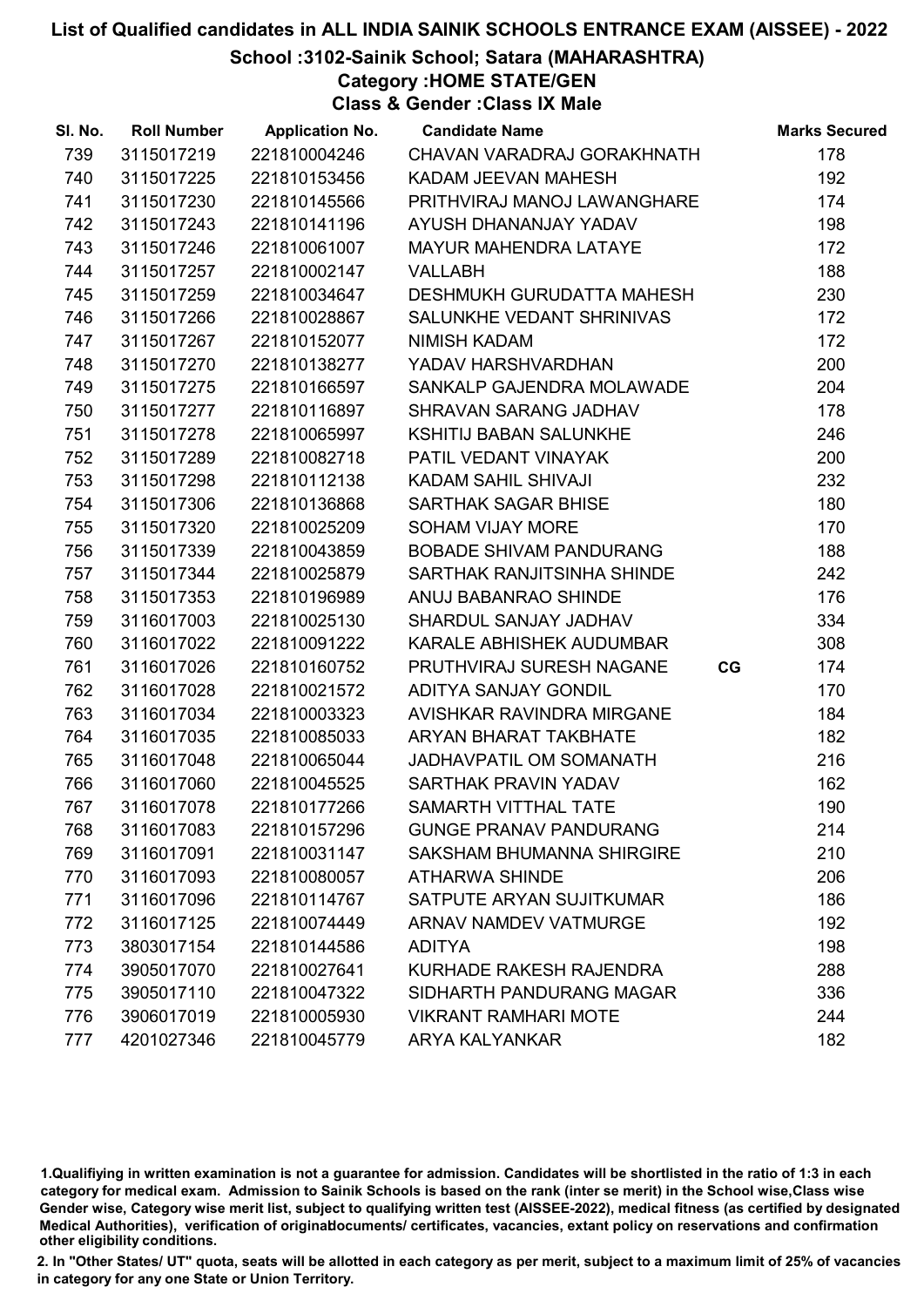# School :3102-Sainik School; Satara (MAHARASHTRA)

# Category :OTHER STATE/SC

Class & Gender :Class IX Male

| SI. No. | <b>Roll Number</b> | <b>Application No.</b> | <b>Candidate Name</b>        | <b>Marks Secured</b> |
|---------|--------------------|------------------------|------------------------------|----------------------|
| 778     | 1509017045         | 221810008621           | <b>SARTHAK RAJ</b>           | 178                  |
| 779     | 1701017029         | 221810071869           | <b>MAYANK MESHRAM</b>        | 136                  |
| 780     | 1702017076         | 221810116195           | <b>VIVEK KUMAR MARKHANDE</b> | 144                  |
| 781     | 1702017111         | 221810084548           | SATYAJEET TONDON             | 138                  |
| 782     | 1704017003         | 221810081270           | <b>ASHISH DINKAR</b>         | 134                  |
| 783     | 1705017025         | 221810101980           | <b>TANMAY RATRE</b>          | 196                  |
| 784     | 1705017121         | 221810010774           | AAYUSH SHYAMKUWAR            | 112                  |
| 785     | 2302017084         | 221810043491           | <b>ANKIT</b>                 | 162                  |
| 786     | 2701017032         | 221810141201           | <b>SHRAVAN D NAYAK</b>       | 138                  |
| 787     | 2702017060         | 221810067547           | <b>SHAURYA SK</b>            | 178                  |
| 788     | 2704017003         | 221810102231           | KOUSTUB GUDADINNI            | 168                  |
| 789     | 2707017008         | 221810083971           | SHUBHANK N DODDAMANI         | 106                  |
| 790     | 2707017027         | 221810160957           | <b>SAGAR PUJAR</b>           | 122                  |
| 791     | 2707017032         | 221810147728           | PRAJWAL P PRABHAKAR          | 188                  |
| 792     | 2708017024         | 221810053454           | PRAJWAL KUMAR JADHAV         | 226                  |
| 793     | 2708017028         | 221810182285           | <b>DIVITHRAJ MALLIGE</b>     | 194                  |
| 794     | 2708017034         | 221810035658           | ANMOLCHANDRA BHALKE          | 150                  |
| 795     | 3001017065         | 221810153380           | PIYUSH PURNWASI              | 124                  |
| 796     | 3001017097         | 221810078431           | PARAG KAROSIYA               | 120                  |
| 797     | 3001017127         | 221810009871           | <b>MANN NIRMAL</b>           | 126                  |
| 798     | 3001017135         | 221810026481           | RANVEER CHOUDHARY            | 104                  |
| 799     | 3001017189         | 221810010252           | PRIYANSH EKLE                | 136                  |
| 800     | 3001017231         | 221810095313           | <b>CHINMAY ATULKAR</b>       | 144                  |
| 801     | 3001017267         | 221810032953           | <b>TEJAS BORSE</b>           | 136                  |
| 802     | 3001017340         | 221810062754           | LAKSHYA MAHAJAN              | 148                  |
| 803     | 3001017363         | 221810074584           | NIRWAN KUMAR AHIRWAR         | 132                  |
| 804     | 3001017374         | 221810159594           | <b>AARYAN PATLE</b>          | 136                  |
| 805     | 3001017433         | 221810104065           | SHIDHARTH SINGH CHOUDHARY    | 168                  |
| 806     | 3001017441         | 221810052475           | <b>UTKARSH CHOUDHARY</b>     | 182                  |
| 807     | 3001017480         | 221810006926           | <b>CHIRAG JADHAV</b>         | 156                  |
| 808     | 3001017504         | 221810089566           | <b>HARSH LAKHAYA</b>         | 144                  |
| 809     | 3001017517         | 221810105486           | <b>RISHABH RAWAT</b>         | 178                  |
| 810     | 3001017573         | 221810000967           | <b>HARSH WARDHAN KORI</b>    | 194                  |
| 811     | 3001017584         | 221810142187           | <b>SANIDHYA GUJAR</b>        | 134                  |
| 812     | 3001017624         | 221810169538           | <b>KETAN MALVIYA</b>         | 104                  |
| 813     | 3001017631         | 221810103058           | PRIYANSHU VERMA              | 138                  |
| 814     | 3001017643         | 221810052078           | <b>CYRUS BACHLE</b>          | 110                  |
| 815     | 3001017647         | 221810095678           | <b>ABHISHEK BIHARE</b>       | 96                   |
| 816     | 3002017170         | 221810193273           | <b>NAMAN PARIHAR</b>         | 224                  |
| 817     | 3002017375         | 221810195318           | <b>VISHISHT PARIHAR</b>      | 126                  |
| 818     | 3002017421         | 221810031919           | <b>ROHIT KUMAR</b>           | 144                  |
| 819     | 3003017019         | 221810018760           | <b>YUVRAJ BAIN</b>           | 138                  |
| 820     | 3003017067         | 221810071513           | <b>VAIBHAV BANEFER</b>       | 154                  |

1.Qualifiying in written examination is not a guarantee for admission. Candidates will be shortlisted in the ratio of 1:3 in each category for medical exam. Admission to Sainik Schools is based on the rank (inter se merit) in the School wise,Class wise Gender wise, Category wise merit list, subject to qualifying written test (AISSEE-2022), medical fitness (as certified by designated Medical Authorities), verification of originablocuments/ certificates, vacancies, extant policy on reservations and confirmation other eligibility conditions.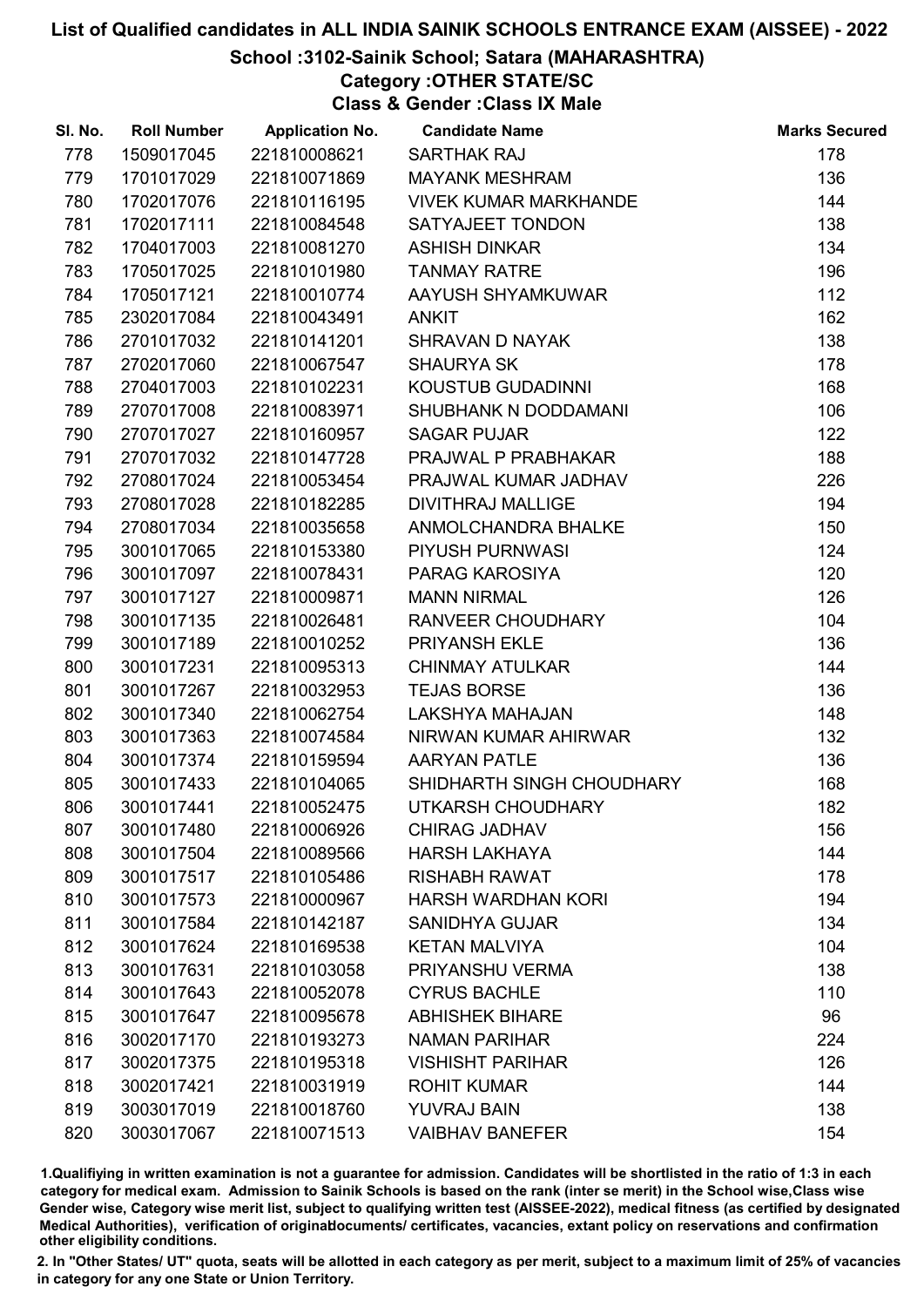#### School :3102-Sainik School; Satara (MAHARASHTRA)

Category :OTHER STATE/SC

Class & Gender :Class IX Male

| SI. No. | <b>Roll Number</b> | <b>Application No.</b> | <b>Candidate Name</b>      |            | <b>Marks Secured</b> |
|---------|--------------------|------------------------|----------------------------|------------|----------------------|
| 821     | 3003017101         | 221810034924           | ABHIJEET CHANDRAWANSHI     |            | 126                  |
| 822     | 3003017109         | 221810165954           | <b>SOHIL KUMAR RAIDAS</b>  |            | 78                   |
| 823     | 3003017126         | 221810051935           | RUDRA KUMAR BANAFAR        |            | 152                  |
| 824     | 3003017148         | 221810051706           | <b>RAKSHIT BANAFAR</b>     |            | 154                  |
| 825     | 3003017183         | 221810096107           | <b>SUJAL SAHNI</b>         |            | 134                  |
| 826     | 3003017232         | 221810023688           | <b>VIVEK ATHYA</b>         |            | 234                  |
| 827     | 3003017254         | 221810033959           | SAI PAVITRA JHARIYA        |            | 156                  |
| 828     | 3004017045         | 221810032271           | <b>GAURABH KUMAR VERMA</b> |            | 102                  |
| 829     | 3004017048         | 221810192571           | <b>KULDEEP VARMA</b>       |            | 110                  |
| 830     | 3004017052         | 221810014681           | <b>SUJAL RAJORE</b>        |            | 160                  |
| 831     | 3004017224         | 221810189877           | ADARSH VERMA               |            | 140                  |
| 832     | 3004017259         | 221810174019           | <b>HARSHIT RAVI</b>        |            | 128                  |
| 833     | 3111017120         | 221810084434           | YAMAN RAJESH MEWATI        |            | 110                  |
| 834     | 3111017124         | 221810092354           | <b>DIMPRESH MOHBE</b>      |            | 154                  |
| 835     | 3114017150         | 221810141992           | SAKET GAGANDEEP            |            | 144                  |
| 836     | 3114017254         | 221810017815           | <b>RANIT DAS</b>           |            | 200                  |
| 837     | 3901017056         | 221810049553           | SIDDHARTH KHORWAL          |            | 172                  |
| 838     | 3904017193         | 221810028892           | <b>VIKRANT SINGH</b>       |            | 138                  |
| 839     | 3904017604         | 221810012409           | <b>AVINASH SINGH</b>       |            | 170                  |
| 840     | 3905017305         | 221810166485           | <b>PARESH TOMAR</b>        |            | 142                  |
| 841     | 3906017032         | 221810008670           | <b>KHUSHAL RAM</b>         |            | 178                  |
| 842     | 3907017057         | 221810192795           | PEEYUSH KUMAR              |            | 132                  |
| 843     | 3908017065         | 221810052707           | SHUBHAM DHOLPURE           |            | 168                  |
| 844     | 4102017084         | 221810004862           | P. ARJUN                   |            | 186                  |
| 845     | 4202017152         | 221810192473           | <b>GONEKAR BHUVANESH</b>   |            | 120                  |
| 846     | 4406017270         | 221810170916           | <b>ASHUTOSH SINGH</b>      |            | 174                  |
| 847     | 4408017146         | 221810084005           | <b>MANU RAJ RAI</b>        |            | 124                  |
| 848     | 4408017149         | 221810109115           | <b>MANASVA GOLIYA</b>      |            | 134                  |
| 849     | 4410017065         | 221810162990           | <b>RISABH CHANDRA</b>      |            | 118                  |
| 850     | 4411017012         | 221810120370           | <b>ANSHUL KUMAR</b>        | <b>WOS</b> | 150                  |
| 851     | 4411017029         | 221810003581           | <b>ARNAV KUMAR SINGH</b>   |            | 170                  |
| 852     | 4411017112         | 221810002885           | <b>RITIK KUMAR</b>         |            | 162                  |
| 853     | 4412017063         | 221810013681           | CHANDRAJIT KANNAUJIYA      |            | 176                  |
| 854     | 4412017165         | 221810057524           | <b>PANKAJ KUMAR</b>        |            | 204                  |
| 855     | 4412017365         | 221810110919           | <b>KRISH KUMAR GAUTAM</b>  |            | 132                  |

1.Qualifiying in written examination is not a guarantee for admission. Candidates will be shortlisted in the ratio of 1:3 in each category for medical exam. Admission to Sainik Schools is based on the rank (inter se merit) in the School wise,Class wise Gender wise, Category wise merit list, subject to qualifying written test (AISSEE-2022), medical fitness (as certified by designated Medical Authorities), verification of originablocuments/ certificates, vacancies, extant policy on reservations and confirmation other eligibility conditions.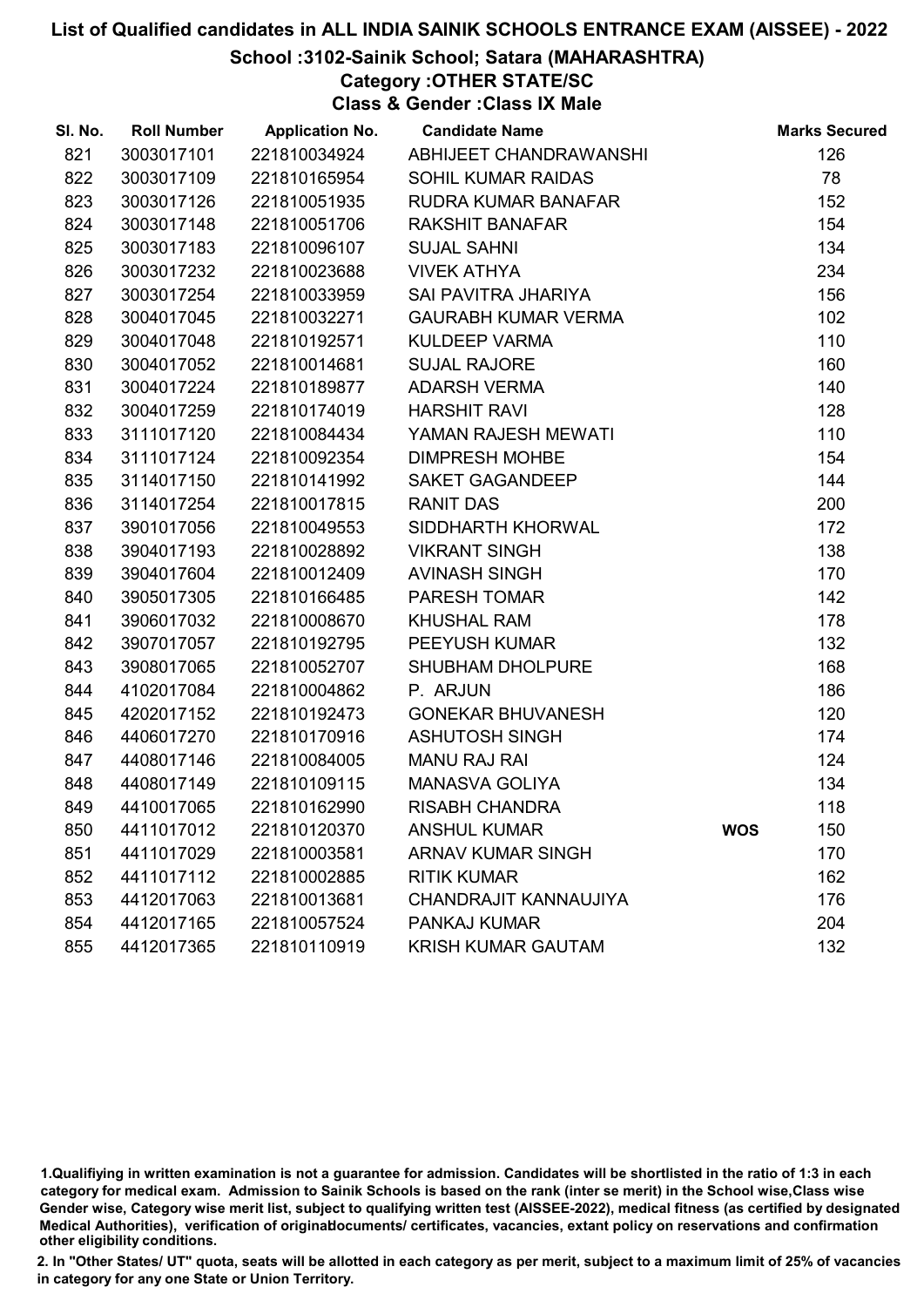# School :3102-Sainik School; Satara (MAHARASHTRA)

Category :OTHER STATE/OBC

Class & Gender :Class IX Male

| SI. No. | <b>Roll Number</b> | <b>Application No.</b> | <b>Candidate Name</b>      | <b>Marks Secured</b> |
|---------|--------------------|------------------------|----------------------------|----------------------|
| 856     | 1509017029         | 221810196070           | <b>RAVI KUMAR</b>          | 276                  |
| 857     | 1511017405         | 221810031136           | <b>ADITYA KUMAR</b>        | 184                  |
| 858     | 1513017069         | 221810139306           | <b>AMAR PRATAP</b>         | 200                  |
| 859     | 1702017078         | 221810118995           | <b>BHAVESH PRASAD SAHU</b> | 176                  |
| 860     | 1702017119         | 221810150029           | <b>MOHAMMAD AAQIB</b>      | 164                  |
| 861     | 1705017009         | 221810079020           | KUNAL DEWANGAN             | 186                  |
| 862     | 1705017022         | 221810125770           | <b>MANNAT HIRWANI</b>      | 168                  |
| 863     | 1705017026         | 221810009090           | <b>LAKSHYA VERMA</b>       | 182                  |
| 864     | 1705017170         | 221810097436           | <b>TANMAY VERMA</b>        | 222                  |
| 865     | 1705017200         | 221810024887           | <b>SUJAL DEEPAK</b>        | 232                  |
| 866     | 1705017220         | 221810027448           | <b>SAKET SEN</b>           | 166                  |
| 867     | 1705017221         | 221810008648           | SIDDHARTH PRAKASH SAHU     | 246                  |
| 868     | 2201017260         | 221810036869           | <b>JAT SHARVAN</b>         | 174                  |
| 869     | 2303017608         | 221810064485           | <b>ANSHUL YADAV</b>        | 166                  |
| 870     | 2303027141         | 221810195349           | <b>HARSHIT YADAV</b>       | 188                  |
| 871     | 2603017008         | 221810075360           | <b>DEEPAL SHAH</b>         | 214                  |
| 872     | 2701017219         | 221810049547           | <b>BHUSHAN MALI</b>        | 218                  |
| 873     | 2702017046         | 221810069906           | <b>SHIVSHANKAR ARJUN</b>   | 180                  |
| 874     | 2702017078         | 221810187239           | SHIVAPRASAD YAKKUNDI       | 174                  |
| 875     | 2704017023         | 221810007516           | <b>MUHAMMEDKHUDADAD</b>    | 224                  |
| 876     | 2712017006         | 221810050906           | <b>KISHAN M</b>            | 170                  |
| 877     | 3001017008         | 221810094110           | <b>KARTIK GURJAR</b>       | 188                  |
| 878     | 3001017063         | 221810189180           | <b>ARNAV PATEL</b>         | 168                  |
| 879     | 3001017089         | 221810082911           | <b>MAYANK YADAV</b>        | 192                  |
| 880     | 3001017141         | 221810135891           | YASH BHANA                 | 186                  |
| 881     | 3001017160         | 221810088312           | <b>MOHAMMED ISHAAN</b>     | 196                  |
| 882     | 3001017193         | 221810185852           | MUKUL CHOUREY              | 178                  |
| 883     | 3001017226         | 221810081203           | <b>ARYAN BARANGE</b>       | 196                  |
| 884     | 3001017241         | 221810057623           | <b>DEV YADAV</b>           | 172                  |
| 885     | 3001017296         | 221810148583           | <b>ANSHUL VERMA</b>        | 162                  |
| 886     | 3001017324         | 221810188334           | <b>DEVANSH JAT</b>         | 164                  |
| 887     | 3001017355         | 221810008574           | <b>MEHUL VERMA</b>         | 182                  |
| 888     | 3001017395         | 221810162715           | <b>ANSHUL PATWA</b>        | 166                  |
| 889     | 3001017443         | 221810168475           | <b>SANCHIT BHOLE</b>       | 168                  |
| 890     | 3001017469         | 221810027416           | RAM LODHI                  | 168                  |
| 891     | 3001017562         | 221810024557           | <b>SAKSHAM PATIL</b>       | 160                  |
| 892     | 3001017586         | 221810043187           | DHIRENDRA KUSHWAHA         | 178                  |
| 893     | 3001017637         | 221810114958           | <b>ASHUTOSH MITRA</b>      | 186                  |
| 894     | 3001017667         | 221810081909           | <b>ADITYA VERMA</b>        | 248                  |
| 895     | 3001017677         | 221810066029           | <b>DWIVANSH RATHORE</b>    | 160                  |
| 896     | 3001017713         | 221810032659           | <b>RUDRANSH PATEL</b>      | 264                  |
| 897     | 3001017741         | 221810120599           | <b>BHUSAHN MASOTKAR</b>    | 164                  |
| 898     | 3002017218         | 221810080864           | <b>DEV DHAKAD</b>          | 164                  |

1.Qualifiying in written examination is not a guarantee for admission. Candidates will be shortlisted in the ratio of 1:3 in each category for medical exam. Admission to Sainik Schools is based on the rank (inter se merit) in the School wise,Class wise Gender wise, Category wise merit list, subject to qualifying written test (AISSEE-2022), medical fitness (as certified by designated Medical Authorities), verification of originablocuments/ certificates, vacancies, extant policy on reservations and confirmation other eligibility conditions.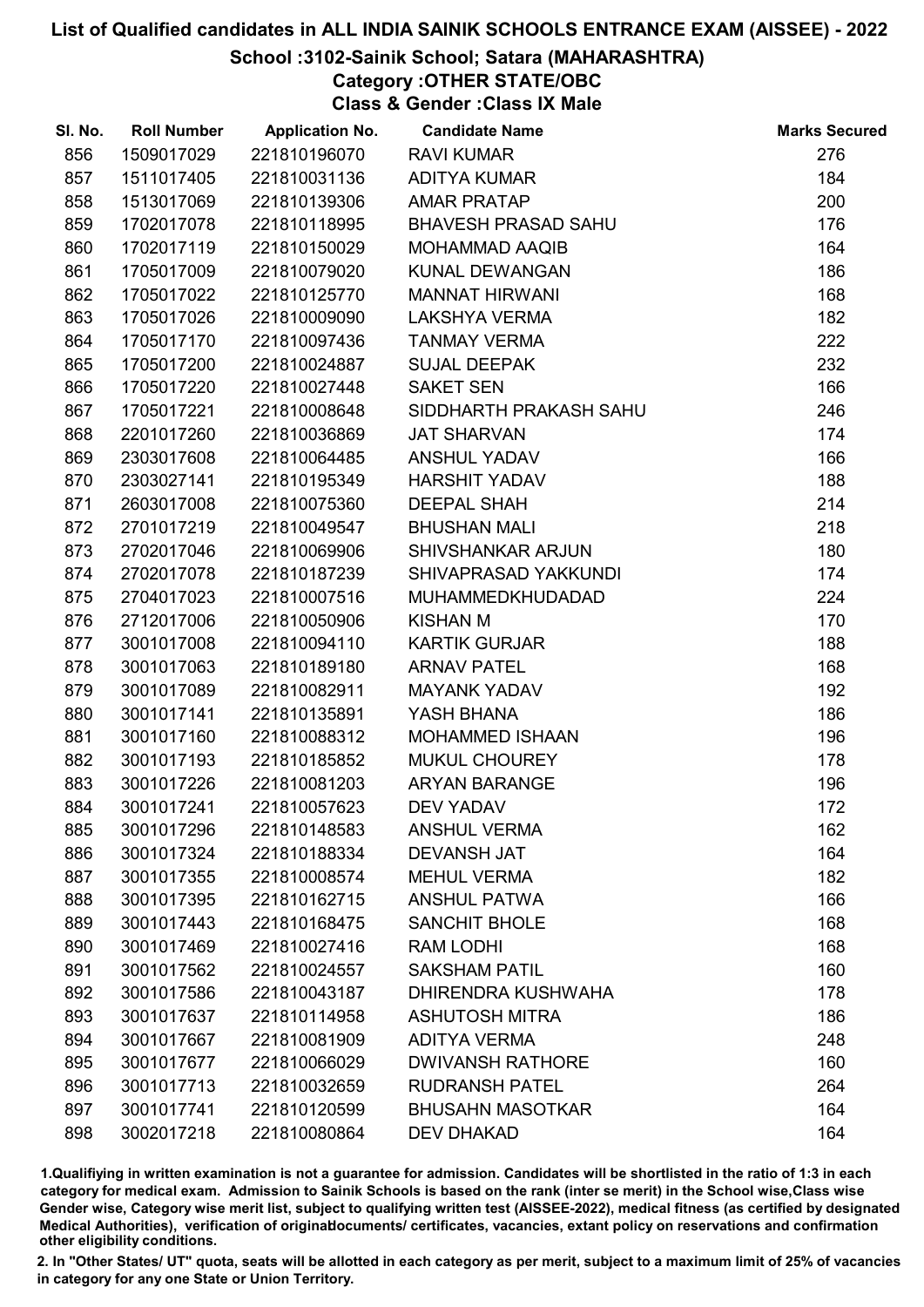## School :3102-Sainik School; Satara (MAHARASHTRA)

Category :OTHER STATE/OBC

Class & Gender :Class IX Male

| SI. No. | <b>Roll Number</b> | <b>Application No.</b> | <b>Candidate Name</b>           | <b>Marks Secured</b> |
|---------|--------------------|------------------------|---------------------------------|----------------------|
| 899     | 3003017079         | 221810041053           | <b>RUDRAKSH MANKAR</b>          | 166                  |
| 900     | 3003017082         | 221810099373           | <b>MRATYUNJAY LILHORE</b>       | 182                  |
| 901     | 3003017159         | 221810021636           | <b>VED VISHWAKARMA</b>          | 174                  |
| 902     | 3003017168         | 221810020576           | <b>VED KUMAR RAJAK</b>          | 164                  |
| 903     | 3003017173         | 221810116196           | <b>DEVANSH NAMDEO</b>           | 174                  |
| 904     | 3003017185         | 221810105117           | <b>ARV PATEL</b>                | 230                  |
| 905     | 3003017223         | 221810183248           | <b>ATHRVA BATHREY</b>           | 160                  |
| 906     | 3004017081         | 221810022982           | PRINCE PATEL                    | 236                  |
| 907     | 3110017038         | 221810046021           | <b>VEDANT BALIPRASAD BARMAN</b> | 184                  |
| 908     | 3110017123         | 221810070253           | <b>SANDESH KUMAR PATEL</b>      | 166                  |
| 909     | 3111017064         | 221810177432           | KANTIV HARINKHEDE               | 190                  |
| 910     | 3111017204         | 221810144637           | <b>ANUJ PAWAR</b>               | 200                  |
| 911     | 3113017095         | 221810139144           | HIMANSHU MAHAVIR POONIA         | 160                  |
| 912     | 3113017162         | 221810045277           | <b>HAPPY KUMAR</b>              | 178                  |
| 913     | 3114017229         | 221810172974           | <b>MAYUR ANIL SIMAIYA</b>       | 160                  |
| 914     | 3603017024         | 221810147893           | <b>B. PRAVUDANANDA</b>          | 182                  |
| 915     | 3904017322         | 221810168784           | PRATHAMESH NAGENDRA PATEL       | 160                  |
| 916     | 3905017128         | 221810113372           | KAMAL SINGH KATARIA             | 190                  |
| 917     | 3905017493         | 221810110979           | <b>VINEET YADAV</b>             | 190                  |
| 918     | 3906017149         | 221810039554           | <b>LOKESH CHOUDHARY</b>         | 240                  |
| 919     | 4402017039         | 221810010911           | <b>ASHISH KUMAR PAL</b>         | 194                  |
| 920     | 4402017105         | 221810034463           | <b>AYUSH YADAV</b>              | 162                  |
| 921     | 4405017104         | 221810075848           | <b>SUNDARAM YADAV</b>           | 160                  |
| 922     | 4405017124         | 221810060949           | <b>SHIVAM MAURYA</b>            | 168                  |
| 923     | 4405017129         | 221810030089           | <b>ADARSH SONI</b>              | 188                  |
| 924     | 4406017146         | 221810166143           | <b>DEVANSH CHANDIWAL</b>        | 190                  |
| 925     | 4406017272         | 221810166326           | <b>ISHANT YADAV</b>             | 202                  |
| 926     | 4409017308         | 221810182279           | <b>RANVIR SINGH YADAV</b>       | 170                  |
| 927     | 4410017087         | 221810188331           | <b>ARYAN SHAKYA</b>             | 184                  |
| 928     | 4412017076         | 221810123902           | YASH YADAV                      | 244                  |
| 929     | 4412017226         | 221810121885           | <b>AMAN JAISWAL</b>             | 188                  |
| 930     | 4502017609         | 221810006687           | <b>TANISHQ</b>                  | 232                  |
| 931     | 4502017664         | 221810037268           | <b>RUDRANSH SUMAN</b>           | 190                  |

<sup>1.</sup>Qualifiying in written examination is not a guarantee for admission. Candidates will be shortlisted in the ratio of 1:3 in each category for medical exam. Admission to Sainik Schools is based on the rank (inter se merit) in the School wise,Class wise Gender wise, Category wise merit list, subject to qualifying written test (AISSEE-2022), medical fitness (as certified by designated Medical Authorities), verification of originablocuments/ certificates, vacancies, extant policy on reservations and confirmation other eligibility conditions.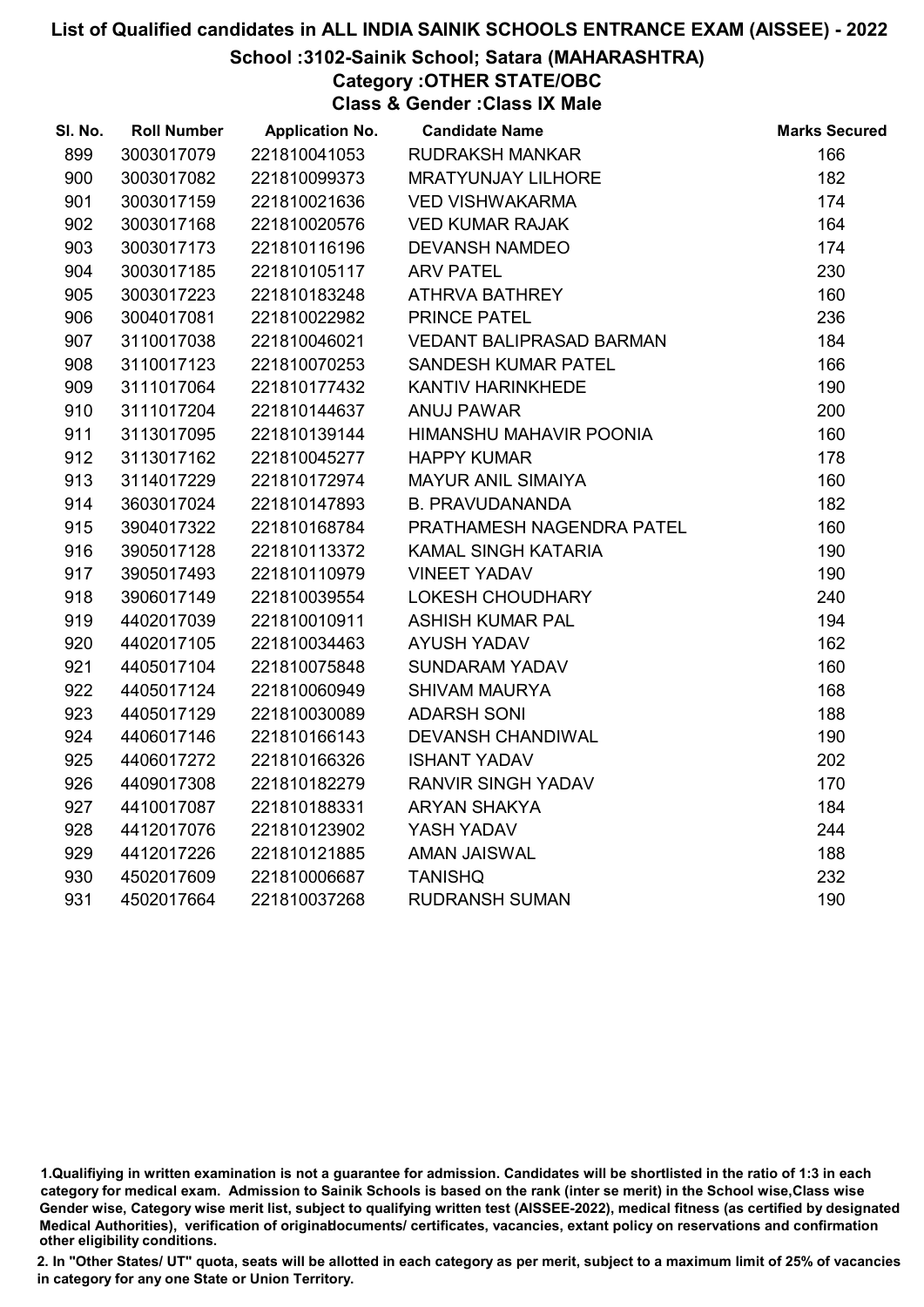#### School :3102-Sainik School; Satara (MAHARASHTRA)

# Category :OTHER STATE/DEF

Class & Gender :Class IX Male

| SI. No. | <b>Roll Number</b> | <b>Application No.</b> | <b>Candidate Name</b>       | <b>Marks Secured</b> |
|---------|--------------------|------------------------|-----------------------------|----------------------|
| 932     | 1511017251         | 221810035304           | <b>SUBH</b>                 | 212                  |
| 933     | 1705017039         | 221810057371           | <b>DAKSH KUMAR</b>          | 200                  |
| 934     | 2001017441         | 221810038452           | ADITYA KUMAR SINGH          | 176                  |
| 935     | 2201017193         | 221810007607           | <b>SARTHAK GUPTA</b>        | 198                  |
| 936     | 2303017086         | 221810116090           | <b>YOGESH</b>               | 202                  |
| 937     | 2303017324         | 221810036313           | <b>HARSH YADAV</b>          | 260                  |
| 938     | 2407017053         | 221810021952           | <b>CHAITANYA THAKUR</b>     | 172                  |
| 939     | 2501017363         | 221810065277           | <b>KARTIK YADAV</b>         | 174                  |
| 940     | 2701017063         | 221810045391           | <b>HITESH GOSWAMI</b>       | 276                  |
| 941     | 2701017073         | 221810077132           | <b>PRAKASH</b>              | 202                  |
| 942     | 2701017136         | 221810044164           | <b>VIKHYAT B ALIBADI</b>    | 166                  |
| 943     | 2702017015         | 221810137361           | <b>ADITYA BAKALE</b>        | 160                  |
| 944     | 2702017043         | 221810197165           | YASH NAUTIYAL               | 180                  |
| 945     | 2702017045         | 221810046395           | <b>SANKET MARUTI NAIK</b>   | 186                  |
| 946     | 2702017047         | 221810182416           | <b>AJITESH SINGH</b>        | 166                  |
| 947     | 2707017011         | 221810059192           | <b>AVINASH BALAPPA</b>      | 176                  |
| 948     | 2709017016         | 221810001017           | K SAMYAM SUBBAIAH           | 180                  |
| 949     | 2710017002         | 221810041502           | <b>RITVIKK</b>              | 188                  |
| 950     | 2801017006         | 221810051530           | <b>VAIBHAV KUMAR</b>        | 174                  |
| 951     | 2801017042         | 221810150351           | <b>B RISHISANKAR</b>        | 206                  |
| 952     | 2801017279         | 221810029959           | <b>KUSHAL YADAV</b>         | 176                  |
| 953     | 2805017393         | 221810163118           | ADITHYAN A J                | 174                  |
| 954     | 3001017007         | 221810098900           | <b>TINKESHWAR KHANDAGRE</b> | 172                  |
| 955     | 3001017425         | 221810043255           | <b>ABHIJEET PATIL</b>       | 182                  |
| 956     | 3001017481         | 221810127926           | <b>ARYAN</b>                | 202                  |
| 957     | 3001017513         | 221810152286           | <b>NEEL MAHESHWARI</b>      | 196                  |
| 958     | 3001017531         | 221810045907           | ABHISHEK KUMAR MAURYA       | 174                  |
| 959     | 3001017620         | 221810078628           | <b>VEDANSHU JAMUNIYA</b>    | 226                  |
| 960     | 3001017709         | 221810060259           | <b>AYUSH TIWARI</b>         | 182                  |
| 961     | 3002017176         | 221810102583           | <b>DHRUV SINGH</b>          | 166                  |
| 962     | 3002017190         | 221810043214           | <b>AMAN YADAV</b>           | 206                  |
| 963     | 3002017206         | 221810045734           | <b>YUVRAJ SINGH</b>         | 208                  |
| 964     | 3002017276         | 221810156216           | <b>SHIVANSHU BAGHEL</b>     | 206                  |
| 965     | 3002017373         | 221810031708           | <b>YOGESH</b>               | 176                  |
| 966     | 3002017381         | 221810054928           | <b>HARSH KUMAR YAGIK</b>    | 202                  |
| 967     | 3003017086         | 221810032483           | <b>SAGAR DWIVEDI</b>        | 164                  |
| 968     | 3004017174         | 221810135416           | <b>SANTOSH TIWARI</b>       | 172                  |
| 969     | 3004017196         | 221810020586           | <b>RAMA TIWARI</b>          | 206                  |
| 970     | 3004017242         | 221810025968           | <b>ARUNESH GAUTAM</b>       | 164                  |
| 971     | 3101017089         | 221810171835           | <b>ISHANT GWALA</b>         | 208                  |
| 972     | 3107017059         | 221810041204           | <b>ANMOL ASHIS</b>          | 252                  |
| 973     | 3113017017         | 221810116070           | <b>AKSHAY DEEPAN</b>        | 210                  |
| 974     | 3113017100         | 221810002074           | <b>LAKSHYA MISHRA</b>       | 168                  |

1.Qualifiying in written examination is not a guarantee for admission. Candidates will be shortlisted in the ratio of 1:3 in each category for medical exam. Admission to Sainik Schools is based on the rank (inter se merit) in the School wise,Class wise Gender wise, Category wise merit list, subject to qualifying written test (AISSEE-2022), medical fitness (as certified by designated Medical Authorities), verification of originablocuments/ certificates, vacancies, extant policy on reservations and confirmation other eligibility conditions.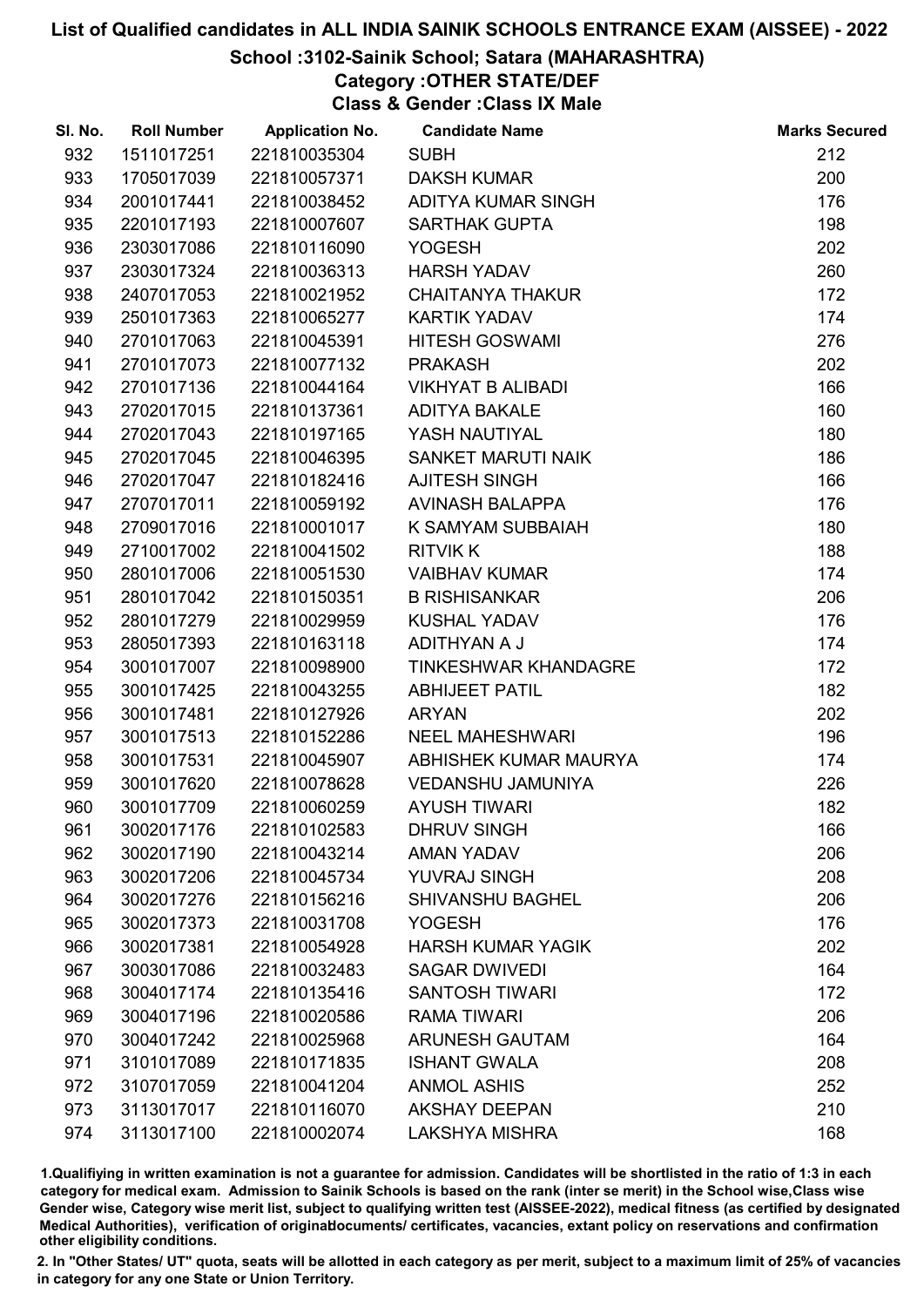### School :3102-Sainik School; Satara (MAHARASHTRA)

# Category :OTHER STATE/DEF

Class & Gender :Class IX Male

| SI. No. | <b>Roll Number</b> | <b>Application No.</b> | <b>Candidate Name</b>   | <b>Marks Secured</b> |
|---------|--------------------|------------------------|-------------------------|----------------------|
| 975     | 3114017106         | 221810023812           | <b>SHUBHAM</b>          | 248                  |
| 976     | 3114017139         | 221810107172           | AMRIT KUMAR PANDEY      | 180                  |
| 977     | 3114017194         | 221810015104           | ANUJ VERMA              | 194                  |
| 978     | 3114017240         | 221810085494           | <b>VARUN NATH PATIL</b> | 238                  |
| 979     | 3114017331         | 221810059296           | <b>KANISHK</b>          | 202                  |
| 980     | 3114017356         | 221810032057           | RAKSHIT KUMAR MISHRA    | 194                  |
| 981     | 3115017158         | 221810109954           | ASHUTOSH KUMAR SINGH    | 188                  |
| 982     | 3901017108         | 221810077837           | <b>RUDRAKSH KADAM</b>   | 196                  |
| 983     | 3903017167         | 221810032877           | <b>GAJENDRA SINGH</b>   | 164                  |
| 984     | 3905017065         | 221810057041           | <b>ADITYA SINGH</b>     | 224                  |
| 985     | 3905017262         | 221810060005           | <b>SUFIYAN KHAN</b>     | 204                  |
| 986     | 3905017266         | 221810070115           | <b>INDERJEET</b>        | 210                  |
| 987     | 3905017306         | 221810030585           | <b>SUMIT KUMAR</b>      | 244                  |
| 988     | 3908017028         | 221810136433           | <b>ROHIT RAI</b>        | 212                  |
| 989     | 4201017875         | 221810063996           | <b>VATSALYA</b>         | 218                  |
| 990     | 4401017405         | 221810132875           | <b>ADITYA</b>           | 174                  |
| 991     | 4410017048         | 221810094470           | <b>SHASHANK SINGH</b>   | 228                  |
| 992     | 4411017177         | 221810166779           | <b>NITIN YADAV</b>      | 198                  |

1.Qualifiying in written examination is not a guarantee for admission. Candidates will be shortlisted in the ratio of 1:3 in each category for medical exam. Admission to Sainik Schools is based on the rank (inter se merit) in the School wise,Class wise Gender wise, Category wise merit list, subject to qualifying written test (AISSEE-2022), medical fitness (as certified by designated Medical Authorities), verification of originablocuments/ certificates, vacancies, extant policy on reservations and confirmation other eligibility conditions.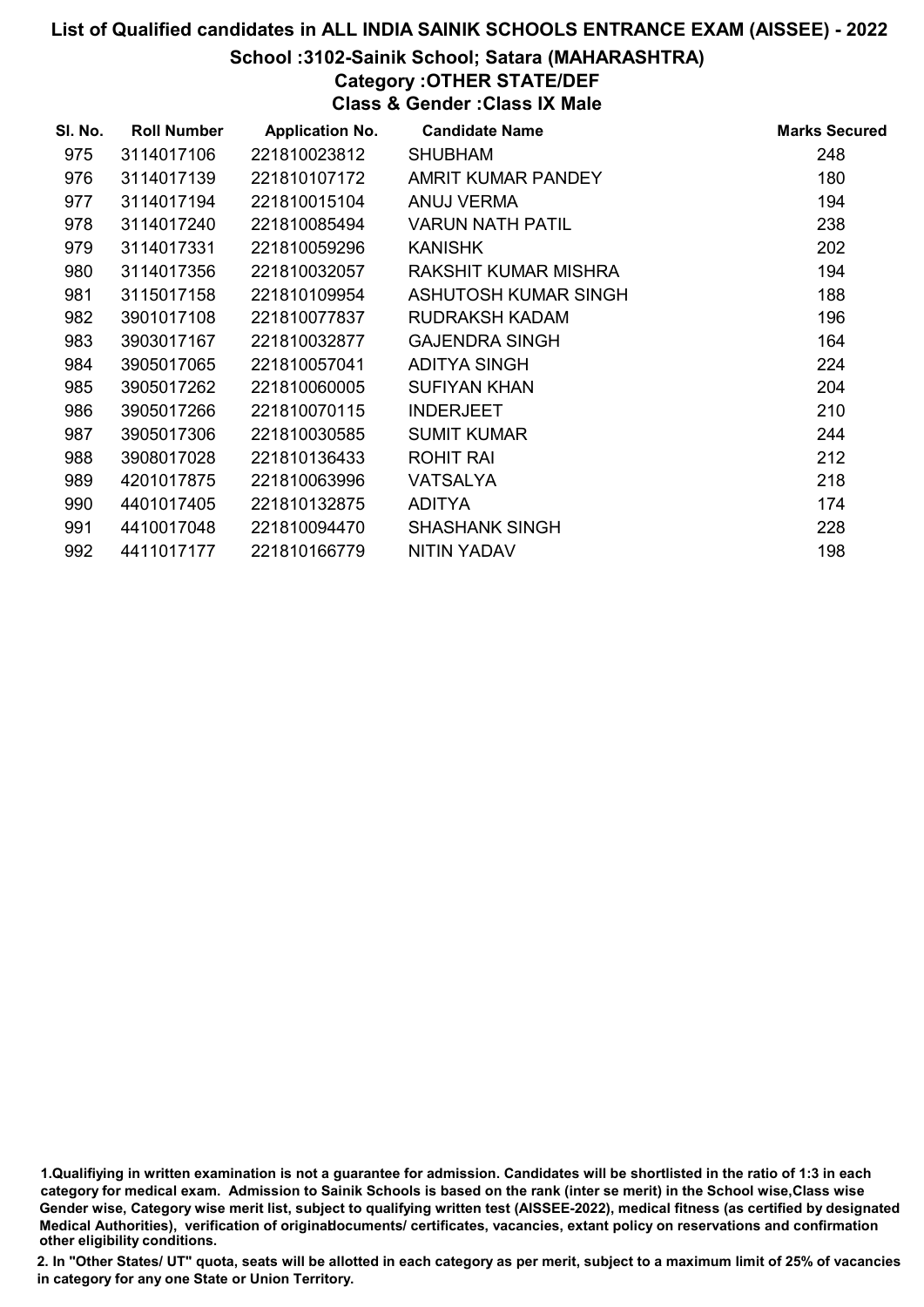# School :3102-Sainik School; Satara (MAHARASHTRA)

Category :OTHER STATE/GEN

Class & Gender :Class IX Male

| SI. No. | <b>Roll Number</b> | <b>Application No.</b> | <b>Candidate Name</b>           | <b>Marks Secured</b> |
|---------|--------------------|------------------------|---------------------------------|----------------------|
| 993     | 1503017006         | 221810187560           | <b>KSHITIJ ARYAN</b>            | 300                  |
| 994     | 1506017045         | 221810113963           | <b>PRANAV SINGH</b>             | 180                  |
| 995     | 1702017023         | 221810140511           | SHOURYA DEWANGAN                | 162                  |
| 996     | 1702017073         | 221810058375           | <b>LOVE MISHRA</b>              | 190                  |
| 997     | 1702017086         | 221810136376           | AAYUSH KUMAR JHA                | 184                  |
| 998     | 1702017095         | 221810080717           | ATHARVA CHANDRA                 | 204                  |
| 999     | 1702017108         | 221810032338           | <b>HARSHIL VIRANI</b>           | 162                  |
| 1000    | 1704017004         | 221810131401           | <b>SOURAV GUPTA</b>             | 172                  |
| 1001    | 1705017076         | 221810026203           | <b>SHASHWAT DUBEY</b>           | 186                  |
| 1002    | 2001017426         | 221810050742           | <b>OMKAR SACHIN GAIKWAD</b>     | 186                  |
| 1003    | 2001027003         | 221810107755           | <b>VEDANG SHUKLA</b>            | 274                  |
| 1004    | 2303017123         | 221810081521           | ACHIN KUMAR CHOUDHARY           | 218                  |
| 1005    | 2303017140         | 221810065931           | <b>TAHIL</b>                    | 198                  |
| 1006    | 2303017169         | 221810081171           | <b>ABHAY MISHRA</b>             | 264                  |
| 1007    | 2304017232         | 221810042952           | <b>YASHVENDRA</b>               | 238                  |
| 1008    | 2304017404         | 221810122564           | <b>DIVYANSH</b>                 | 190                  |
| 1009    | 2304017573         | 221810066616           | <b>HARSHIT</b>                  | 186                  |
| 1010    | 2304017648         | 221810039207           | <b>NAMAN</b>                    | 222                  |
| 1011    | 2304017761         | 221810082138           | <b>NAVNEET</b>                  | 190                  |
| 1012    | 2701017003         | 221810178400           | <b>ADITYA</b>                   | 178                  |
| 1013    | 2701017044         | 221810075521           | YUVRAJ CHOUDHARY                | 198                  |
| 1014    | 2701017086         | 221810129192           | <b>ROHAN PRABHU</b>             | 184                  |
| 1015    | 2701017100         | 221810110043           | DHRUV R ADIGA S                 | 188                  |
| 1016    | 2701017189         | 221810151436           | UDAYANA MANJUNATH HADLI         | 262                  |
| 1017    | 2701017244         | 221810079828           | <b>VISMAY VEDANT</b>            | 268                  |
| 1018    | 2702017006         | 221810126370           | <b>VIRAJ GURUGOUDA PATIL</b>    | 218                  |
| 1019    | 2702017007         | 221810037470           | <b>ADITYA S</b>                 | 160                  |
| 1020    | 2702017008         | 221810012570           | ROHIT KUMAR YALLAPPA BUDIHAL    | 214                  |
| 1021    | 2702017009         | 221810101480           | TANUSH SUNILKUMAR WADAGAVE      | 234                  |
| 1022    | 2702017013         | 221810179521           | MOHAMMED SAAD MUGUTKHAN         | 164                  |
| 1023    | 2702017034         | 221810045864           | <b>TEJAS VITHAL KADAM</b>       | 200                  |
| 1024    | 2702017036         | 221810099484           | NIKHIL SUNILKUMAR WADAGAVE      | 190                  |
| 1025    | 2702017038         | 221810004005           | <b>SHARIQ M SHAIKH</b>          | 182                  |
| 1026    | 2702017040         | 221810052035           | <b>SHIVARAJ KONE</b>            | 246                  |
| 1027    | 2702017062         | 221810126967           | <b>ADITYA PATIL</b>             | 220                  |
| 1028    | 2703017015         | 221810138865           | <b>MALLIKARJUN S H</b>          | 234                  |
| 1029    | 2704017007         | 221810002602           | SOMESHWAR BALIMATH              | 322                  |
| 1030    | 2704017011         | 221810080692           | <b>SAMARTH KUNTOJI</b>          | 180                  |
| 1031    | 2704017016         | 221810093934           | <b>KARTIK B GHATAGE</b>         | 176                  |
| 1032    | 2704017028         | 221810074108           | <b>MOHAMMED ANSAAR BAGSIRAJ</b> | 186                  |
| 1033    | 2704017029         | 221810176208           | <b>SKANDAN MALGHAN</b>          | 162                  |
| 1034    | 2704017030         | 221810044508           | <b>ADITYA</b>                   | 180                  |
| 1035    | 2707017016         | 221810107514           | <b>ARYAN S KURDIKERI</b>        | 226                  |

1.Qualifiying in written examination is not a guarantee for admission. Candidates will be shortlisted in the ratio of 1:3 in each category for medical exam. Admission to Sainik Schools is based on the rank (inter se merit) in the School wise,Class wise Gender wise, Category wise merit list, subject to qualifying written test (AISSEE-2022), medical fitness (as certified by designated Medical Authorities), verification of originablocuments/ certificates, vacancies, extant policy on reservations and confirmation other eligibility conditions.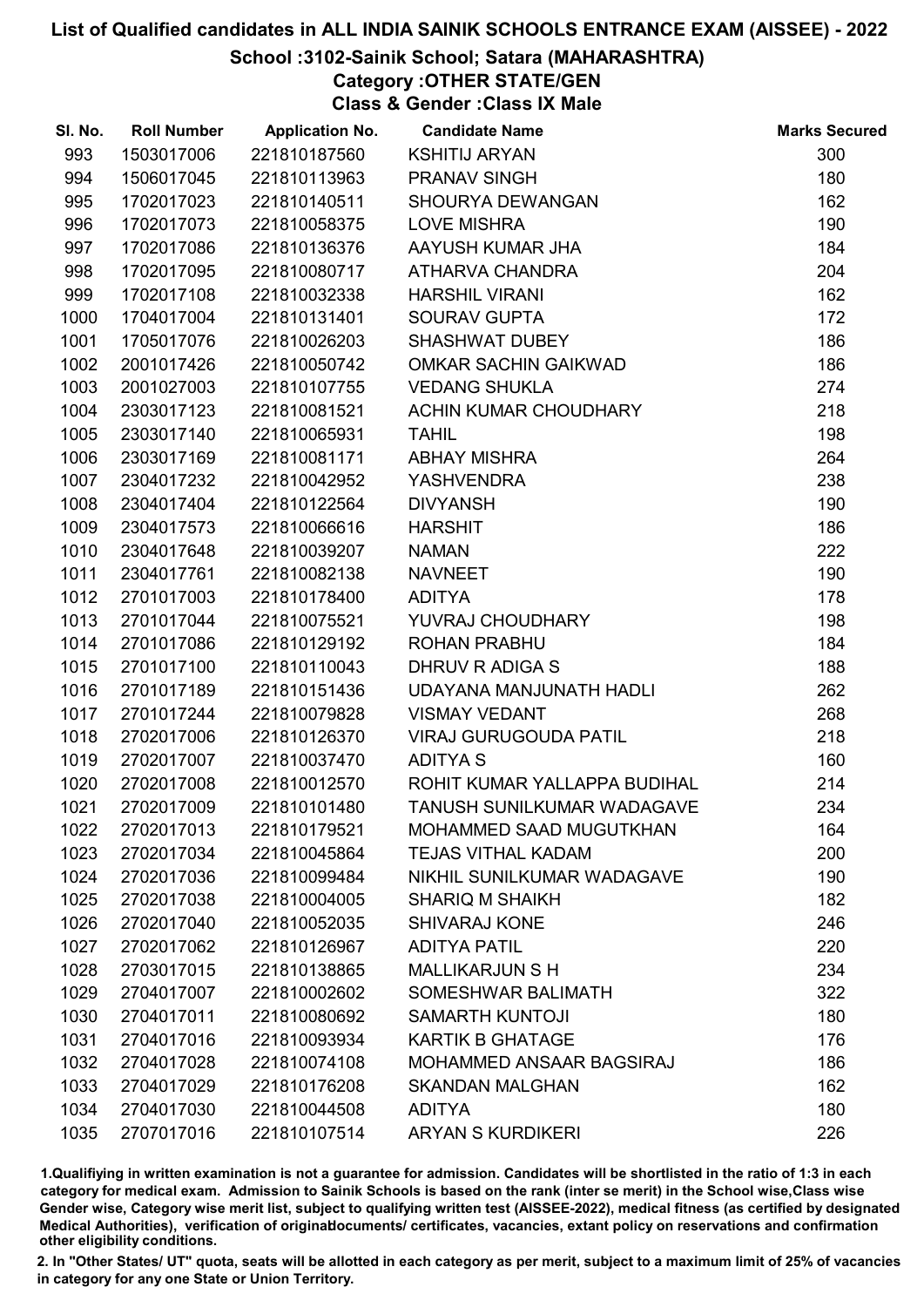#### School :3102-Sainik School; Satara (MAHARASHTRA)

Category :OTHER STATE/GEN

Class & Gender :Class IX Male

| SI. No. | <b>Roll Number</b> | <b>Application No.</b> | <b>Candidate Name</b>        | <b>Marks Secured</b> |
|---------|--------------------|------------------------|------------------------------|----------------------|
| 1036    | 2707017022         | 221810165896           | <b>RISHITH REDDY A</b>       | 242                  |
| 1037    | 2707017024         | 221810107717           | <b>SAISH S PANDIT</b>        | 336                  |
| 1038    | 2707017026         | 221810160257           | <b>SIDDARTH PATIL</b>        | 170                  |
| 1039    | 2708017008         | 221810193931           | <b>BASAVKUMAR</b>            | 238                  |
| 1040    | 2708017023         | 221810163644           | AARUSH N BIRADAR             | 214                  |
| 1041    | 2709017004         | 221810017690           | K C PRATHIK MUTHANNA         | 170                  |
| 1042    | 2711017012         | 221810157891           | <b>B N CHIRANJEEVI</b>       | 172                  |
| 1043    | 2711017019         | 221810044423           | <b>ATHARV CHARAN</b>         | 206                  |
| 1044    | 2711017040         | 221810055128           | <b>BHAVISH BENAKA</b>        | 292                  |
| 1045    | 3001017034         | 221810066740           | <b>HARSHAL PANSE</b>         | 180                  |
| 1046    | 3001017069         | 221810014980           | <b>RAGHAV BILLORE</b>        | 252                  |
| 1047    | 3001017094         | 221810189421           | <b>AKSHAT AHERRAO</b>        | 186                  |
| 1048    | 3001017132         | 221810046081           | AAYUSH RANA                  | 332                  |
| 1049    | 3001017156         | 221810100902           | <b>TEJASAV DEV</b>           | 202                  |
| 1050    | 3001017167         | 221810007322           | <b>ABHINAV THAKKAR</b>       | 198                  |
| 1051    | 3001017180         | 221810014042           | <b>MAHIM NAWAB</b>           | 254                  |
| 1052    | 3001017200         | 221810124562           | <b>TANAY SHAH</b>            | 308                  |
| 1053    | 3001017228         | 221810188603           | <b>LUCKY AGRAWAL</b>         | 256                  |
| 1054    | 3001017372         | 221810119494           | <b>ABHINAV ANEJA</b>         | 178                  |
| 1055    | 3001017378         | 221810026105           | <b>ANCHAL CHAUDA</b>         | 172                  |
| 1056    | 3001017526         | 221810016707           | <b>HARSHIL CHHAPEKAR</b>     | 174                  |
| 1057    | 3001017583         | 221810080187           | <b>VIKAS PARASHAR</b>        | 160                  |
| 1058    | 3001017723         | 221810008669           | YASH TUTEJA                  | 334                  |
| 1059    | 3003017251         | 221810036949           | AMBER SHARMA                 | 214                  |
| 1060    | 3004017036         | 221810062821           | <b>AARAV TIWARI</b>          | 178                  |
| 1061    | 3004017148         | 221810142535           | <b>VISHESH TIWARI</b>        | 182                  |
| 1062    | 3004017272         | 221810142659           | <b>ABHISHEK PANDEY</b>       | 230                  |
| 1063    | 3106017001         | 221810184130           | <b>DHRUV SOHANI</b>          | 162                  |
| 1064    | 3107017060         | 221810046404           | <b>MOHIT SHARMA</b>          | 166                  |
| 1065    | 3108017072         | 221810082219           | <b>BIRADAR VEDANT SUDESH</b> | 206                  |
| 1066    | 3110017053         | 221810019251           | HARSHVARDHAN JHA             | 238                  |
| 1067    | 3110017159         | 221810049824           | <b>ADITYA PURI</b>           | 234                  |
| 1068    | 3110017172         | 221810046274           | <b>ARYAN</b>                 | 208                  |
| 1069    | 3110017212         | 221810044885           | <b>HARSHIT RAJ</b>           | 210                  |
| 1070    | 3110017226         | 221810194316           | <b>ADITYA RASTOGI</b>        | 178                  |
| 1071    | 3110017295         | 221810063467           | <b>SARTHAK BASER</b>         | 184                  |
| 1072    | 3111017238         | 221810063678           | <b>MOHAMMAD RIYAN KHAN</b>   | 244                  |
| 1073    | 3112017029         | 221810108733           | <b>AYUSH SAURABH</b>         | 212                  |
| 1074    | 3113017044         | 221810024681           | PARTH PARANJPE               | 194                  |
| 1075    | 3113017076         | 221810109963           | <b>HARSHIT KULHARI</b>       | 224                  |
| 1076    | 3113017134         | 221810134895           | <b>ARMAN JENA</b>            | 182                  |
| 1077    | 3114017046         | 221810020890           | <b>ADITYA SINGH</b>          | 170                  |
| 1078    | 3114017192         | 221810148193           | <b>KRISHNAM PAYASI</b>       | 166                  |

1.Qualifiying in written examination is not a guarantee for admission. Candidates will be shortlisted in the ratio of 1:3 in each category for medical exam. Admission to Sainik Schools is based on the rank (inter se merit) in the School wise,Class wise Gender wise, Category wise merit list, subject to qualifying written test (AISSEE-2022), medical fitness (as certified by designated Medical Authorities), verification of originablocuments/ certificates, vacancies, extant policy on reservations and confirmation other eligibility conditions.